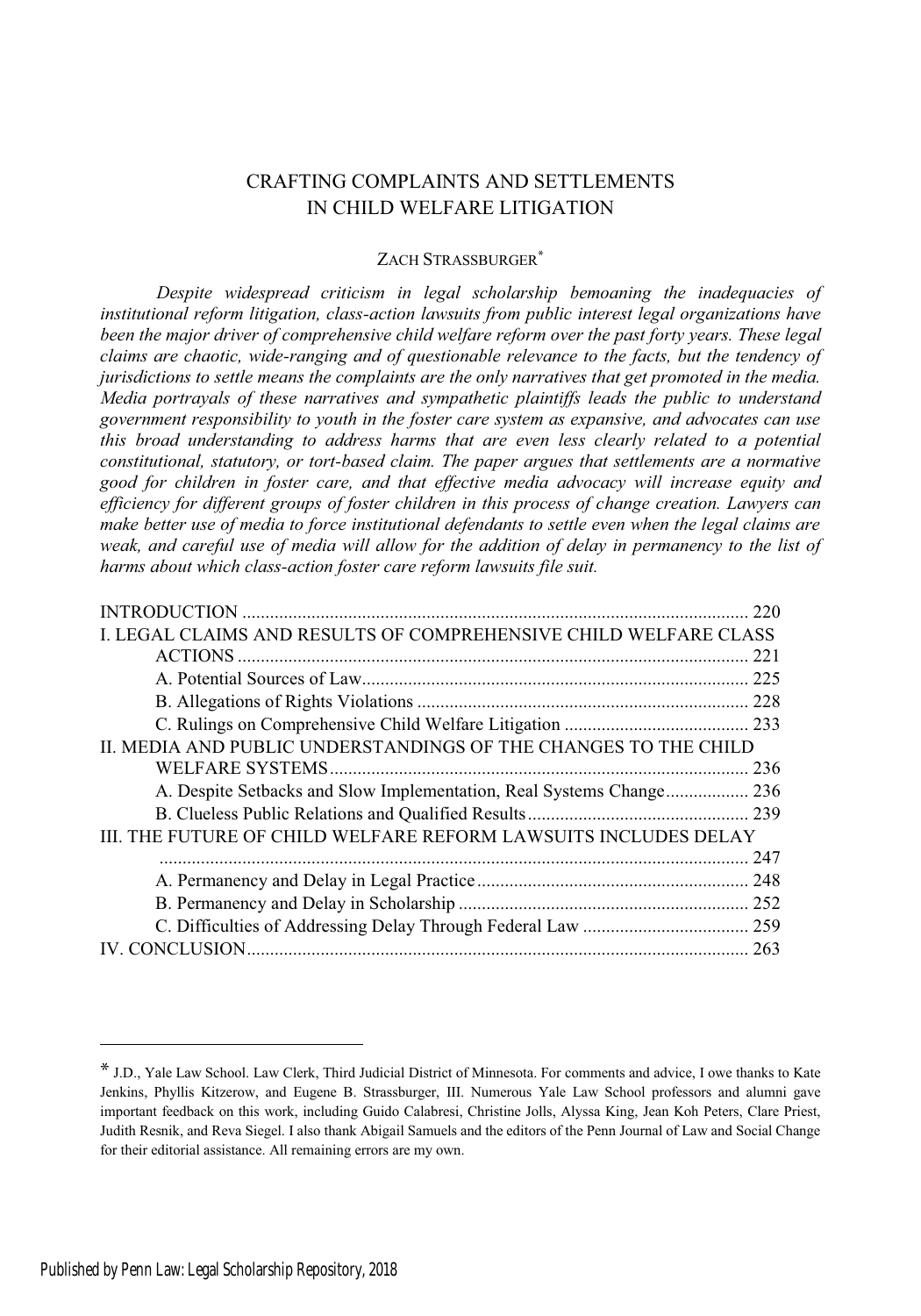#### INTRODUCTION

Legal scholarship has railed against the consent decree in institutional reform litigation. This paper argues instead that consent decrees are not only an important bureaucratic tool, they are a normatively good mechanism for creating change in complex child welfare systems with weak law. While a weak lawsuit would not ordinarily create significant systems change, lawyers in child welfare institutional reform litigation have been able to use the media to convince defendants to settle despite a lack of clear legal claims. Child welfare reform litigation has been based on limited legal authority coupled with dramatic facts, turned into a drumbeat through large-scale class-action lawsuits. These class action suits concluding in complex settlements have become the preferred method for achieving reforms in the child welfare system, but legal academics have thus far paid little attention to the structure of these complaints or the rights being asserted. Examining the history of these cases and settlements reveals that while the allegations of rights violations rely upon questionable law and uncertain access to private rights of action, the settlements have led to significant improvements in the child welfare system.

This paper argues that the role of the media in achieving these settlements and compelling enforcement is under-acknowledged, and that lawyers considering class action litigation should be prepared to utilize media effectively. Further, effective use of media with consent decrees and private settlements offers an avenue for future changes to child welfare systems despite changes in the legal system that have made it difficult to pursue class action litigation. These future changes can and should involve areas like delay in permanency, which is difficult to reach with traditional legal pleadings. Delay in permanency is a harm that is well-established in the psychological literature and recognized in statutory child welfare law, but is difficult to link to concrete legal claims and has been addressed in only three of the child welfare law reform complaints. Addressing it in all of the child welfare institutional reform litigation would increase efficiency and equity, since other injuries to children in foster care are already being addressed through these complaints.

This paper first outlines what allegations these complaints are making, which laws they are saying are violated, and what happens when these cases go to trial. It details how § 1983 claims and claims under the Child Welfare and Adoption Assistance Act of 1980, the Child Abuse and Prevention Treatment Act (CAPTA), the Adoption and Safe Families Act (ASFA), and the Early and Periodic Screening, Diagnostic, and Treatment (EPSDT) have been treated by courts. The paper then describes how these settlements have been implemented and enforced. Telling the stories of these settlements from many different states shows a chaotic scene but one in which change is occurring. Looking back at the public ideas of these settlements through newspapers and other contemporaneous sources shows how participants and observers have publicly struggled with expanding ideas of what duties states owe to children in their care, and at what cost.

This paper then argues in favor of settlements in comprehensive child welfare reform litigation as a legal realist response to poor prospects in federal court, but argues that the complaints should be more comprehensive so that the settlements can be, too. Owen Fiss wrote, famously, "Like plea bargaining, settlement is a capitulation to the conditions of mass society and should be neither encouraged nor praised."<sup>1</sup> My more optimistic view of settlement is that it gives both sides a seat at the table to develop best practices together rather than letting a judge decide independently how the system should be reorganized. Settlement recognizes a judge's distance from day to day practice, and puts practitioners in conversation with defendants beyond briefs and conflict. Of

<sup>1</sup> Owen Fiss, *Against Settlement*, 93 YALE L.J. 1074, 1075 (1983-1984).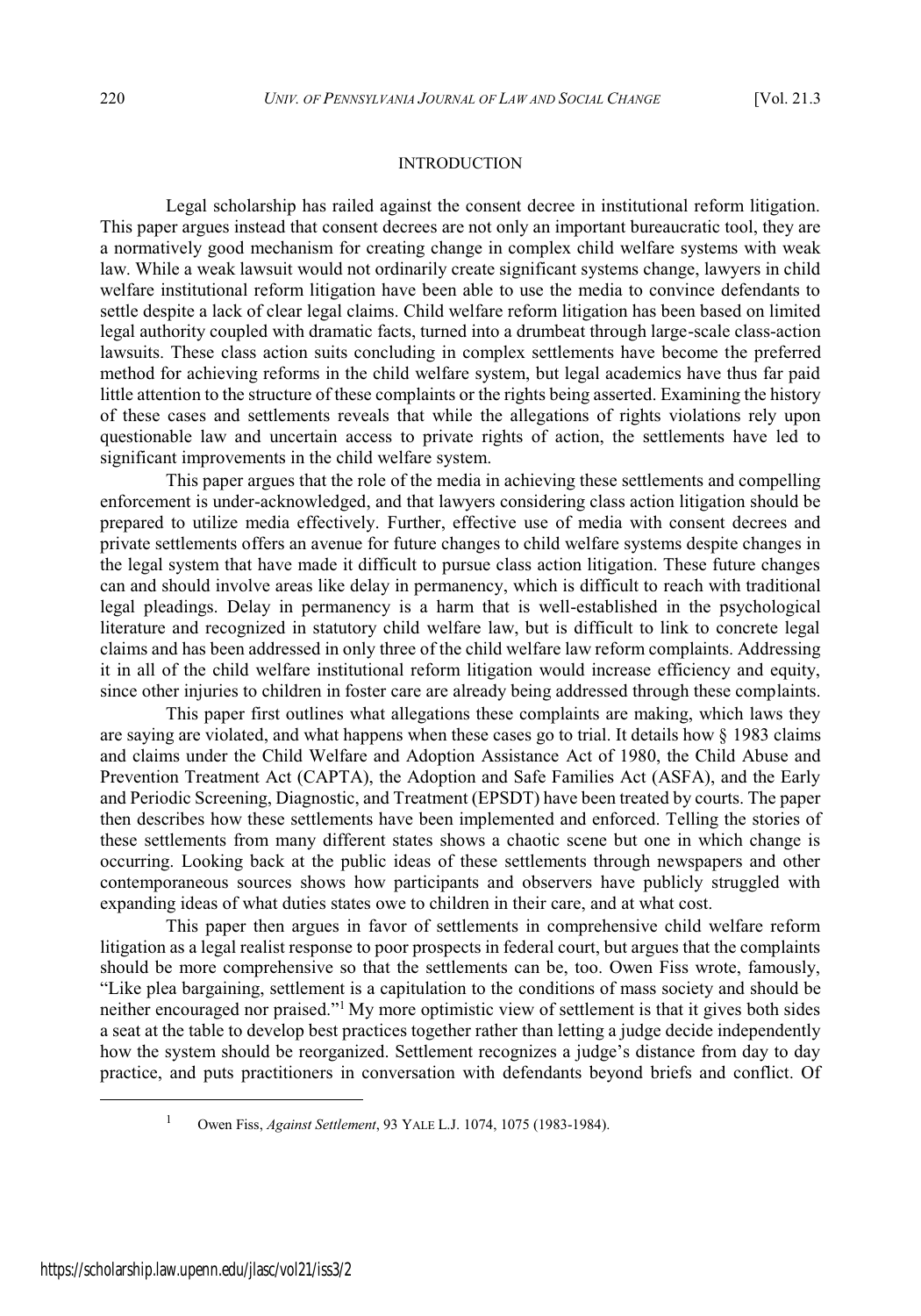course, "[a] settlement is by definition a compromise," but positive media attention for the plaintiffs puts them in a more favorable position than they might be were the cases to be judged solely on their merits.<sup>2</sup> This paper advocates for a more nuanced approach to child welfare reform settlements, in which litigators consider the public image and understanding of these suits as important along with what specific narratives of harm they are constructing for the named plaintiffs in the suit. Winning class action lawsuits is significantly more difficult for plaintiffs than it was when the child welfare reform lawsuits began,<sup>3</sup> so jurisdictions now and in the future may be less willing to settle without more motivation from something like intense media coverage.<sup>4</sup> This paper argues that systems change requires public approval, and so litigators need to realize that their work is not limited to the courtroom but also occurs in the media.

Accordingly, advocates would do well to build on the public's expansive understanding of governmental duty to children in foster care by including delay. The third section of this paper addresses delay in permanency, arguing that centering delay as a specific harm in the complaints would draw attention to its harms, and delay is otherwise almost unjusticiable except perhaps as a common-law tort or under narrow state laws. Over 28% of American children in the foster care system, or over 113,000 children, had been in foster care for more than two years in fiscal year 2013 without exiting to adoption, reunification, or aging out. Delay in finding permanency causes injury to these children, ranging from the risk of further harm at being left in an abusive or neglectful home environment to developmental impairments to reduced chances of ever being adopted. Yet only a few complaints discuss delay, and only one puts delay at the center. The paper argues for the recognition of child welfare law reform litigation as failing children who are currently in care, particularly those who have been in care for long periods, and argues instead for the centering of the injuries accumulated by young people who have been in foster care for more than two years. As the paper details, the lack of a clear legal hook for addressing delay-based harms should not affect it having a major role in the complaints.

### I. LEGAL CLAIMS AND RESULTS OF COMPREHENSIVE CHILD WELFARE CLASS ACTIONS

Child welfare reform began through class action lawsuits in the 1970s, and the structure of the complaints in each case appears to have been almost haphazard, of the "throw the spaghetti on the wall and see what sticks" style. These institutional reform lawsuits have alleged constitutional violations of substantive due process, procedural due process, and family integrity,<sup>5</sup>

<sup>2</sup> SEC v. Citigroup Global Markets Inc., No. 11-5227-cv (2d Cir., Mar. 15, 2012), at 166.

<sup>3</sup> See, e.g., Arthur Miller, *From Conley to Twombly to Iqbal: A Double Play on the Federal Rules of Civil Procedure,* 60 DUKE L.J. 1 (2010); Scott L. Cummings & Deborah L. Rhode, *Public Interest Litigation: Insights from Theory & Practice*, 36 FORDHAM URB. L.J. 604, 607 (2009) (explaining that class action litigation is significantly more difficult for poor people thanks to the actions of a conservative federal judiciary in the 1980s and 1990s).

<sup>4</sup> *See*, *infra*, Connor B. v. Patrick, at text surrounding notes 114-119 and 227-229.

<sup>5</sup> Child welfare and family court litigators often refer to a "right to family integrity," as a substantive due process right under the Fourteenth Amendment. The idea of a right to family integrity recognizes and privileges bonds between parents and children, but the Supreme Court has not recognized this right. *See* Cheryl M. Browning & Michael L. Weiner, *The Right to Family Integrity: A Substantive Due Process Approach to State Removal and Termination Proceedings*, 68 GEO. LJ 213 (1979); John C. Duncan, Jr., *The Ultimate Best Interests of the Child Enures from Parental Reinforcement: The Journey to Family Integrity*, 83 Neb. L. Rev. 1240 (2004); Pamela D. Sutton, *The Fundamental Right to Family Integrity and its Role in New York Foster Care Adjudication*, 44 BROOK. L. REV. 63 (1977).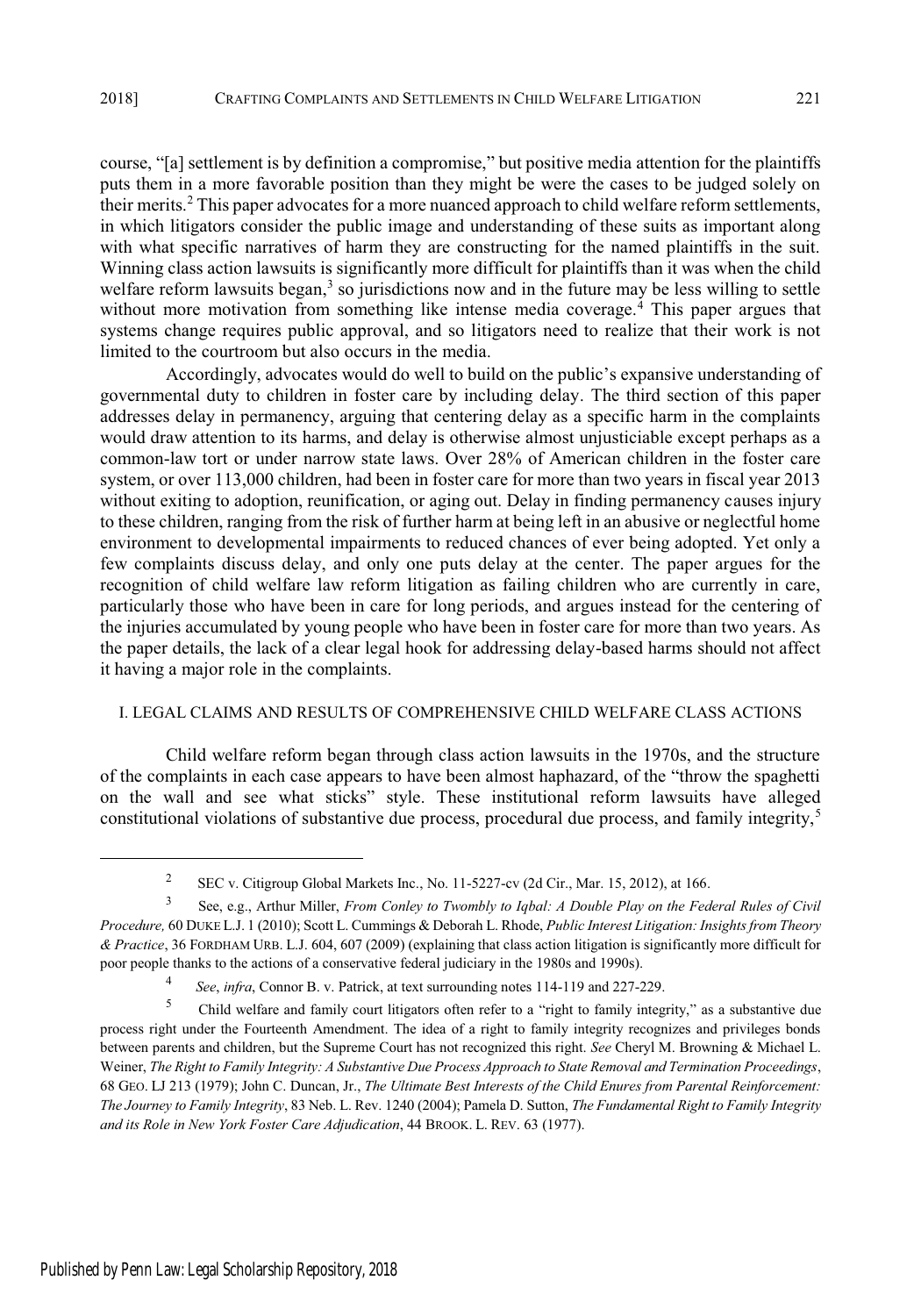as well as statutory violations of the federal Child Abuse and Prevention Treatment Act (CAPTA), the Adoption and Safe Families Act (ASFA), and the Early and Periodic Screening, Diagnostic, and Treatment (EPSDT) component of the Medicaid Act. They also made state claims based on the state equivalents of those laws. Most of these lawsuits ended in settlement agreements or consent decrees that resulted in complete restructurings of the child welfare systems of the affected jurisdictions.

Calculating the number of child welfare reform cases at issue is difficult because the groups involved count them differently. According to the Center for the Study of Social Policy (CSSP), as of 2012 there were seventy class-action lawsuits somehow related to child welfare in nearly thirty states, and twenty states then working under consent decrees.<sup>6</sup> The National Center for Youth Law identifies 51 child welfare class actions in its database, with 38 of them being multiissue suits.<sup>7</sup> While the Center for Youth Law's database is not entirely up to date, examining the listed cases shows that some cases are still ongoing and more are still in the enforcement and monitoring stages.<sup>8</sup> In both of these lists; the vast majority of cases have ended in settlement agreement or consent decrees.

Repeat players drive much of the litigation and also maintain awareness of its history. The National Center for Youth Law filed three of the current comprehensive class action child welfare reform lawsuits,<sup>9</sup> as well as numerous related, non-comprehensive child welfare lawsuits. The nonprofit Children's Rights (formerly the ACLU's Children's Rights Project, but a separate organization since 1995) can claim involvement in 15 of those lawsuits. Of those 15, 14 were comprehensive child welfare reform lawsuits, of which ten ended in settlement agreements or consent decrees. Two remain in the court system, one was lost, and one was won. For the cases it argued, Children's Rights maintains web pages with all legal documents and many media documents related to the cases. Complaints and responses are generally difficult to track down, since older ones were not e-filed and so are unavailable on PACER or similar websites, but Children's Rights includes its complaints (but not the responses) on its website.<sup>10</sup> The decrees active between 1995 and 2005 addressed almost every imaginable aspect of the child welfare system, ranging from child safety in foster and group homes to the adequate training of foster parents and caseworkers to visitation with parents or siblings to necessary medical, dental, and mental health care for foster children.<sup>11</sup> These details are important to show the high percentage of cases that end

*Id.*

8

<sup>6</sup> Judith Meltzer et al., *Preface*, *in* FOR THE WELFARE OF CHILDREN: LESSONS LEARNED FROM CLASS ACTION LITIGATION iv (Center for the Study of Social Policy, ed., 2012), *available at* http://www.cssp.org/publications/childwelfare/class-action-reform/For-the-Welfare-of-Children\_Lessons-Learned-from-Class-Action-Litigation\_January-2012.pdf

<sup>7</sup> Analysis conducted from Foster Care Database at http://youthlaw.org/foster-care-docket/ (last accessed May 2, 2018).

<sup>&</sup>lt;sup>9</sup> Henry A. v. Willden, 678 F. 3d 991(9<sup>th</sup> Circuit, 2012); Braam ex rel. Braam v. State, 81 P.3d 851, 854 (2003); Agreement to Terminate the Lawsuit, David C. v. Huntsman, Civil Action No: 2:93-CV-00206 TC (2007), http://youthlaw.org/wp-content/uploads/2014/11/David\_C.\_final\_exit\_plan.pdf.

<sup>10</sup> *See* CHILDREN'<sup>S</sup> RIGHTS, CLASS ACTIONS, http://www.childrensrights.org/our-campaigns/class-actions [https://perma.cc/P4K7-3G4L] (last visited Sept. 14, 2016); ROSS SANDLER & DAVID SCHOENBROD, DEMOCRACY BY DECREE: WHAT HAPPENS WHEN COURTS RUN GOVERNMENT n.13 (Yale University Press, 2003) (explaining that most orders and decisions in these cases are unreported, so lists of cases from public interest organizations are particularly useful).

<sup>11</sup> AMY KOSANOVICH & RACHEL MOLLY JOSEPH, CHILD WELFARE CONSENT DECREES: ANALYSIS OF THIRTY-FIVE COURT ACTIONS FROM 1995 TO 2005 5 (Child Welfare League of America, 2005), http://thehill.com/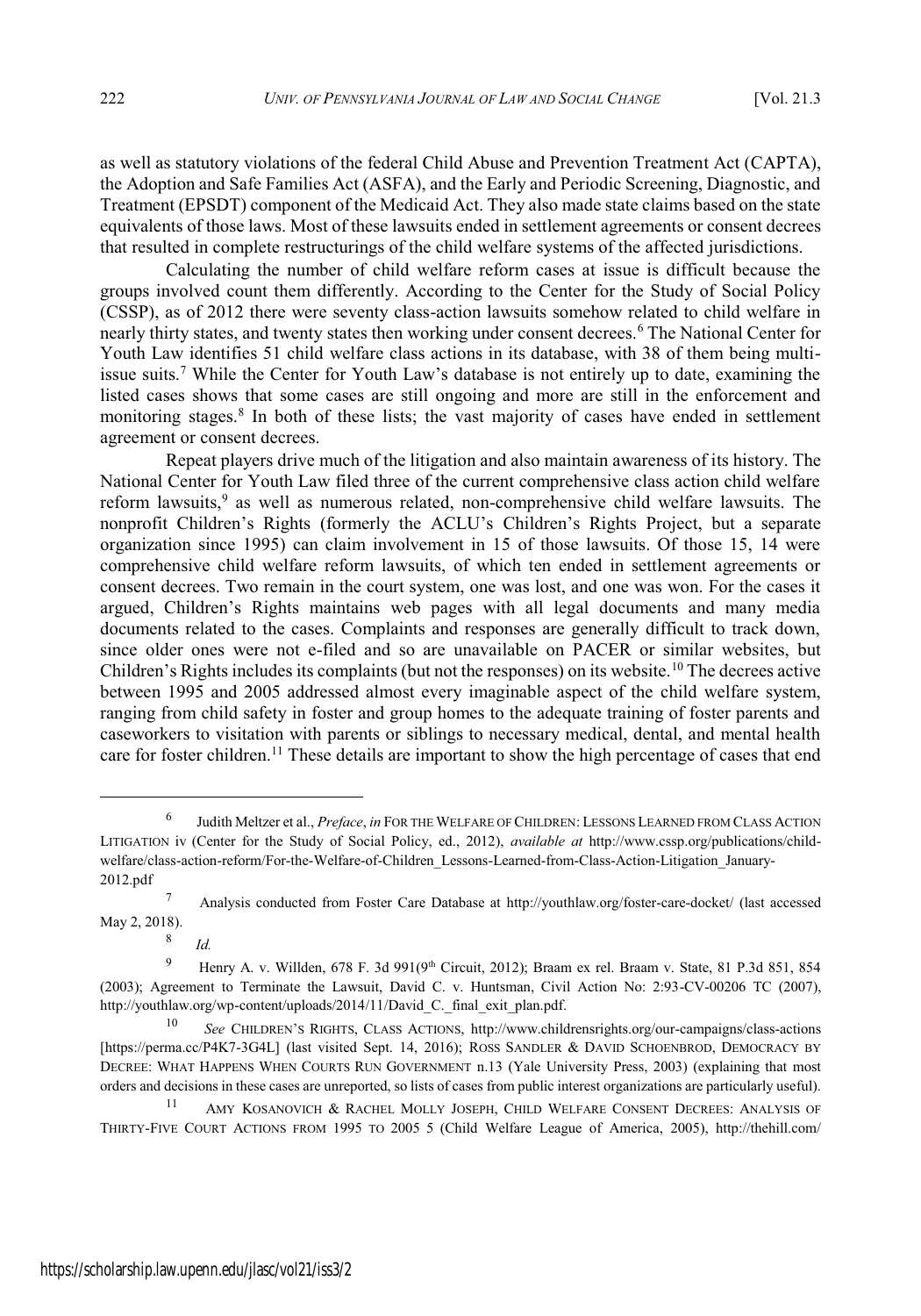in settlement agreements and the relevance of repeat players, particularly Children's Rights, in this litigation.

Legal scholars have criticized both the settlement aspect and the institutional reform aspect of the child welfare suits and similar cases for almost fifty years. In traditional institutional reform cases, the judge is a "dominant" figure making and implementing decisions that would otherwise come from the political sphere, instead of maintaining the traditional judicial position of announcing legal principles.<sup>12</sup> Litigants approach the court for relief specifically because they are unhappy with the results provided by political remedies.<sup>13</sup> Judges can feel and act powerful, "transform[ing an] institution's collective understanding of itself."<sup>14</sup> Scholars have claimed that judges are not experts qualified to run agencies, that their announcement of legal principles is not sufficient to create change and their enforcement powers are limited, and that their rulings suffer from a "countermajoritarian difficulty," upholding rights of minorities over the decisions of an elected majority.<sup>15</sup> These critiques have not slowed the popularity of these types of suits, and federal courts have used law reform suits to dramatically restructure schools, prisons, health care facilities, and other institutions accused of violating individuals' rights.<sup>16</sup> The Prison Litigation Reform Act halted certain types of class-action suits and lessened enforcement abilities for others, but applied mostly to suits from prisoners, a far less popular set of plaintiffs than the adorable children of the foster care system.<sup>17</sup> Owen Fiss writes approvingly of these lawsuits, claiming structural reforms "acknowledge the bureaucratic character of the modern state, adapting traditional procedural forms to the new social reality."<sup>18</sup> This reality, however, included settlement, which he derides.

Owen Fiss argued in 1979 that settlements in general should be avoided since they avoid the articulation of any legal principles and fail to set any precedents.<sup>19</sup> Some people claim that many lawsuits never seek a judge's orders at all, and are instead "litigotiation," or "the strategic pursuit of a settlement through mobilizing the court process," which goes against the entire idea of the court system as a place of judicial determination of fact and rights.<sup>20</sup> Further, while "[p]laintiffs must

<sup>19</sup> *Id.*

sites/default/files/consentdecrees\_0.pdf.

<sup>12</sup> Chayes, *supra* note 15, at 1284; Kim, *supra* note 16, at 959-60.

<sup>13</sup> DONALD L. HOROWITZ, THE COURTS & SOCIAL POLICY 24 (Brookings Institution, 1977) ("[F]or some tasks legislative and bureaucratic institutions may be even less well suited than the courts are. On some matters, an imperfect judicial performance may be the best that is currently available, if there is to be any official performance at all.").

<sup>14</sup> MALCOLM FEELEY & EDWARD RUBIN, JUDICIAL POLICY MAKING AND THE MODERN STATE: HOW THE COURTS REFORMED AMERICA'<sup>S</sup> PRISONS 302 (Cambridge University Press, 1998).

<sup>&</sup>lt;sup>15</sup> ALEXANDER M. BICKEL, THE LEAST DANGEROUS BRANCH: THE SUPREME COURT AT THE BAR OF POLITICS 17 (1986) (describing the countermajoritarian difficulty as an exercise of control to the benefit of the minority or losing party); Abram Chayes, *The Role of the Judge in Public Law Litigation*, 89 HARV. L. REV. 1281, 1284 (1976).

<sup>16</sup> Catherine Y. Kim, *Changed Circumstances: The Federal Rules of Civil Procedure and the Future of Institutional Reform Litigation After* Horne v. Flores*,* 46 U.C. DAVIS L. REV. 1435, 1435 (2013); Mark Kelley, Note, *Saving 60(b)(5): The Future of Institutional Reform Litigation*, 125 YALE L.J. 271, 275 (2015).

<sup>17</sup> Prison Litigation Reform Act, Pub. L. No. 104-134, 110 Stat. 1321, 801-810 (Apr. 26, 1996) (codified in pertinent part at 18 U.S.C. 3626 (1997 Supp.) ("PLRA")).

<sup>18</sup> Owen M. Fiss, *Foreword: The Forms of Justice*, 93 HARV. L. REV. 1, 2 (1979).

<sup>20</sup> Marc Galanter & Mia Cahill, *" Most Cases Settle" : Judicial Promotion and Regulation of Settlements*, 46 STAN. L. REV. 1339, 1342 n. 14 (1994) (citing Marc Galanter, *Worlds of Deals: Using Negotiation to Teach About Legal Process*, 34 J. LEGAL EDUC. 268, 268 (1984).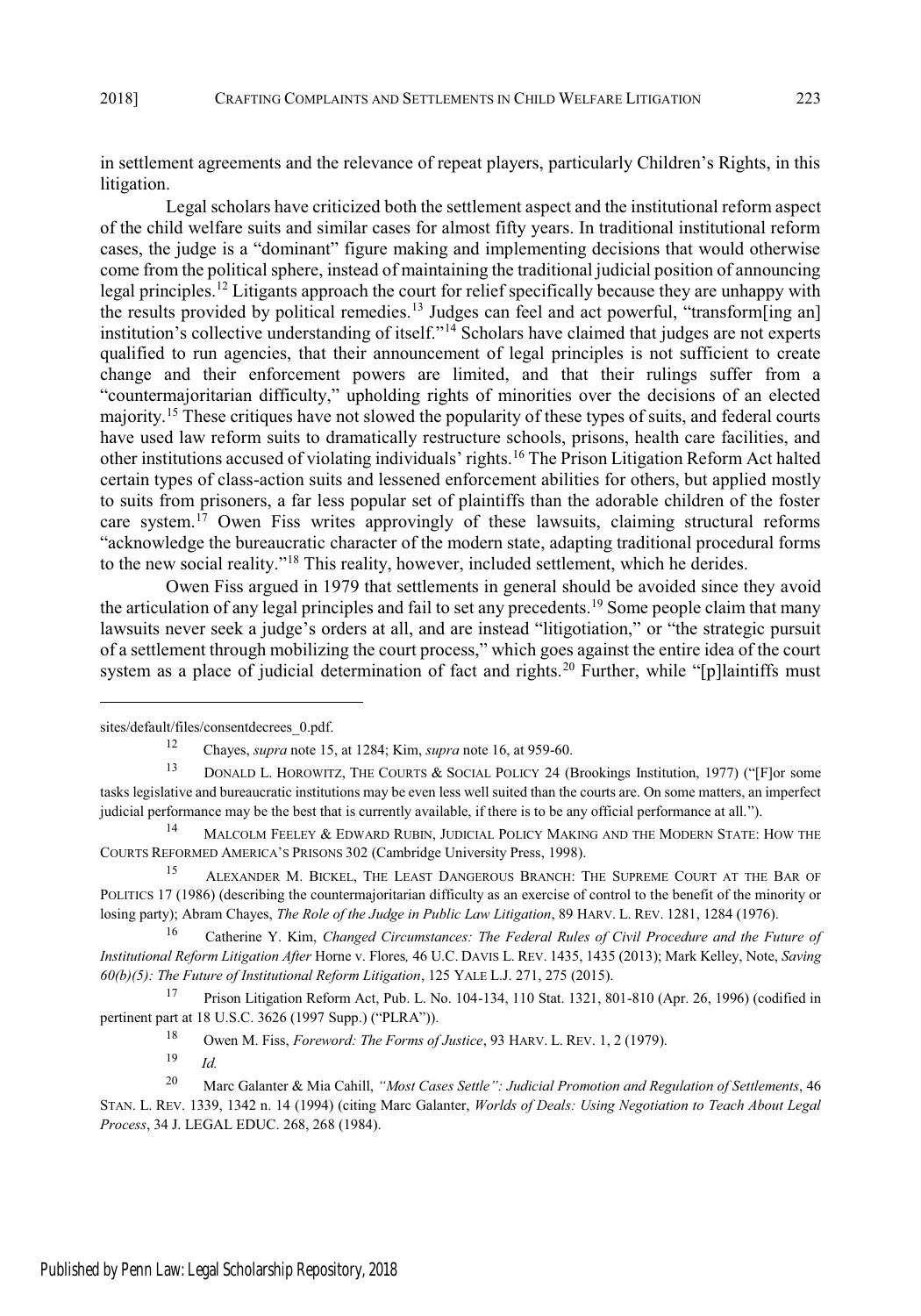allege violations of rights to get in the courthouse door, . . . the decrees ultimately signed frequently have little to do with enforcing rights and much to do with the policy preferences of the controlling group."<sup>21</sup> Class members may not be adequately represented, and judges overseeing a settlement cannot use "independent procedural and substantive standards" to correct for the class members' absences as they would ordinarily do in writing a judgment, according to Fiss.<sup>22</sup> Further, once written, decrees expand "like accordions," and jurisdictions struggle to extricate themselves from court oversight.<sup>23</sup> There is no experimental ability to be able to tell if a settlement has improved a situation more than the situation might have improved from events that were already in motion, as there is no way to have a control variable.<sup>24</sup>

The child welfare complaints begin in legal chaos, citing statutory law, state law, and the U.S. Constitution, and settlements continue that anarchy. Settlement allows these cases to continue amidst a chaotic legal framework, with little incentive to clarify exactly which laws provide which unfulfilled rights. Settlement requires no formal proof, expert witnesses, or argument in courts. Settlement in an institutional reform suit usually takes the form of a negotiated agreement between the lawyers and submission to the judge; judges most often rubber-stamp these agreements, which then become enforceable by and against the parties, even when they include terms the judges never would have inserted.<sup>25</sup> Settlement reduces the importance of judges and strengthens the role of lawyers as negotiators. David Ferleger writes, "Remedial activity in this variety of litigation frequently entails negotiation, informal dialogue, *ex parte* communication, broad participation by actors who are not formally liable for the legal violations, and involvement of court-appointed officials to assist in implementation."<sup>26</sup> Implementation is slow and painful with traditional judicial decrees as well, so choosing settlement adds little additional risk for parties.<sup>27</sup> Instead, settlement allows litigants to claim moral and financial difficulty and allows defendants to address negative publicity, gain more resources, and bind future administrations.<sup>28</sup> Enforceable settlements, or consent decrees, have thus become the primary way to create change in child welfare.

Understanding why child welfare litigation is almost never actually litigated requires a closer look at what legal claims are being made and under what legal theories these claims could be granted. Such an examination reveals that there are almost no coherent theories that can explain all of these claims as justiciable under so many different laws and with few precedential decisions. The

- <sup>21</sup> SANDLER & SCHOENBROD, *supra* note 10, at 139.
- <sup>22</sup> Fiss, *Against Settlement*, *supra* note 1, at 1080.
- <sup>23</sup> SANDLER & SCHOENBROD, *supra* note 10, at 197.
- <sup>24</sup> SANDLER & SCHOENBROD, *supra* note 10, at 94.

<sup>25</sup> David Luban, *Settlements and the Erosion of the Public Realm*, 83 GEO. L.J. 2619, 2620 (1995) ("[J]udges sometimes . . . treat the settlement process as though it were the sacrosanct private business of the settling parties, in which outsiders simply should not meddle."); Margo Schlanger, *The Courts: Beyond the Hero Judge: Institutional Reform Litigation as Litigation*, 97 MICH. L. REV. 1994, 2011 (1999); SANDLER & SCHOENBROD, *supra* note 10, at 6.

<sup>26</sup> David Ferleger, Masters in Complex Litigation & Amended Rule 53, 20 (2005) (unpublished manuscript), http://www.courtappointedmasters.org/sites/default/files/Ferleger.pdf [https://perma.cc/Y6DB-QA8W].

<sup>27</sup> Theodore Eisenberg & Stephen C. Yeazell, *The Ordinary and the Extraordinary in Institutional Litigation*, 93 HARV. L. REV. 465, 475 (1980) ("While none of us really believes that all litigants willingly comply with decrees, we often talk and think about the propriety of judicial activism as if they did.").

<sup>28</sup> *See* John V. Cardone, *Substantive Standards and NEPA: Mitigating Environmental Consequences with Consent Decrees*, 18 B.C. ENVTL. AFF. L. REV. 159, 168 (1990) (discussing critique of consent decrees as binding on successive administrations and thus intruding on executive discretion).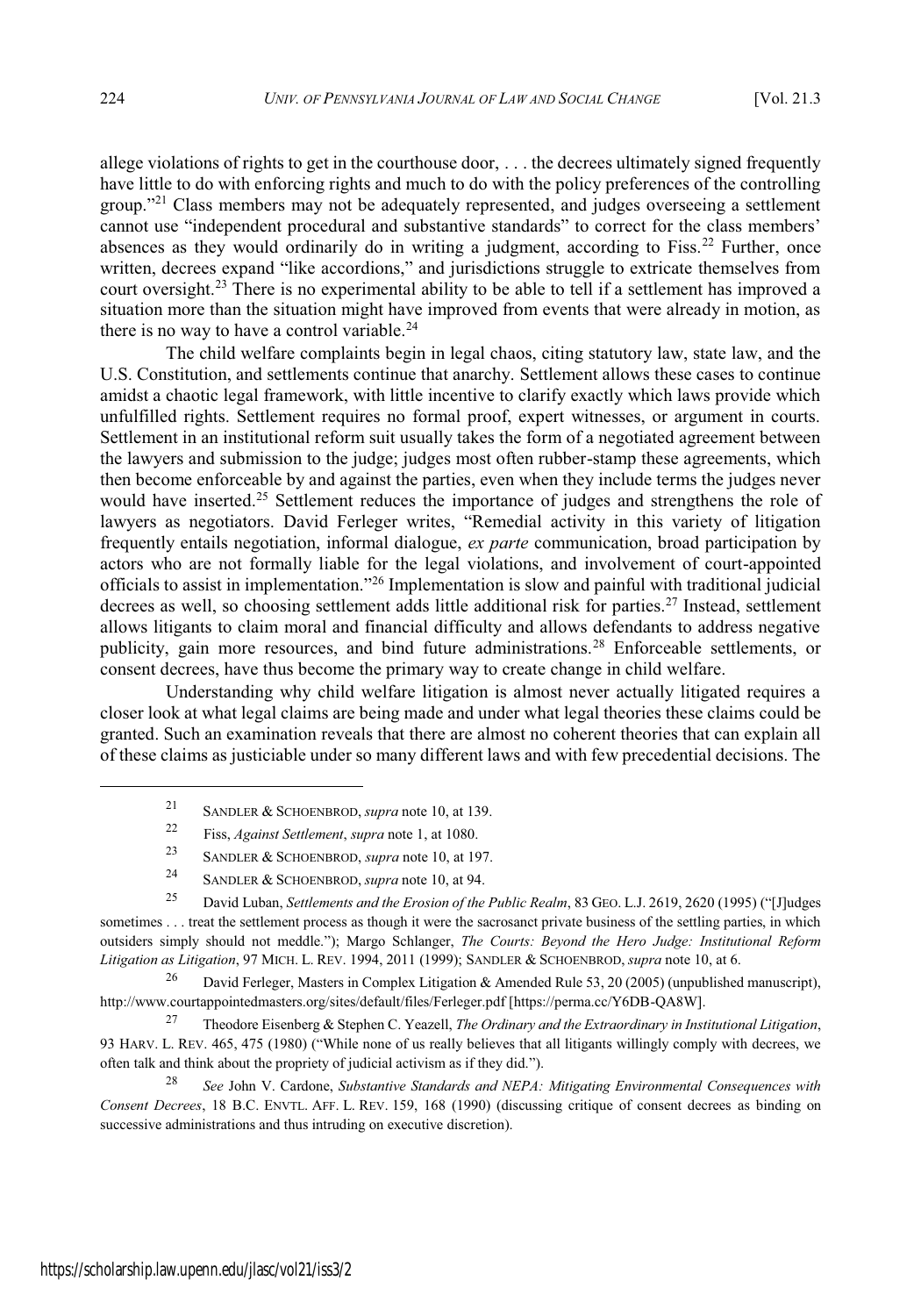exception is the legal realist perspective saying that defendants and judges have accepted these arguments in previous cases that ended in consent decrees. The rights asserted are fairly vague constitutional ones interpreted more generously in earlier decades of liberal courts, but the child welfare reformers persist in claiming expansive understandings of substantive due process rights and rights to family integrity. Judges have rarely ruled on child welfare reform litigation beyond certifying a class of affected children, but it is clear that states do have some obligations to children in the foster care system.

### *A. Potential Sources of Law*

Many of the judicial rulings affecting children in the foster care system were made through cases about individual children or families, not the comprehensive child welfare litigation that is the topic of this paper. Even within those cases, plaintiffs have been limited by a lack of a private right of action, institutional defenses, and hostility to expansive constitutional interpretation. Analyzing the barriers those plaintiffs faced and the lack of legal clarity those rulings display may allow readers to better understand why the comprehensive class action child welfare reform litigation would make so many legal claims, hoping that at least one would be seen as valid if the case ever did go to trial.

As background, for an individual to sue under a statute, the statue must have a private right of action, whether from specific language in the statute creating the right, from other federal statutes that provide a path for constitutional rights enforcement, or by implication.<sup>29</sup> Federal statutes related to child abuse and neglect are all funding statutes, including the Federal Child Abuse Prevention and Treatment Act (CAPTA),<sup>30</sup> the Adoption Assistance and Child Welfare Act (AACWA)<sup>31</sup>, and the Adoptions and Safe Families Act  $(ASFA)$ .<sup>32</sup> Congress uses the spending clause to dictate funding for states through funding statutes. However, the Supreme Court has held that these funding statutes do not create individual rights of action against states, because "the typical remedy for State" noncompliance . . . is to terminate funds to the State."33 Courts have held that recent iterations of CAPTA do not include a private right of action with regard to investigation.<sup>34</sup> In contrast, some federal courts have held that AACWA does have enforceable rights of action with regard to case planning<sup>35</sup> and "reviews, monitoring and collaboration between State, local, and Federal

<sup>29</sup> Cass R. Sunstein, *Section 1983 and the Private Enforcement of Federal Law*, 49 U.CHI.L.REV. 394, 411- 12 (1982).

<sup>30</sup> Child Abuse Prevention and Treatment Act Amendments of 1996 (CAPTA), Pub. L. No. 104-235, 110 Stat. 3063 (codified as amended at 42 U.S.C. § 5101-5109 (Supp. V 2005)).

<sup>31</sup> Adoption Assistance and Child Welfare Act (AACWA) of 1980, Pub. L. No. 96-272, 94 Stat. 500 (codified as amended in scattered sections of 42 U.S.C.).

<sup>32</sup> Adoption and Safe Families Act (ASFA) of 1997, Pub. L. No. 105-89, 111 Stat. 2115 (codified as amended in scattered sections of 42 U.S.C.).

<sup>33</sup> Pennhurst State Sch. & Hosp. v. Halderman, 451 U.S. 1, 28 n.21 (1981).

<sup>34</sup> Hilbert v. County of Tioga, No. 3:03-CV-193, 2005 WL 1460316 at \*14 (N.D.N.Y. Jun. 21, 2005); *see also* Charlie H. v Whitman, 83 F.Supp.2d 476, 496-97 (D.N.J. 2000); A.S. v. Tellus, 22 F. Supp. 2d 1217, 1224 (D. Kan. 1998); Jordan v. City of Philadelphia, 66 F. Supp. 2d 638, 648-49 (E.D. Pa. 1999); Alger v. County of Albany, New York, 489 F. Supp. 2d 155, 159 (N.D.N.Y. 2006).

<sup>35</sup> Brian A. v. Sundquist, 149 F. Supp. 2d 941, 949 (M.D. Tenn. 2000).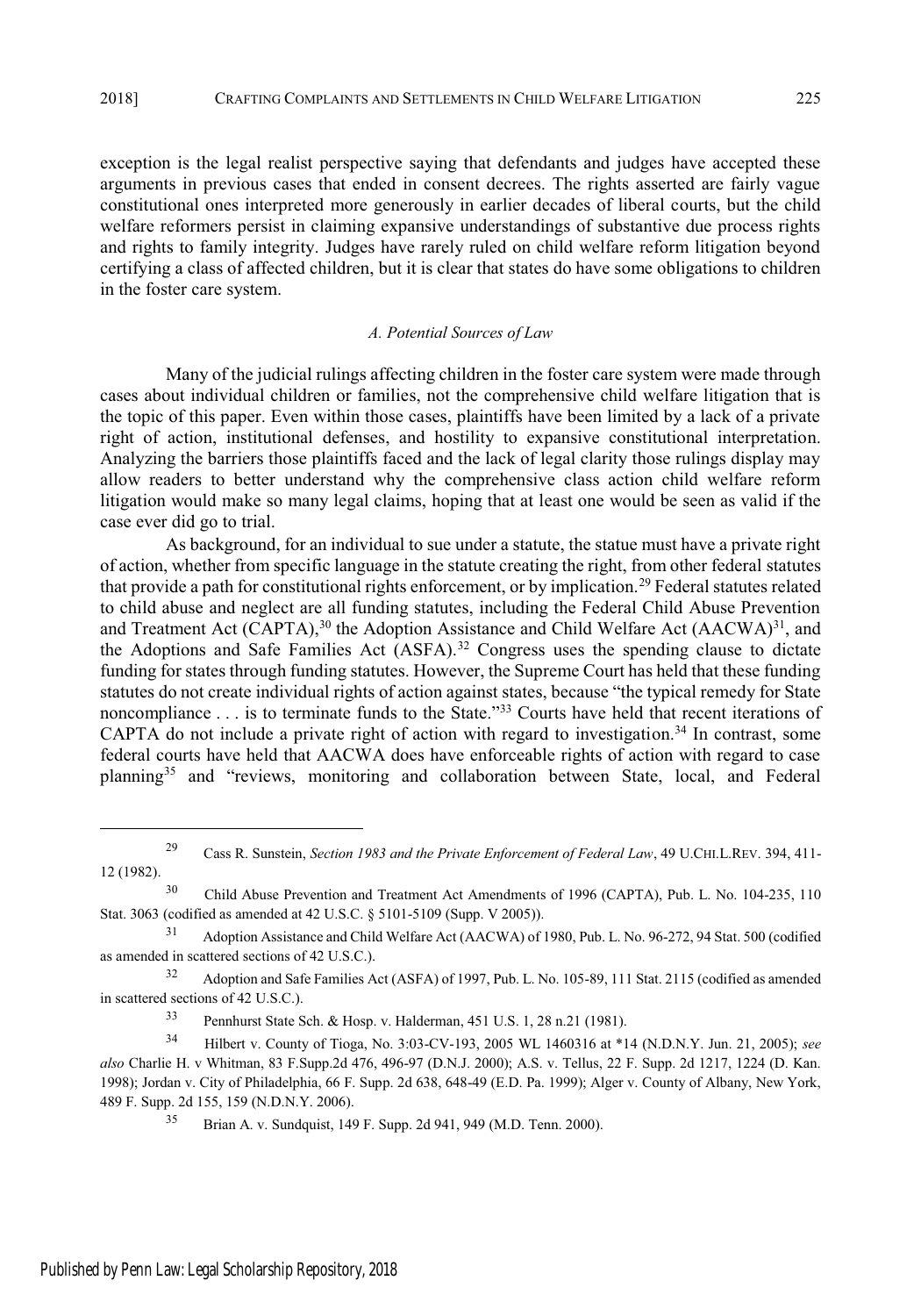agencies."<sup>36</sup> There is, however, no clear route to being able to sue in most jurisdictions.

Another potential route to a successful court action could be a traditional civil rights claim under 42 U.S.C. § 1983, which has no substantive rights of its own but authorizes a wide variety of suits against state and local governments. Children in the foster care system may sue under § 1983 to obtain compensation from agencies that have wronged them.<sup>37</sup> Establishing rights under  $\S$  1983 has become more and more difficult over the years as the Supreme Court has restricted who may benefit from the statute. The Supreme Court now requires that "an unambiguously conferred right" exists that is " 'phrased in terms of the persons benefited."<sup>38</sup> Further, the Court writes: "IIt is *rights*, not the broader or vaguer 'benefits' or 'interests,' that may be enforced" under Section 1983.<sup>39</sup> Even if a petitioner is able to successfully establish that there is a right that has been violated, agencies are only responsible for their own actions and are not vicariously liable for their employees' actions unless the employee was acting "'pursuant to official municipal policy."<sup>40</sup> Further, the standard for liability is very high. Only when the foster care agencies, officials, and employees' poor behavior exhibits "deliberate indifference" to a risk of harm to the foster children can the children recover.<sup>41</sup> The District Court of Rhode Island held that the appropriate standard for considering whether an employee's conduct can be challenged via a substantive due process claims is somewhere between an employee's failure to exercise "professional judgment" and an employee's conduct that is clearly "conscience shocking."<sup>42</sup> In either case, conduct that is merely careless or work that is of poor quality cannot be challenged.

The Federal Tort Claims Act is another potential source of private right of action for children in foster care. The Federal Tort Claims Act can overcome a jurisdiction's sovereign immunity, subject to specific bans on punitive damages, interest prior to judgment, and the government's performance or failure to perform a "discretionary function or duty."<sup>43</sup> Generally speaking, the government or government employee must have been taking mandatory actions. The Federal Tort Claims Act also exempts certain intentional torts from being actionable, including those that may be relevant in the foster care context such as false imprisonment or interference with contract rights.<sup>44</sup> The "discretionary function or duty" requirement is also difficult, as much in the child welfare world is based on the discretionary acts of social workers who come into a home and make decisions based on personal observations rather than defined rubrics. A social worker may be required to investigate a relative's home, for example, such that the child could move in with Grandma instead of staying in temporary non-relative care, but the social worker is neither required by federal law to visit Grandma's house within a certain time frame nor to find resources to help Grandma make her house meet whatever standards the agency has.

<sup>39</sup> *Id.*

<sup>36</sup> Jeanine B. v. Thompson, 877 F. Supp. 1268, 1284 (E.D. Wis. 1995).

<sup>37</sup> Civil Action for Deprivation of Rights, 42 U.S.C. § 1983 (2015).

<sup>38</sup> Gonzaga Univ. v. Doe, 536 U.S. 273, 283-84 (2002) (quoting in part Cannon v. Univ. of Chicago, 441 U.S. 677, 692 n. 13 (1979)).

<sup>40</sup> Connick v. Thompson, 563 U.S. 51, 60 (2011) (quoting Monell v. New York City Dept. of Social Servs., 436 U. S. 658, 691 (1978).

<sup>41</sup> Doe v. N.Y.C. Dep't of Soc. Servs., 649 F.2d 134, 141-44 (1981).

<sup>42</sup> Cassie M. v. Chafee, 16 F. Supp. 3d 33, 47 (2014).

<sup>43</sup> 28 U.S.C. § 2674; 28 U.S.C. § 2680(a).

<sup>44</sup> 28 U.S.C. § 2680(h).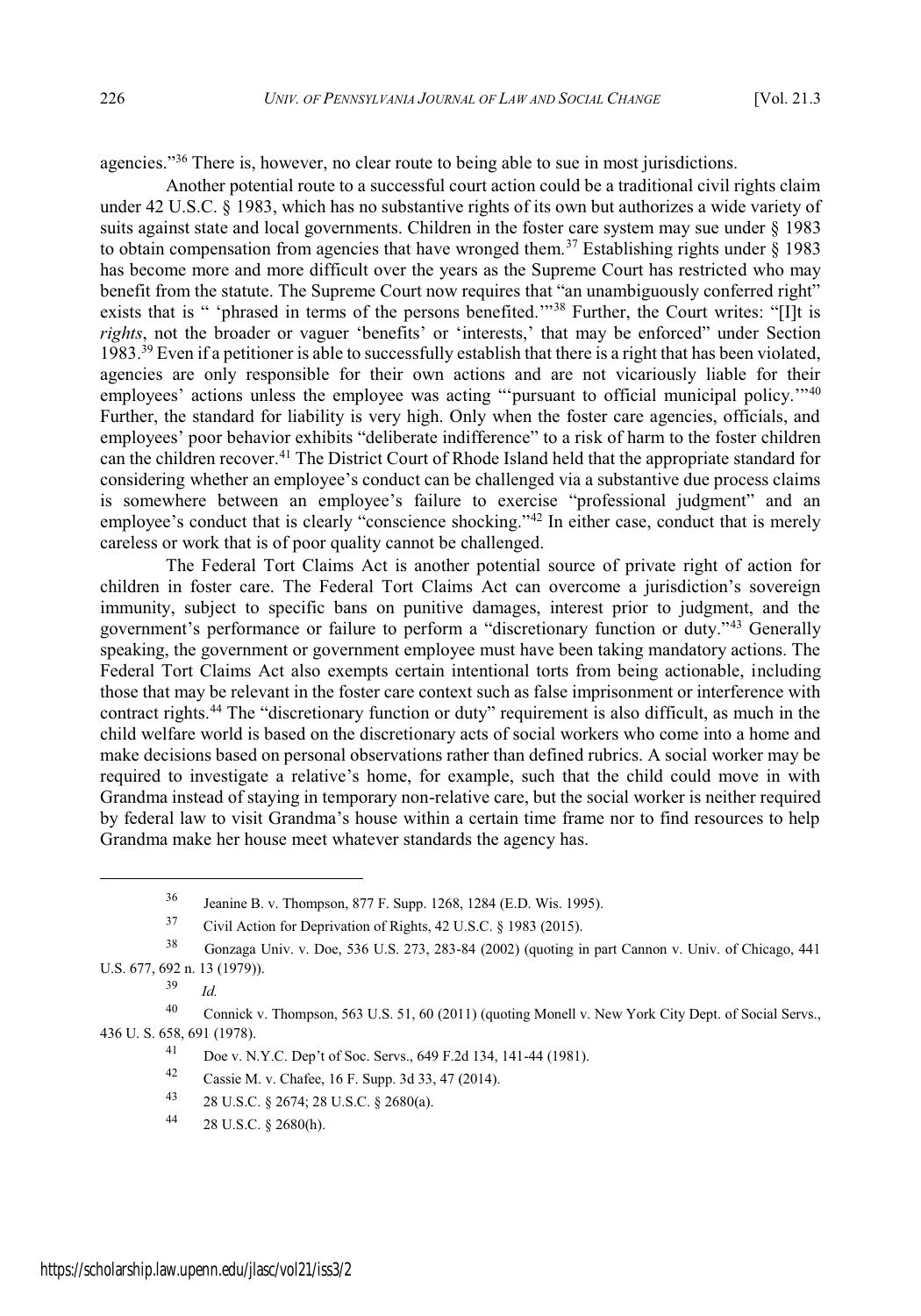Immunity is a common defense from government entities or individual state agents in response to claims of breaches of duty. Agency employees "are entitled to qualified immunity unless their alleged conduct violated 'clearly established statutory or constitutional rights of which a reasonable person in their positions would have known."<sup>45</sup> Government actors are immune from liability under sovereign immunity unless a statute explicitly confers liability on a state, such as if a statute expressly waives immunity for a state's negligent acts.<sup>46</sup> In some jurisdictions, the public duty doctrine limits sovereign immunity (i.e., allows liability) if the statute confers upon a state a duty of care to a specific individual, rather than a generalized duty to the public.<sup>47</sup> A jurisdiction may also provide immunity from liability for a State actor who is performing discretionary acts in an official role as a government employee.<sup>48</sup> However, if the actor fails to fulfill the job duties required by statute, that immunity may be waived and the actor made liable.<sup>49</sup> The Supreme Court has gradually broadened the protections of qualified immunity so that it is now very hard to sue a public official.<sup>50</sup>

Some lower court cases have made equal protection arguments to claim that while facially neutral, policies about foster care have disproportionate effects upon black youth, as they make up a disproportionate number of youth in the foster care system.<sup>51</sup> Disproportionate effects on a suspect class can be considered as evidence that the State has racial motivations underneath a facially neutral policy. In New York City, studies showed black children were twice as likely as white children to be removed from their homes, black children made up the majority of children in foster care, and black children stayed in care longer than white children.<sup>52</sup> Yet despite these clearly disproportionate effects, no case has won through use of an equal protection claim.<sup>53</sup> *Kenny v. Deal*, a comprehensive child welfare reform suit in Georgia, did include an Equal Protection Claim from the Georgia State Constitution behalf of a class of black children in foster care, among other claims, but the case settled.<sup>54</sup>

In the constitutional law context, substantive due process suits against states' failures in the child welfare realm are very difficult for plaintiffs to win, even if children are physically injured or dead. The Supreme Court has held that for the most part, the State has no duty to prevent a parent

<sup>45</sup> Forrester v. Bass, 397 F.3d 1047, 1054 (8<sup>th</sup> Cir. 2005); M.D. v. State, Dep't of Soc. Serv., 943 So.2d 471, 480 (La. Ct. App. 2006). *See also* Harlow v. Fitzgerald, 457 U.S. 800, 806 (1982) (crafting the idea of qualified immunity to protect public officials from both liability and the costs of litigation); Ashcroft v. Iqbal, 556 U.S. 662, 685 (2009) (applying the doctrine of qualified immunity).

<sup>46</sup> *See* Kane v. Lamothe, 182 Vt. 241, 244 (Vt. 2007).

<sup>47</sup> *See* Burney v. Kan. Dep't of Social and Rehabilitation Serv., 23 Kan. App. 2d 394, 398 (1997) (stating that the Torts Claims Act waives immunity in certain instances).

<sup>48</sup> Gowens v. Tys .S. ex rel. Davis, 948 So.2d 513, 524 (Ala. 2006); Jensen v. South Carolina Dep't of Soc. Serv., 297 S.C. 323, 332 (S.C. 1988).

<sup>49</sup> Gowens, 948 So.2d at 524.

<sup>50</sup> Kit Kinsports, *The Supreme Court's Quiet Expansion of Qualified Immunity*, 100 MINN. L. REV. HEADNOTES 62, 67-68 (2016).

<sup>51</sup> People United for Children, Inc. v. City of New York, 108 F.Supp.2d 275, 296-297 (S.D.N.Y., 2000) (holding that evidence of statistical disparity in children's likelihood of remaining in foster care by race is sufficient for an Equal Protection Act violation claim to survive a motion to dismiss).

<sup>52</sup> *Id.*

<sup>53</sup> *Id.*

<sup>54</sup> Complaint at 19, 101, Kenny A. v. Roy Barnes, Civil Action No. 1: 02-CV-1686-MHS (2003).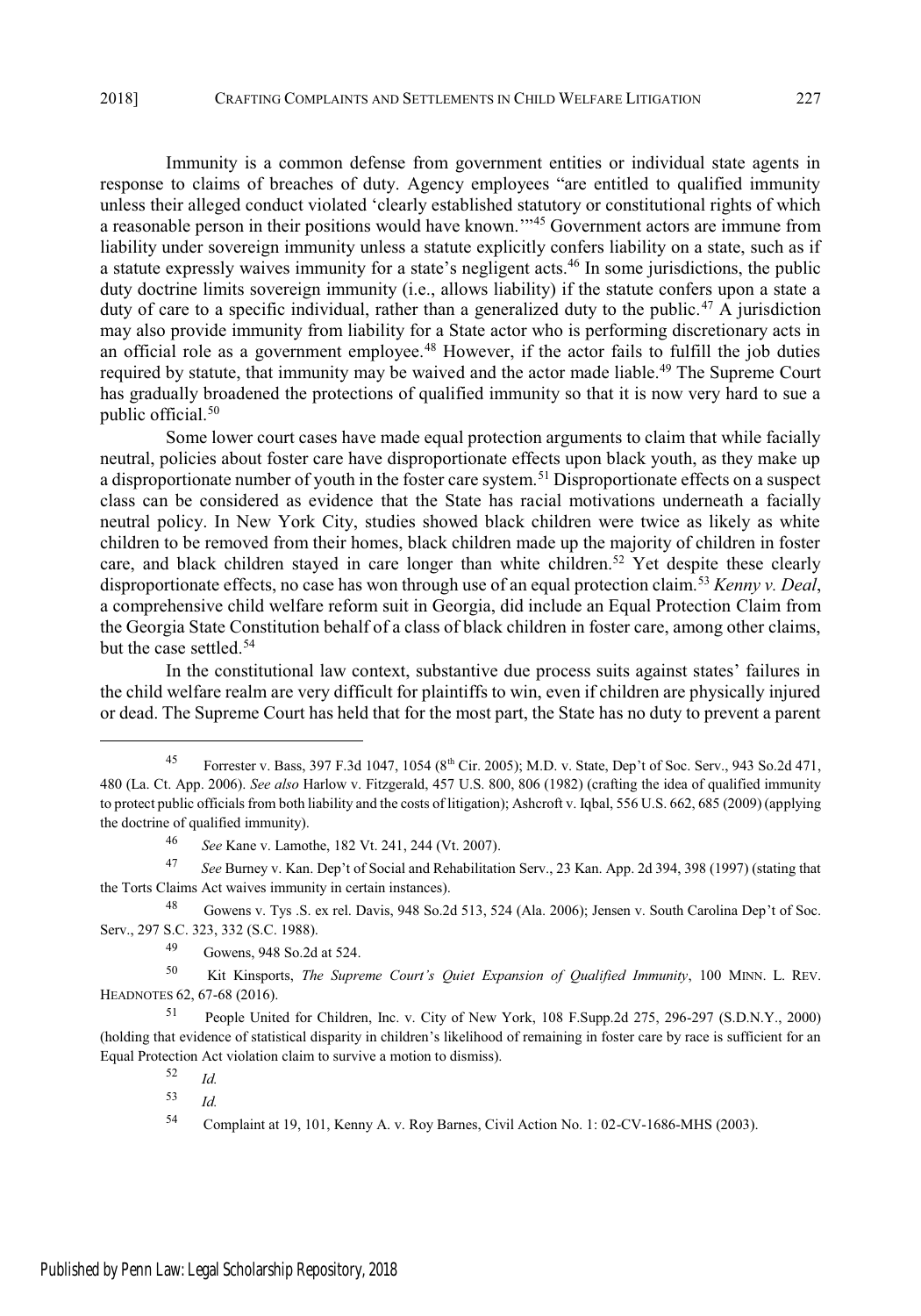or caregiver's act of abuse or neglect against a child.<sup>55</sup> However, if the state has developed a "special" relationship" with the child, such as placing the child in foster care, the state or state actors could face liability.<sup>56</sup> Merely having an open investigation or even a voluntary placement is not enough; the state is generally required to have physical and/or legal custody of the child.<sup>57</sup> The State or state actors could also face liability if the State created or significantly added to the dangerous situation that led to the child's injury or death.<sup>58</sup>

Claims under procedural due process rights are only slightly easier for plaintiffs to win. A State denies an individual procedural due process rights when it deprives that individual of a property or liberty interest without following certain protective procedures. If a State statute grants individuals certain entitlements, those recipients are due procedural due process.<sup>59</sup> The Supreme Court has not ruled on the issue of procedural due process rights for children who are the subject of child welfare investigations, but lower courts have occasionally held that children can be entitled to investigations or other protective services, depending on the specific language of state laws and whether they grant discretion to child welfare agencies or compel certain actions.<sup>60</sup> However, all of those cases were from youth or their representatives alleging that the state had left these children out of the protection of the foster care system. Procedural due process for children already in the system is limited to the idea that children already in the system are entitled to procedures meeting the requirements of the Due Process Clause when the state attempts to terminate the rights of their parents.<sup>61</sup> Both cases addressing the issue, *Lassiter* and *Quilloin*, are over 35 years old, yet courts have found no new procedural due process rights have been found since then.

Overall, the general absence of Supreme Court input, and especially the absence of recent input, on the field of foster care litigation has made room for a variety of interpretations from different jurisdictions as to whether private rights of action exist under federal foster care statutes and just what obligations a state has to children who have been or are at risk of being abused or neglected. This lack of clarity has led litigators to list everything and anything that might be a potential source of rights for children in foster care, as described in the next section. Understanding the existing scope of the legislative and judicial landscape is important to later analysis of the costs and benefit of choosing settlement negotiations rather than the risks of proceeding to trial.

# *B. Allegations of Rights Violations*

The comprehensive child welfare reform complaints have alleged a variety of rights violations, most commonly violations of children's rights to be safe from harm and a right to family

<sup>55</sup> DeShaney v. Winnebago Cnty. Dep't of Soc. Serv., 489 U.S. 189, 1193-94 (1989).

<sup>56</sup> *Id.* at 190.

<sup>57</sup> A.S. *ex rel.* Blalock v. Tellus, 22 F.Supp.2d 1217, 1220-22 (D. Kan. 1998); Burton v. Richmond, 370. F.3d 723, 728 (8th Cir. 2004).

<sup>58</sup> *DeShaney*, 489 U.S. at 199-200.

<sup>59</sup> Meador v. Cabinet for Human Resources, 902 F.2d 474, 476 (6th Cir. 1990); Doe v. District of Columbia, 93 F.3d 861, 868- 870 (D.C. 1996).

<sup>60</sup> Pierce v. Delta County Dep't of Soc*.* Serv., 119 F.Supp.2d 1139, 1153 (D. Colo. 2000); Tony L. *ex. re.* Simpson v. Childers, 71 F.3d 1182, 1185-1186 (6th Cir. 1995); Forrester v. Bass, 397 F.3d 1047, 1054-58 (8th Cir. 2005); Olivia Y. v. Barbour, 351 F.Supp.2d 543, 550 (S.D. Miss. 2004); Powell v. Dep't of Hum. Resources of the State of Ga., 918 F.Supp. 1575, 1581 (S.D. Ga., 1996).

<sup>61</sup> Lassiter v. Dep't of Soc. Serv., 452 U.S. 18, 37 (1981); Quilloin v. Walcott, 434 U.S. 246, 255 (1978).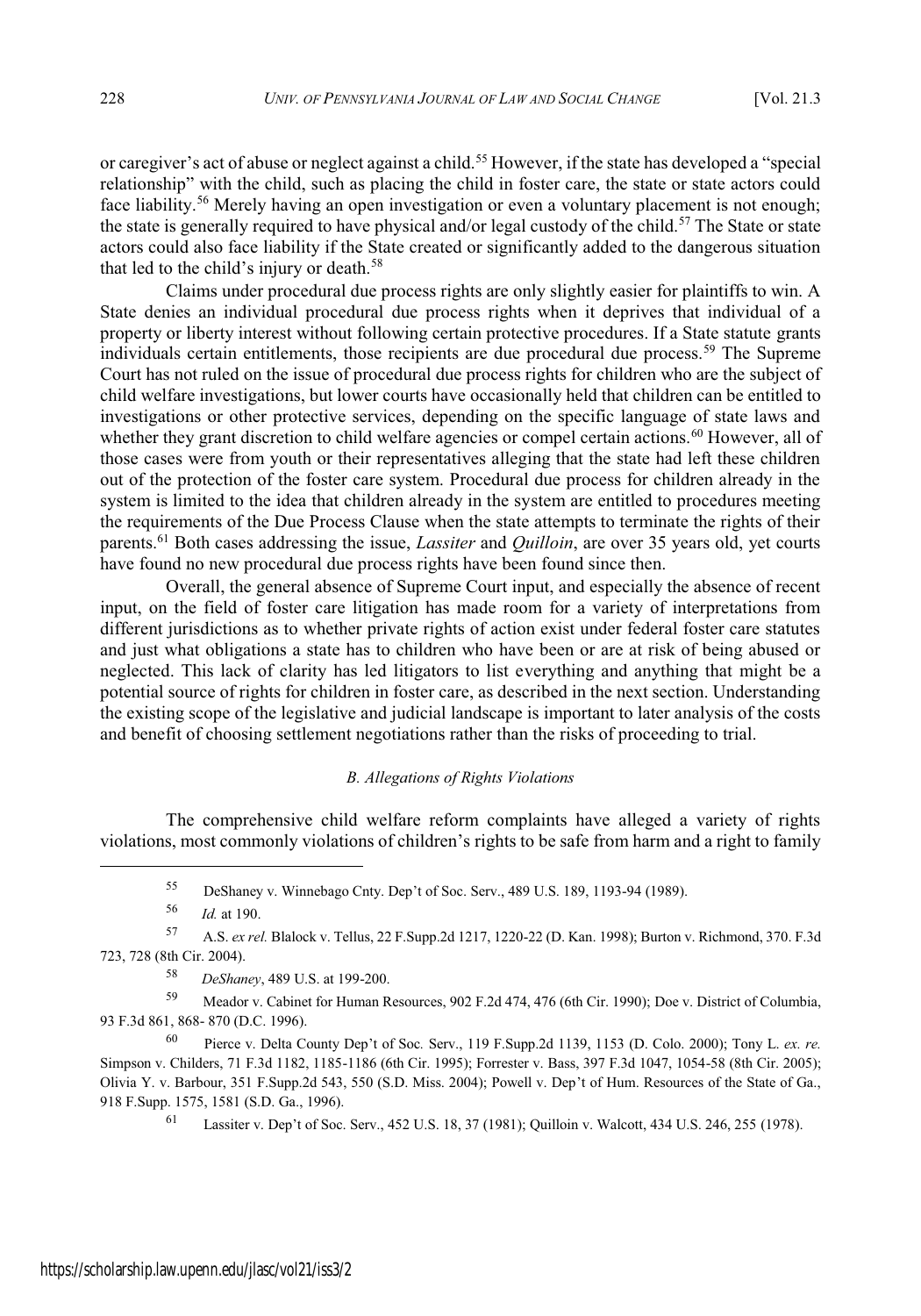integrity. The scope of these rights has not been made clear by higher courts, so the lawyers writing the complaints are free to draw on the rights as expansively as they wish.

Among early comprehensive class-action lawsuits against a state or local child welfare system was *Wilder v. Sugarman*, filed in the Southern District of New York in 1973.<sup>62</sup> The case alleged that defendants discriminated against non-white Protestant children in New York City in child placement due to the children's race and religious belief. The complaint stated that defendants violated the First, Eighth, and Fourteenth Amendments, and Title VI of the Civil Rights Act of 1964, as well as state law. The defendants refused to enter settlement negotiations for over a decade of litigation.<sup>63</sup> During that time, the complaint was dismissed, refiled, and additional children were added as plaintiffs several times.<sup>64</sup> The case was then dismissed in part but class certification was granted and the court found violations of the First and Fourteenth Amendments.<sup>65</sup>

The next comprehensive class action lawsuit against a child welfare system was *G.L. v. Zumwalt* in 1977, brought by Legal Aid of Western Missouri in federal court in the Western District of Missouri. The case alleged violations of the right of foster children not to be harmed while in state custody, drawing on the prohibition against cruel and unusual punishment in the Eighth and Fourteenth Amendments.<sup>66</sup> The complaint also alleged a denial of substantive due process and a right to appropriate care, both under the Fourteenth Amendment.<sup>67</sup> The complaint also lists 42 U.S.C § 601 et seq and 42 U.S.C. § 1302 and their regulations as sources of law for the suit. The complaint attempts to claim private rights of action for the class of foster children in the suit by stating, "The Missouri Division of Family Services has consented and agreed to comply with the statutes and regulation of the United States regarding foster placements which are funded directly or indirectly by funds authorized by 42 U.S.C § 601 et. seq. [sic.]"<sup>68</sup> The merits of these claims were never addressed because the Missouri Division of Family Services agreed to settlement negotiations when the court had only certified the class of foster children involved in the case.

Later cases have alleged violations of the same laws, with no greater specificity than decades prior. In Washington, D.C., *LaShawn v. Williams* was filed in 1989, but the case is still ongoing. *LaShawn* alleged violations under CAPTA, the Adoption Assistance and Child Welfare Act of 1980, the right to due process under the Fifth Amendment, and local D.C. laws regarding child abuse and youth residential facilities.<sup>69</sup> Chief complaints in *LaShawn* included the child welfare system's leaving of children in emergency care facilities for far beyond the 90 days D.C. statutes allowed, failure to conduct adequate case planning for these children or to move them to foster homes, and failure to assist their birth families with remedying any of the situations that led

<sup>63</sup> CIVIL RIGHTS LITIGATION CLEARINGHOUSE, UNIVERSITY OF MICHIGAN LAW SCHOOL http://www.clearinghouse.net/detail.php?id=12417 [https://perma.cc/4YH2-WHDY] (last visited Apr. 4, 2017).

<sup>64</sup> *Id.*

<sup>65</sup> *Id.*

<sup>66</sup> First Amended Complaint, at 19, G.L. vs. J.Z., Civil Action No. 77-242-CV-W-3, http://www.childrensrights.org/wp-content/uploads/2008/06/mo\_gl\_amended\_complaint.pdf [https://perma.cc/L9HL-JP9 D].

<sup>67</sup> *Id.* at 19-20.

<sup>68</sup> *Id.* at 8.

<sup>69</sup> "Class Actions: DC- *LaShawn A. v. Gray*," CHILDREN'<sup>S</sup> RIGHTS, http://www.childrensrights.org/ class\_action/district-of-columbia/# [https://perma.cc/J4YV-HS2B] (last visited Apr. 4, 2017). [hereafter "CHILDREN'<sup>S</sup> RIGHTS, *LaShawn"*].

<sup>62</sup> 385 F.Supp. 1013 (S.D.N.Y. 1974)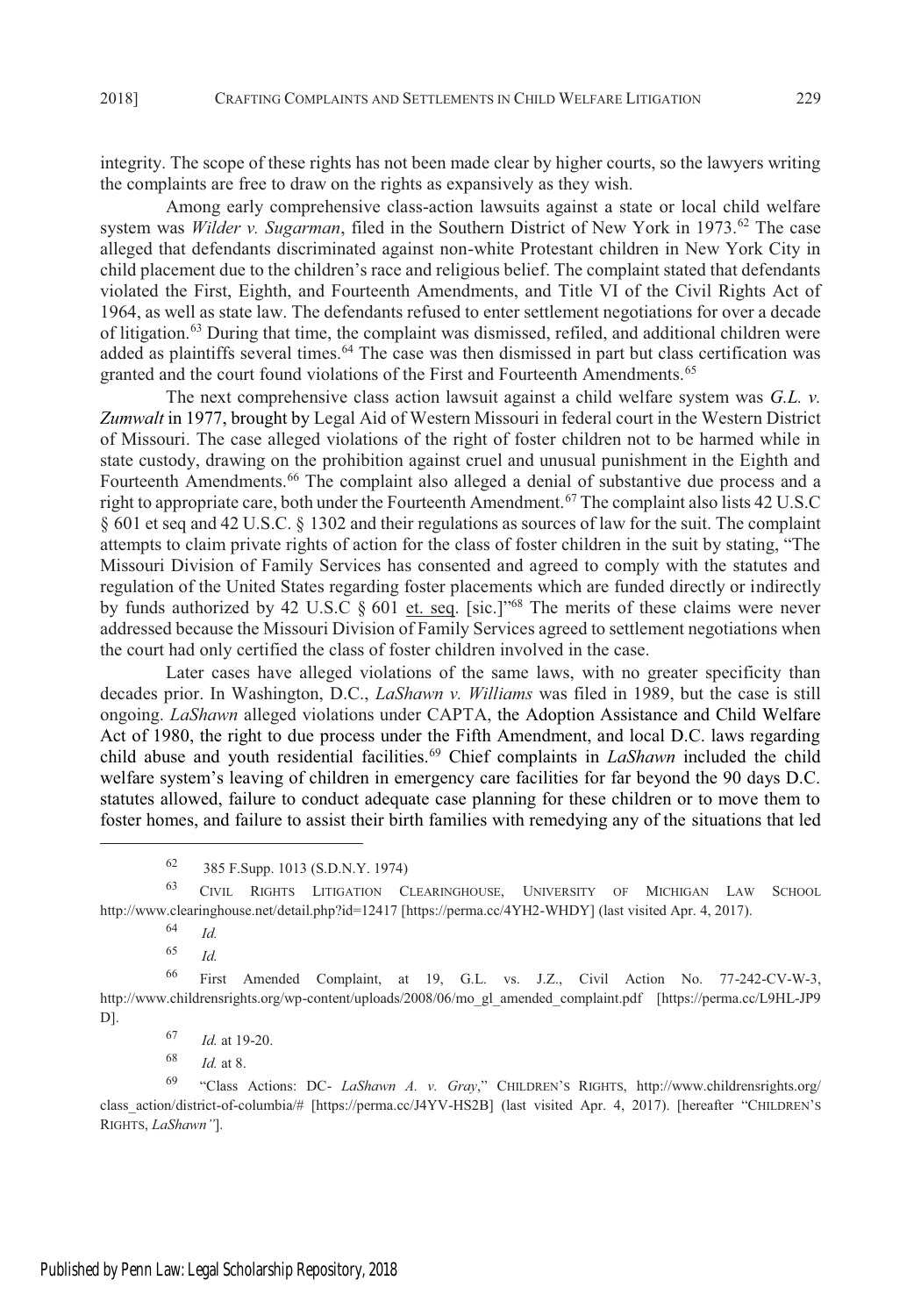the children to be placed into care.<sup>70</sup> The complaint also accused the D.C. child welfare system of failing to provide the necessary mental health treatment that the children needed.<sup>71</sup> The case settled. but implementation failed and the court held the child welfare agency in contempt.<sup>72</sup> The D.C. child welfare system is now operating under a 2010 Implementation and Exit Plan.<sup>73</sup>

Other cases made different claims. A 1999 New Jersey case, *Charlie & Nadine H. v. Christie*, made claims under the 14<sup>th</sup> Amendment and the Multiethnic Placement Act.<sup>74</sup> A 2008 Oklahoma case, *D.G. v Yarbrough*, made substantive due process, procedural due process, and family integrity claims, as well as claims under ASFA.<sup>75</sup> Both cases settled.<sup>76</sup> A 2015 Arizona case, *B.K. v. Flanagan*, similarly alleges "substantive due process rights to be free from harm and an unreasonable risk of harm while in state custody.<sup>777</sup> "rights under the EPSDT provisions of the federal Medicaid Act,"78 and "rights to family integrity, guaranteed by the First, Ninth, and Fourteenth Amendments to the United States Constitution."<sup>79</sup> That case is still ongoing.<sup>80</sup>

It can be argued that the most significant accomplishment of the child welfare reform litigation was to establish that the federal judiciary has a role in improving the lives of children in the foster care system. States, and the federal government by proxy, have obligations to care for children in foster care until such time as they can be returned to their permanent homes or new homes can be found for them. While most child welfare class actions have resulted in settlements or consent decrees, a small body of law regarding child welfare officials' obligations to groups of children in foster care does now exist. These decisions all focus on statutory law and some reference the duties of the defendants to uphold the Constitution by keeping the plaintiff children safe from harm.<sup>81</sup> The actual children described in the complaints have arguably gained very little from the

<sup>71</sup> *Id.*

<sup>73</sup> *Id.*

<sup>74</sup> Complaint at 6, Charlie & Nadine H. v. Whitman, Civil Action No. 99-3678 (2000), http://www.childrensrights.org/wp-content/uploads/2008/06/1999-08-04\_nj\_charlieh\_amended\_complaint.pdf [https://perma.cc/8N22-EVDS].

<sup>75</sup> Complaint at 14, D.G. v. Henry, Civil Action No. 08CV-074 GKFFHM (2008), http://www. childrensrights.org/wp-content/uploads/2009/02/2008-02-13\_dg\_complaint\_as\_filed.pdf [https://perma.cc/B2LM-3H94].

<sup>76</sup> "Class Actions: NJ- *Charlie & Nadine H. v. Christie*," CHILDREN'<sup>S</sup> RIGHTS, http://www. childrensrights.org/class\_action/new-jersey [https://perma.cc/65ZU-GWFG]; "Class Actions: OK- *D.G. v Yarbrough*," CHILDREN'<sup>S</sup> RIGHTS, http://www.childrensrights.org/class\_action/oklahoma [https://perma.cc/P4DV-7EKP].

<sup>77</sup> Complaint at 29, 42, *B.K. v. Flanagan*, Civil Action 2:15-cv-00185-ROS, http://www.childrensrights.org/ wp-content/uploads/2015/02/Arizona-2015-02-03-Complaint-.pdf [https://perma.cc/C3T4-7BSH].

<sup>79</sup> *Id.* at 47.

<sup>80</sup> "Class Actions: AZ: *B.K. v. McKay*," CHILDREN'<sup>S</sup> RIGHTS, http://www.childrensrights.org/ class\_action/beth-k-v-flanagan [https://perma.cc/A693-8HVX].

<sup>81</sup> "DCS and DHS further abdicate their legal duty to provide care for members of the General Class . . . A state assumes an affirmative duty under the Fourteenth Amendment to the United States Constitution to protect a child from an unreasonable risk of harm once it takes that child into its legal foster care custody." *Supra* note 77, at 25, 27. *See also* Complaint at 25, 65-66, Connor B. v. Patrick, Civil Action 3:10-cv-30073, http://www.childrensrights.org/wp-

<sup>70</sup> Complaint at 13-30, LaShawn A. v. Barry, Civil Action No. 89CV1754 (1989), http://www.childrensrights.org/wp-content/uploads/2008/06/1989-6-20\_dc\_lashawn\_complaint.pdf [https://perma.cc/96 U9-EWAV].

<sup>72</sup> CHILDREN'<sup>S</sup> RIGHTS, *LaShawn*, *supra* note 69.

<sup>78</sup> *Id.* at 33.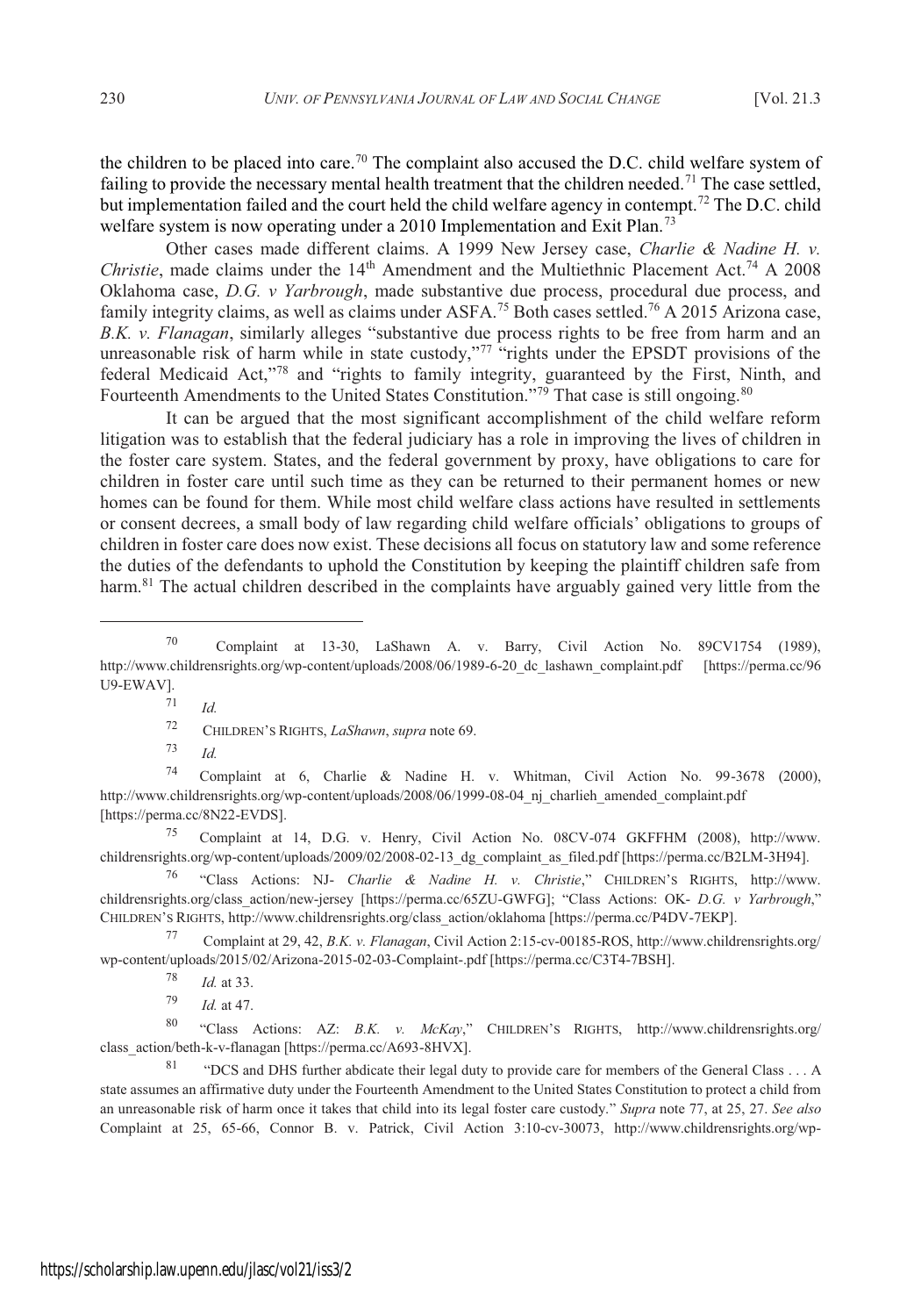litigation, and I argue that the goal of this litigation was policy change rather than providing remedies to affected plaintiffs. No class-action child welfare reform litigation has sought damages for a large class of plaintiffs, in contrast to other class actions suits seeking both policy changes and damages, like those for people with disabilities,<sup>82</sup> prisoners,<sup>83</sup> women,<sup>84</sup> victims of sexual harassment, $85$  gays and lesbians,  $86$  and more.  $87$  Whether or not damages can change the system is questionable, but it would help the children at the center of this litigation. However, it seems that for the attorneys, the goal of this litigation has been to change the system rather than to remedy the harms against individual children.

In Georgia, *Kenny A. v. Perdue* began as a complaint that asserted fifteen causes of action under federal and state law, with allegations including overworked caseworkers, an inadequate number of foster homes, separating siblings and teen mothers from their infants, and many other areas of failure. These other failures included failure to identify children's relatives, failure to provide adequate support to foster parents, failure to place children in an expedient manner, failure to do adequate permanency planning, and failure to provide adequate medical and educational services.<sup>88</sup> The case was appealed up to the U.S. Supreme Court on an issue unrelated to the merits of the case,<sup>89</sup> but the settlement created 31 outcome measures to improve performance in all of the complaint areas mentioned above and fees for attorneys and litigation expenses.<sup>90</sup>

Although comprehensive cases such as those described above brought substantial change, non-comprehensive cases also raised important issues. In *Burgos v. DCFS*, filed in Illinois in 1975*,*

<sup>83</sup> *See, e.g.*, Sarah Vandenbraak Hart, *Evaluating Institutional Prisoners' Rights Litigation: Costs & Benefits & Federalism Considerations*, 11 U. PA. J. CONST. L. 73, 88 (2008).

Consent Decree, Carter v. Wells Fargo Advisors LLC, 09-cv-01752 (D.D.C. 2010), http://digitalcommons.ilr.cornell.edu/cgi/viewcontent.cgi?article=1247&context=condec (last visited Apr. 4, 2017) [https://perma.cc/6GEN-XD48]; *Wells Fargo to Pay \$32 Million to Settle Gender Discrimination Suit*, BUS. INS. (June 8, 2011), http://www.businessinsurance.com/article/20110608/NEWS01/110609916 [https://perma.cc/Q36C-R8GD].

<sup>85</sup> EEOC v. Wells Fargo Bank, N.A., 13-CV-00528-RCJ-WGC (U.S.D. Nev.) (2013); Press Release, *Wells Fargo Settles EEOC Same-sex Sexual Harassment Lawsuit for \$290,000*, EEOC (Sept. 9, 2014), https://www.eeoc.gov/eeoc/newsroom/release/9-15-14b.cfm [https://perma.cc/5XPM-ZUT6].

<sup>86</sup> Carlson v. eHarmony.com, L.A. Super. Ct. Case No. BC371958 (November 19, 2008); *eHarmony Settles Same-Sex Class Action Lawsuit*, SOCALTECH (Jan. 27, 2010), http://www.socaltech.com/eharmony\_settles\_same\_ sex\_class\_action\_lawsuit/s-0026461.html, [https://perma.cc/JN7S-2RXQ].

87 A list of some civil and human rights settlements and verdicts, many of which combine financial settlements with policy changes, is available at https://www.lawyersandsettlements.com/settlements/civil-human-rightssettlements [https://perma.cc/DYD9-PL3Z].

<sup>88</sup> Kenny A. *ex rel.* Winn v. Perdue, 454 F. Supp. 2d 1260, 1267 (N.D. Ga. 2006).

<sup>89</sup> The appeals addressed attorney's fees, specifically when to apply fee enhancements. Perdue v. Kenny A., 130 S. Ct. 1662; Kenny A. v. Perdue, 532 F.3d 1209 (2008).

<sup>90</sup> Kenny A. v. Perdue, 532 F.3d 1209, 1216-1217 (2008).

content/uploads//2010/04/2010-04-15\_ma\_complaint\_as\_filed.pdf [https://perma.cc/DT3H-ZD2C] ("The foregoing actions and inactions of Defendants [ . . . ] in their official capacities, constitute a failure to meet their affirmative duty to protect from harm all Named Plaintiffs and Plaintiff Children, which is a substantial factor leading to, and proximate cause of, the violation of the constitutionally-protected liberty and privacy interests of all Named Plaintiffs and Plaintiff Children.").

<sup>82</sup> Vallabhapurapu et al. v. Burger King Corp., Civil Action 3:11-cv-00667 (N.D. Cal. 2012), settlement available at http://law.justia.com/cases/federal/district-courts/california/candce/3:2011cv00667/237290/238/ ; Burger King Discrimination Class Action Reaches Proposed \$19M settlement, https://www.bigclassaction.com/settlement/burger-kingdiscrimination-class-action-lawsuit.php (last visited Apr. 4, 2017).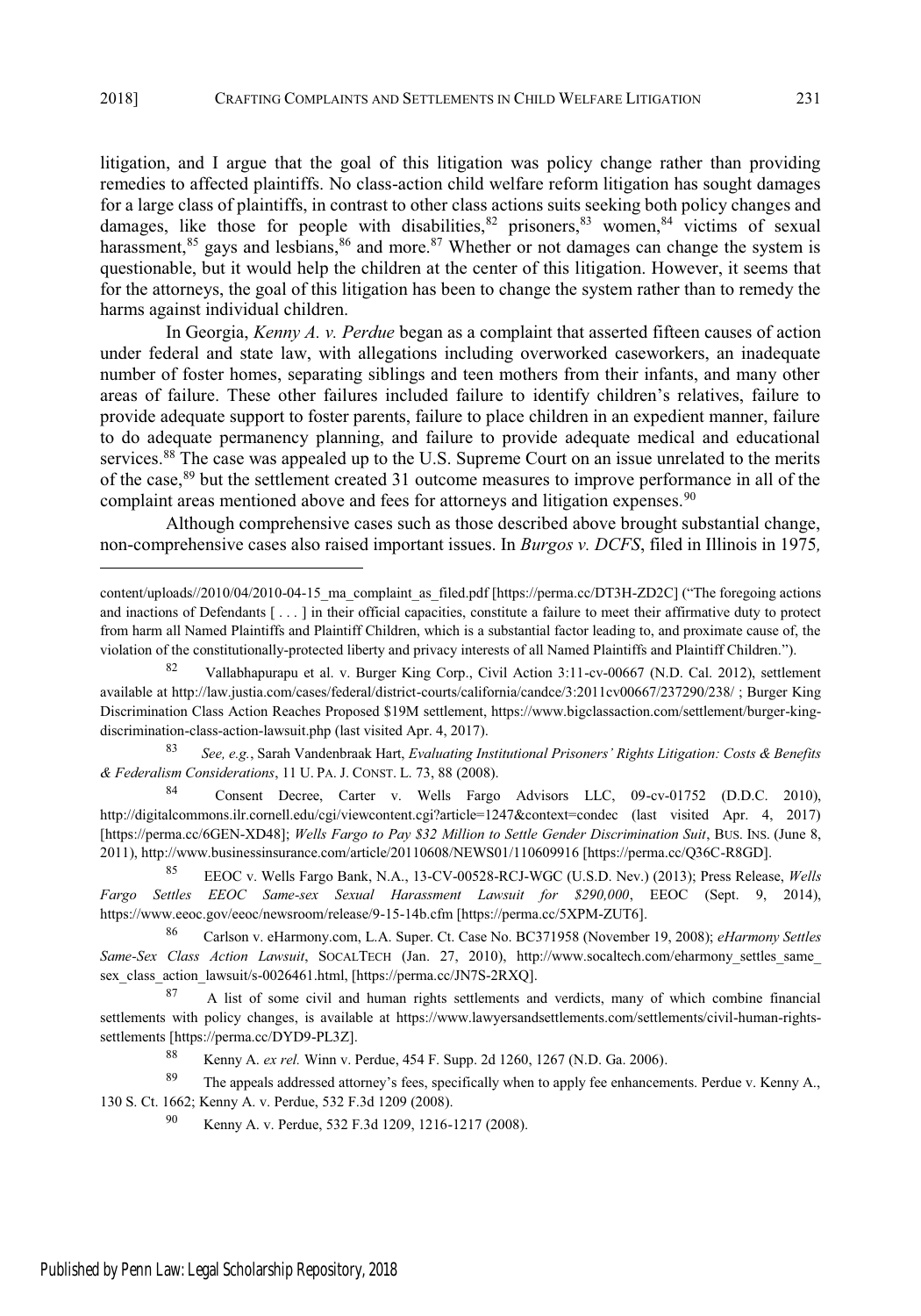Puerto Rican parents argued that they and their children were being discriminated against due to their race and national origin.<sup>91</sup> Their causes of action included Title VI of the Civil Rights Act of 1964, 42 U.S.C. § 2000d et seq., and 42 U.S.C. § 1983.<sup>92</sup> Similarly, plaintiffs appealed specific complaints against a child welfare system in West Virginia's Gibson v. Ginsberg in 1978. In Gibson, the plaintiffs argued that caseworkers did not explore alternatives to removal such as providing a family with food or shelter.<sup>93</sup> Plaintiffs argued that West Virginia's Department of Welfare and Department of Child Protective Services violated federal law and the First, Fourth, Fifth, Ninth, and Fourteenth Amendments of the U.S. Constitution. Here again, the court certified the class and then the defendants settled.<sup>94</sup>

Defendants have incentives to settle. They are vulnerable to bad publicity. They face high costs of defending against litigation. Further, they may recognize that there are problems within their systems and so may want to proactively make system changes or they may just recognize that they are likely to lose due to the strength of the plaintiffs' complaint. Settlement is attractive to defendants who can "win by losing," as the results of a consent decree might be more funding in resource-strapped areas. Settlements allow defendants to make policy changes they had already wanted to make without bearing the political costs of asserting their desires for change (i.e., "The court is making me do it").<sup>95</sup> Courts traditionally have not seen raising revenue as part of their role, but defendants can see court-ordered funds as an easier political alternative than persuading a legislature to allocate funds.<sup>96</sup> Defendants may also enter restrictive settlements knowing that they will never fully comply with the terms. Failure to fully comply with settlements is common and somewhat tolerated, although judges may hold defendants in contempt.<sup>97</sup>

In the end, child welfare litigation almost always ends in settlement, but the length of time to settlement has varied. Connecticut settled in 11 months, but New York took 13 years.<sup>98</sup> In an ongoing case, New York attempted to settle within 12 days.<sup>99</sup> New Mexico settled but failed to improve its systems, was taken back to court and held in contempt, and is now in its 25<sup>th</sup> year of

<sup>91</sup> Consent Decree, Burgos v. Ill. Dep't of Children and Fam. Servs. (No. 75-C-3974, N.D. Ill., Jan. 14, 1977) (available as Document No. CW-IL-0008-0001 at http://www.clearinghouse.net/chDocs/public/CW-IL-0008-0001.pdf [https://perma.cc/G25N-K7XD].

<sup>&</sup>lt;sup>92</sup> Case Profile: Burgos v. Dep't of Children and Fam. Servs., CIVIL RIGHTS LITIG. CLEARINGHOUSE, http://www.clearinghouse.net/detail.php?id=12407 [https://perma.cc/C55N-5WWU].

<sup>93</sup> Memorandum Opinion and Order, Gibson v. Burdette, (Civil Action No. 2:78-2375, S.D.W.V., June 3, 2001) (available as Document No. CW-WV-0001-0001 at CIVIL RIGHTS LITIG. CLEARINGHOUSE, https://www. clearinghouse.net/chDocs/public/CW-WV-0001-0001.pdf) [https://perma.cc/E6TA-JVLB].

<sup>94</sup> *Id.*

<sup>95</sup> Margo Schlanger, *Beyond the Hero Judge: Institutional Reform Litigation as Litigation*, 97 Mich. L. Rev. 1994, 2012 (1999); DONALD L. HOROWITZ, THE COURTS & SOCIAL POLICY 10 (Brookings Institution, 1977).

<sup>96</sup> See, e.g., Mark Kellar, *Responsible Jail Programming*, AM. JAILS (Jan.-Feb. 1999), at 78-79 ("To be sure, we used 'court orders' and 'consent decrees' for leverage. We ranted and raved for decades about getting federal judges 'out of our business'; but we secretly smiled as we requested greater and greater budgets to build facilities, hire staff, and upgrade equipment.").

<sup>97</sup> Barry Friedman, *When Rights Encounter Reality: Enforcing Federal Remedies*, 65 S. CAL. L. REV. 735, 738 (1992).

<sup>98</sup> John Kelly, *Class Action?*, YOUTH TODAY (Sept 1, 2004), http://youthtoday.org/2004/09/class-action/ [https://perma.cc/KF45-4VMT].

<sup>99</sup> *See infra* text accompanying notes 240-242.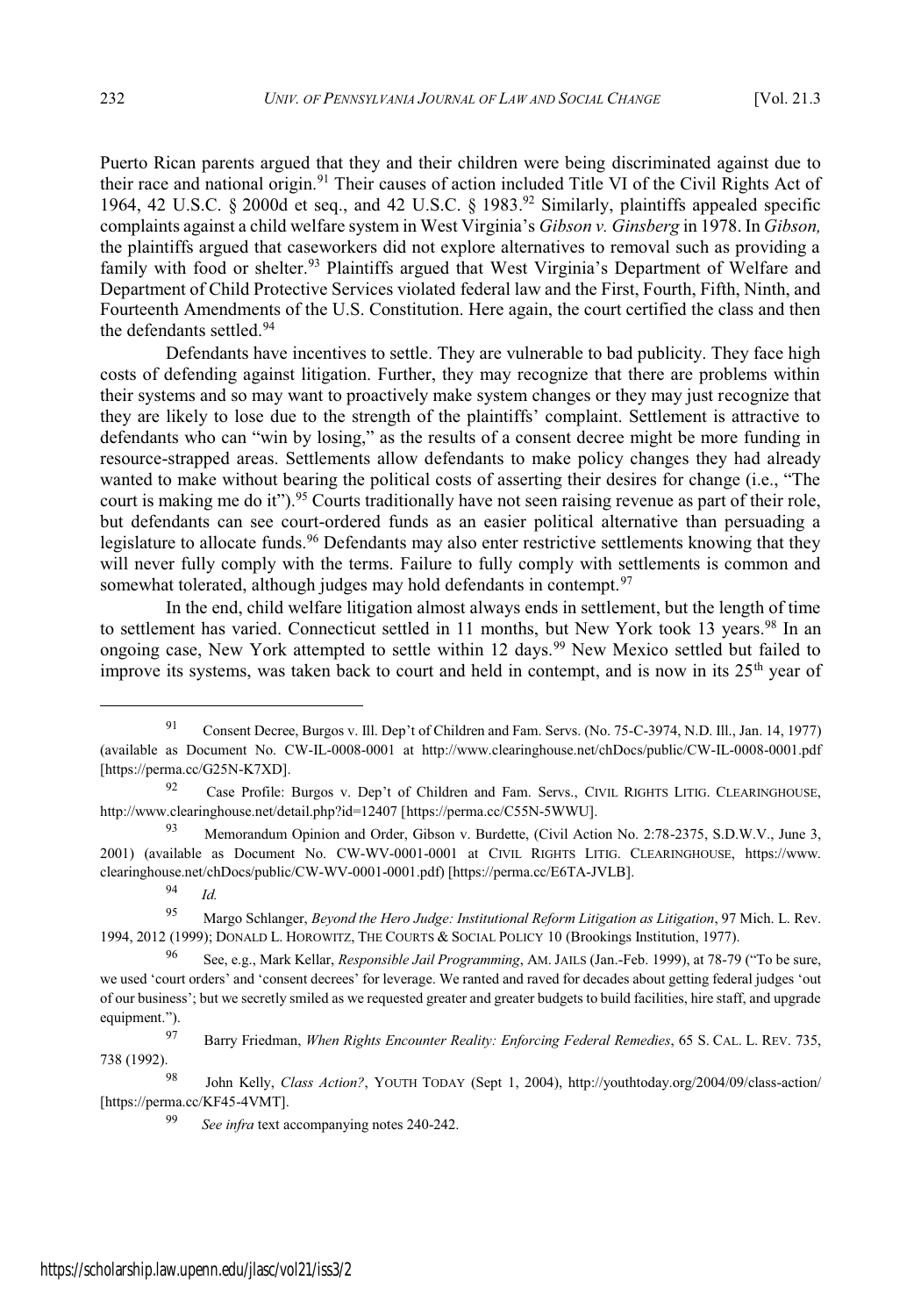attempted compliance.<sup>100</sup> It is also much safer for plaintiffs to settle. The likelihood of success at trial is very unclear for many of these cases, with no clear private right of action for federal child welfare statutes in most circuits and many officials protected from challenges because of qualified immunity.<sup>101</sup> With so many settlements, there is a lack of actual law on what obligations a state owes to a young person in the child welfare system. The next section outlines what little clarity exists.

## *C. Rulings on Comprehensive Child Welfare Litigation*

As the majority of cases have settled before being ruled upon, there is a lack of actual case law addressing whether the various constitutional provisions and statutes apply to youth in the foster care system. One analysis of child welfare reform litigation described the lawsuits as having "proffer[ed relatively novel legal theories with little or no controlling authority," forcing courts to make decisions of first impression.<sup>102</sup> Judgments that exist are all from lower courts, thus not setting any larger precedents.

Some of the applicable law, then, has appeared in cases that were not class actions or were not seeking large-scale reform of child welfare systems. Children have a constitutional right to family integrity, but courts have interpreted that loosely.<sup>103</sup> Plaintiffs have successfully argued that the state had a "special relationship" with children in foster care, and so had a duty to them. The State, in contrast, argued that it had no obligations to these children. When the State has placed a child in a foster home, it is obliged to provide "constitutionally adequate" medical care, protection, and supervision.<sup>104</sup> States must provide "personal security and reasonably safe living conditions" under the Fourteenth Amendment.<sup>105</sup> One decision states, "Courts have found, with apparent unanimity, that [a special] relationship exists in the foster-care context."<sup>106</sup> States must file to terminate parents' rights after children have been in care for 15 of the most recent 22 months.  $^{107}$  As the government only starts counting days 60 days after a child was removed from the home, 17 months is really the first time at which a state is required to begin termination proceedings.<sup>108</sup> Even after a petition to terminate parental rights has been filed, children can still spend months or years

<sup>100</sup> *Id.*

<sup>101</sup> Karoline S. Homer, *Program Abuse in Foster Care: A Search for Solutions*, 1 VA. J. SOC. POL'<sup>Y</sup> & L. 177, 217-219 (1993).

<sup>102</sup> SUSAN GLUCK MEZEY, PITIFUL PLAINTIFFS: CHILD WELFARE LITIGATION AND THE FEDERAL COURTS 157, 66-76 (2000).

<sup>103</sup> Meyer v. Nebraska, 262 U.S. 390, 399 (1923); Santosky v. Kramer, 455 U.S. 745 (1982); Stanley v. Illinois, 405 U.S. 645 (1972).

<sup>104</sup> Griffith v. Johnston, 899 F.2d 1427, 1439 (5th Cir. 1990); Norfleet v. Ark. Dep't. of Human Servs., 989 F.2d 289, 293 (8th Cir. 1993). *See e.g.,* Tamas v. Dep't of Soc. & Health Servs., 630 F.3d 833, 846-47 (9th Cir. 2010); James *ex rel*. James v. Friend, 458 F.3d 726, 730 (8th Cir. 2006); Nicini v. Morra, 212 F.3d 798, 808 (3d Cir. 2000); Lintz v. Skipski, 25 F.3d 304, 305 (6th Cir. 1994); Yvonne L. *ex rel.* Lewis v. N.M. Dep't of Human Servs., 959 F.2d 883, 892-93 (10th Cir. 1992); K.H. *ex rel.* Murphy v. Morgan, 914 F.2d 846, 849 (7th Cir. 1990); Taylor *ex rel.* Walker v. Ledbetter, 818 F.2d 791, 795 (11th Cir. 1987); Doe v. N.Y. Dep't of Soc. Servs., 649 F.2d 134, 144-45 (2d Cir. 1981).

<sup>105</sup> Hernandez v. Tex. Dep't of Protective & Regulatory Servs., 380 F.3d 872, 880 (5th Cir. 2004).

<sup>106</sup> Connor B. *ex rel*. Vigurs v. Patrick (Connor B. I), 771 F. Supp. 2d 142, 160 (D. Mass. 2011).

 $107$  42 U.S.C. § 675(5)(E) (2012).

 $108$  *Id.* at (F)(ii).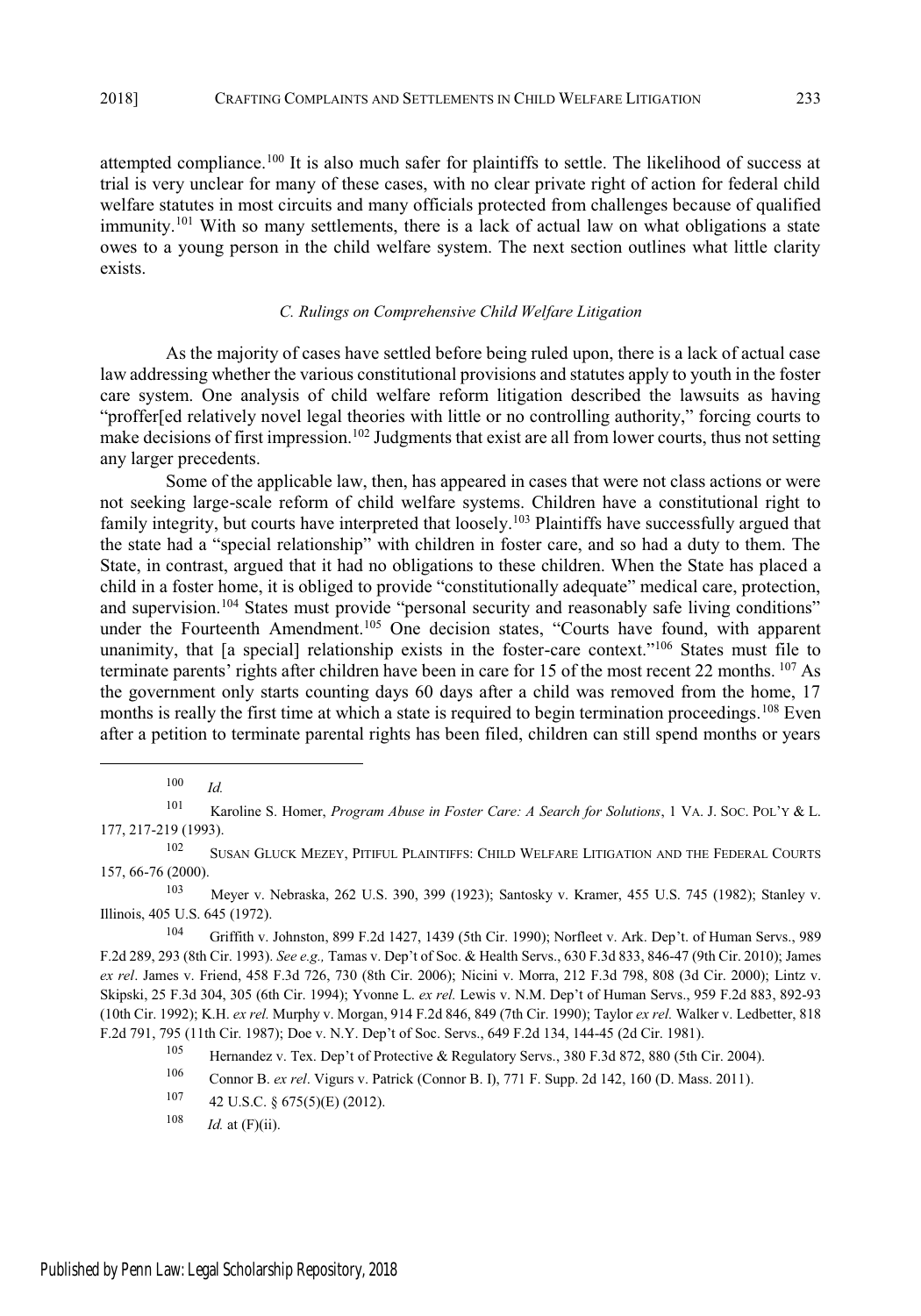in care; unfortunately, no federal guidelines exist for what should happen if a termination of parental rights extends over years or is actually denied.

In the Southern District of New York, *Marisol v. Giuliani* provided some of the most extensive judicially developed protections for children in the foster care system.<sup>109</sup> The judge ruled that:

1) Children could enforce state child welfare statutes;

2) Children in state foster care custody have a substantive due process right to be free from harm that extends to freedom from "unreasonable and unnecessary intrusions into their emotional well-being";

3) Children in foster care have a substantive due process right to conditions of confinement which bear a reasonable relationship to the purpose of their custody, including conditions and duration of foster care reasonably related to this goal;

4) The substantive due process right to freedom from harm encompasses the right to reasonable services to enable children to be reunited with biological family members;

5) The state laws governing the investigation of child abuse and neglect create constitutionally protected entitlements sufficient to trigger procedural due process rights, a ruling of particular significance;

6) Children have a private right of action to sue for violations of the Adoption Assistance and Child Welfare, and the Child Abuse Prevention and Treatment Acts, the primary federal child welfare funding statutes; and

7) Children in foster care with disabilities have rights under the federal disability statutes, both to non-discriminatory access to government services and to affirmative steps to ensure that the access is meaningful.<sup>110</sup>

These rights have not been established in higher courts or in other jurisdictions, meaning that pursuing this case could have established important precedent for other Children's Rights cases in other states. Yet after a long discovery period and 300 hours of planned trial time for each side, the plaintiffs eventually chose to pursue settlement negotiations. Marcia Robinson Lowry claimed she was convinced that the plaintiffs would win eventually, but "[A]s difficult as it was to give up what looked like a certain finding of liability, it was easy to recognize that the settlements moved the process forward by at least two years and offered the best, most immediate prospect of beginning to solve the problems now." $^{111}$  Another source instead attributed Lowry's new willingness to negotiate to "daunting costs," New York City's "impressive" new reform plan, and the City's

<sup>109</sup> *See generally* Marisol v. Giuliani, 929 F. Supp. 662 (S.D.N.Y. 1996).

<sup>110</sup> *Id.*; *see als*o Marcia Robinson Lowry, *Why Settle When You Can Win: Institutional Reform and* Marisol v. Giuliani, 26 FORDHAM URB. L.J. 1335, 1339 (1999).

<sup>111</sup> Lowry, *supra* note 110, at 1345.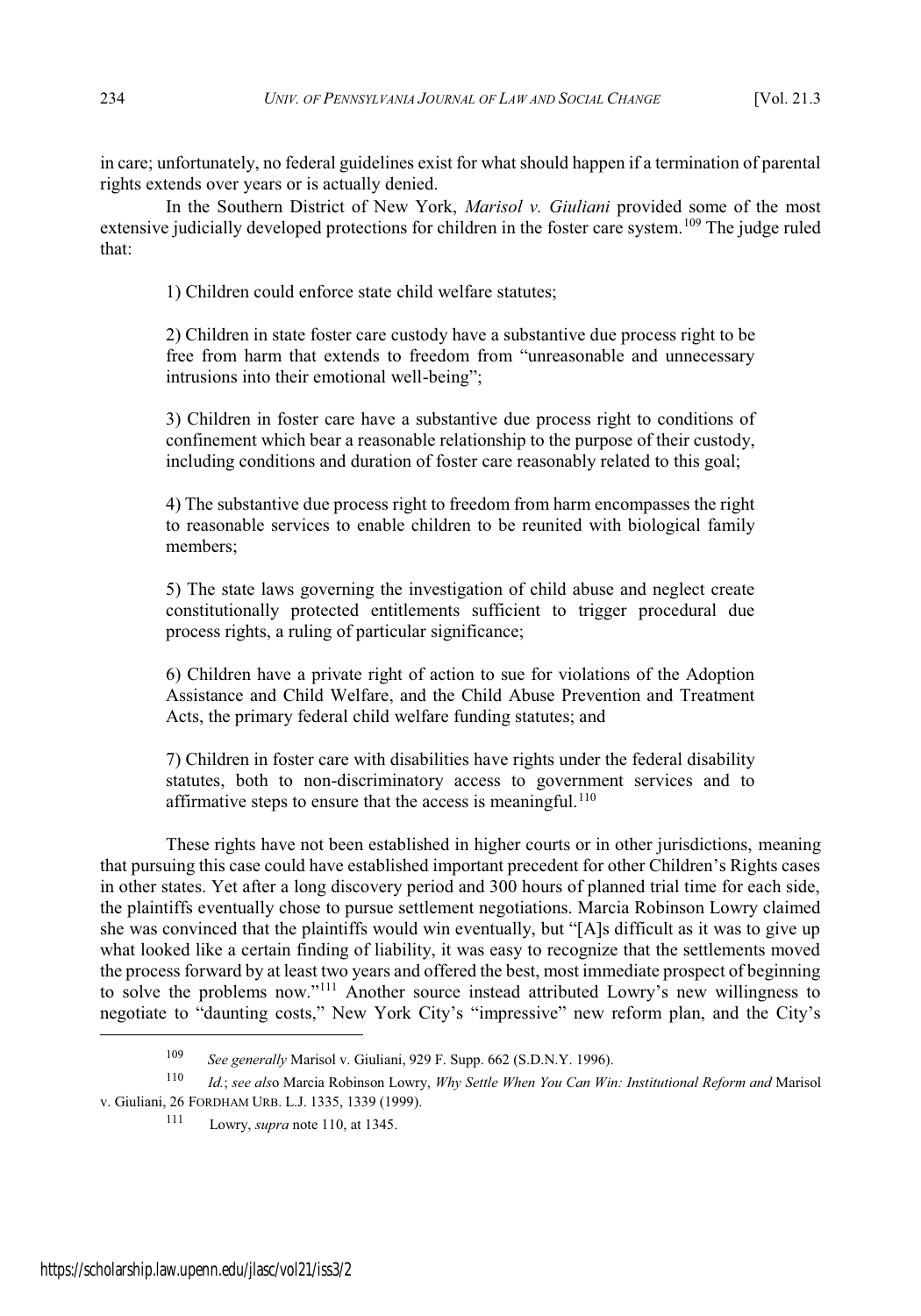unwillingness to cede control of its system as compared to other defendants who quickly gave in to the plaintiffs' demands.<sup>112</sup> Lowry settled, that is, because she thought she was about to lose. Accordingly, the settlement gave Children's Rights significantly less power than in previous settlements; notably, court jurisdiction concluded two years after the consent decree was entered instead of the decades of monitoring seen in many other cases.<sup>113</sup>

Child welfare institutional reform lawsuits' long track record of easy settlements began to wane after *Marisol*, but was most severely compromised by the 2013 Massachusetts case *Connor B. v. Patrick. Connor B.* asserted foster children's substantive and procedural due process rights and children's constitutional right to family association and rights to permanency under the Adoption Assistance and Child Welfare Act of 1980 had been violated.<sup>114</sup> The District Court of Massachusetts acknowledged that the State owed a special duty to the plaintiff class for six particular rights:

(1) "a living environment that protects foster children's physical, mental and emotional safety and well-being"; (2) "services necessary to prevent foster children from deteriorating or being harmed physically, psychologically, or otherwise while in government custody";  $(3)$  "treatment and care consistent with the purpose of the assumption of custody by  $DCF$ "; (4) "be maintained in custody [no] longer than is necessary";  $(5)$  "receive care, treatment and services determined and provided through the exercise of accepted professional judgment"; and (6) "be placed in the least restrictive placement according to a foster child's needs." $^{115}$ 

However, the district court ruled against the plaintiffs, dismissing the case and granting judgment for the defendants on all claims.<sup>116</sup> The plaintiffs appealed, but the First Circuit affirmed, agreeing with the district court that there was no substantive due process violation in a state "choosing among aspects of a problem to approach at a given time," $^{117}$  so long as the decision is not "such a substantial departure from accepted professional judgment" that it appears not to be based on professional judgment at all.<sup>118</sup> The case warned others considering potential litigation that federal law claims on behalf of foster youth were unlikely to be successful. The judge in the district court and the opinion from the Chief Judge of the First Circuit both stated that this was a sympathetic situation for which there was no legal recourse, and so was a matter for the Governor of Massachusetts and the state legislature to take up, rather than the courts.<sup>119</sup> *Connor B.* was a particularly harsh blow because the plaintiffs were unable even to reach the discovery stage. Getting to the discovery stage is important in many jurisdictions because it often exposes to public view

<sup>112</sup> SANDLER & SCHOENBROD, *supra* note 10, at 146-47, 193-94.

<sup>113</sup> *Id.* at 193.

<sup>114</sup> *See generally* Connor B. v. Patrick, 985 F. Supp. 2d 129 (D. Mass 2013).

<sup>115</sup> *Id.* at 158-59 (citing Complaint, Connor B. v Patrick, Civil Action No. Case 3:10-cv-30073 (2010), ¶ 303(b)-(g), http://www.childrensrights.org/wp-content/uploads//2010/04/2010-04-15\_ma\_complaint\_as\_filed.pdf [https ://perma.cc/9J83-ZN2B].

<sup>116</sup> Connor B., 985 F. Supp.2d at 166.

<sup>117</sup> Connor B. v. Patrick, 774 F.3d 45, 53 (2014) (citing Youngberg v. Romeo, 457 U.S. 307, 317 (1982)).

<sup>118</sup> Youngberg v. Romeo, 457 U.S. 307, 323 (1982).

<sup>119</sup> Connor B., 774 F.3d at 48.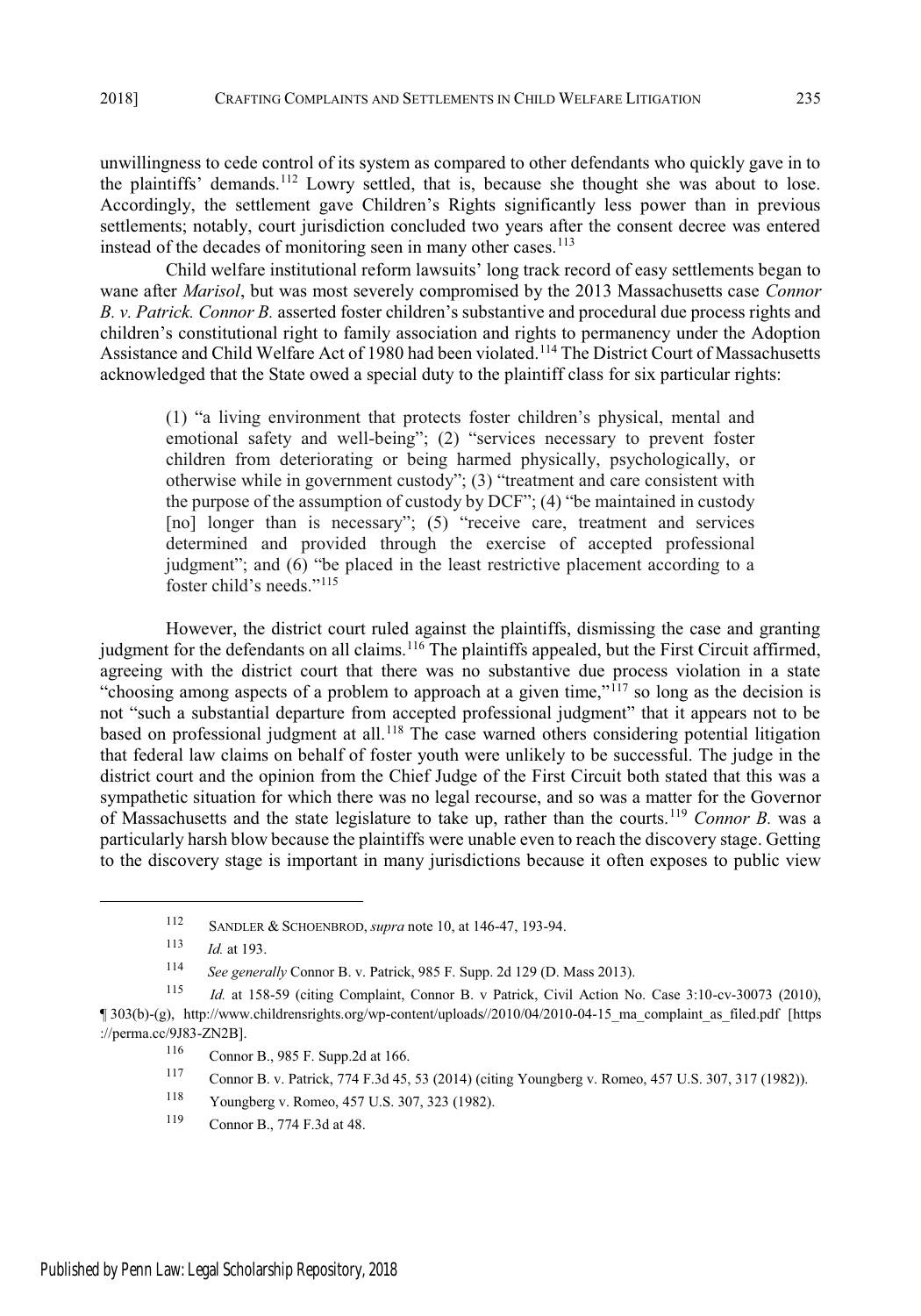data that has not previously been available.<sup>120</sup>

Child welfare reform litigation that has actually had court rulings is a small subset of the larger field, so what is said matters despite the fact that most of it is not technically precedent for any other given case. That states have some obligation to care for children who are in their custody and that they should attempt to follow state and federal law while doing so may be the limit of what the rulings establish. That the settlements go so much further than what prior cases have established can be attributed to other forces, particularly the media's influence on both public understanding and governmental decisions.

# II. MEDIA AND PUBLIC UNDERSTANDINGS OF THE CHANGES TO THE CHILD WELFARE **SVSTEMS**

Lawsuits that end in settlement agreements have been successful in part through not waiting for a judge to issue rulings but instead moving to settlement agreements and consent decrees. According to Marcia Robinson Lowry, "Children's Rights has the legal expertise to litigate these kinds of cases. But we view these cases more as reform campaigns than as lawsuits."<sup>121</sup> They have created actual change in policies and procedures, despite struggles implementing the settlement agreements and consent decrees. The organizations conducting the litigation have recognized that using media expands their legal reform efforts into a public conversation about the duties owed to children in the child welfare system. Despite their stated recognition of the importance of media, litigators' public statements have failed to demonstrate the public relations skills that are necessary for successful campaigns.

# *A. Despite Setbacks and Slow Implementation, Real Systems Change*

Most sources agree that child welfare reform litigation has been successful in its goal of improving the child welfare system, but this strategy still has significant costs. The litigation has brought more funding to the sites named as problems in the lawsuits, and administrators have taken concrete steps to remedy issues described in the complaints. Yet many jurisdictions have resisted implementing the settlement agreements, leading plaintiffs to return to court years after the initial settlement. Retrospective looks at the various child welfare reform litigation efforts have given it mixed reviews.

Child welfare reform litigation has had some clear benefits. This litigation "can spotlight ignored problems, put a halt to the most grievous harms, and often results, at least initially, in more money for services, more staff with lower caseloads, and closer scrutiny of agency process and procedure.<sup>122</sup> Marcia Robinson Lowry, who led child welfare reform litigation in many states, has

<sup>120</sup> *See e.g.,* Shimica Gaskins, *Is it Possible to Reform a Child Welfare System? An Evaluation of the Current Progress in the District of Columbia and the Advocacy Strategies that Led to Reform*, 5 WHITTIER J. CHILD & FAM. ADVOC. 165, 170 (2005).

<sup>121</sup> Marcia Robinson Lowry, *A Powerful Route to Reform or When to Pull the Trigger: the Decision to Litigate*, *in* FOR THE WELFARE OF CHILDREN: LESSONS LEARNED FROM CLASS ACTION LITIGATION 1, 6 (Center for the Study of Social Policy, ed., 2012), http://www.cssp.org/publications/child-welfare/class-action-reform/For-the-Welfare-of-Children\_Lessons-Learned-from-Class-Action-Litigation\_January-2012.pdf **[**https://perma.cc/L928-XQFH] [hereinafter Lowry, *A Powerful Route to Reform*].

<sup>122</sup> Ellen Borgersen & Stephen Shapiro, *G.L. v. Stangler: A Case Study in Court-Ordered Child Welfare*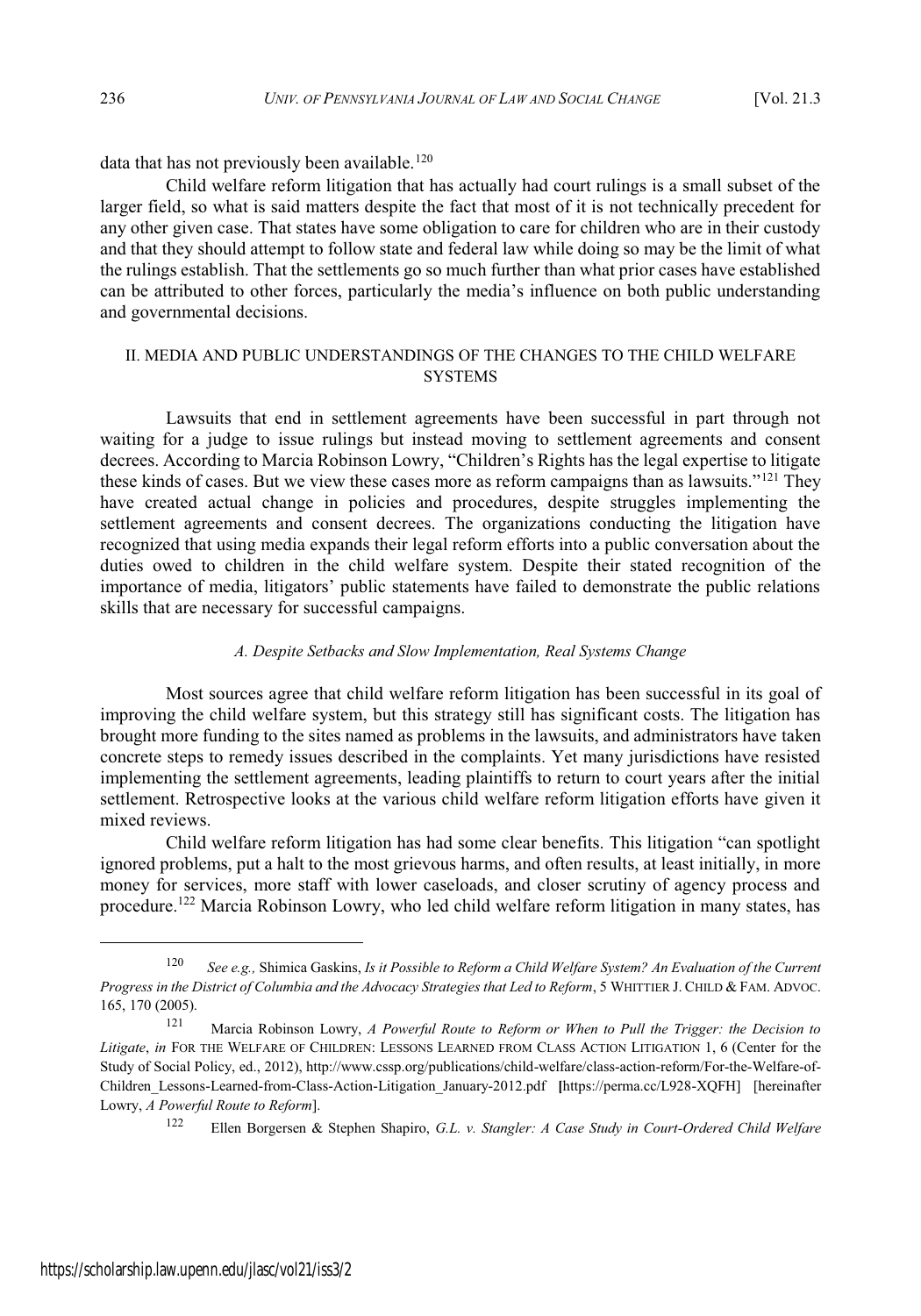claimed that litigation was the primary force behind change in Tennessee, New Jersey, New York, and other states in which she has file suit. Because of the litigation, experts were able to collect data from the child welfare system. When the experts reported on that data, the public found out just how badly the system treated children.<sup>123</sup> Further, the lawsuits sustain political pressure on the system in a way that releases of single reports or lobbying days at the state capitol cannot maintain.<sup>124</sup> This article advocates for understanding the mass of litigation and settlements as important in their structure and not just in their results. By saying that all of the problems are important and need to be addressed right away, and that all of the federal and state laws together support the demands of the advocates, the litigation presents reform as inevitable. Litigation also allows advocates to return to court if or when compliance is less than desired, whereas advocates would have less influence on implementation of legislation.

One scholar calls child welfare reform consent decrees "popular and reasonably effective."<sup>125</sup> A report of a court-appointed panel suggested New York City made significant progress in reforming its child welfare system, including committing to "neighborhood-based placements and services," funding additional preventative services, and creating new meetings of families and providers.<sup>126</sup> Proponents claim an important role for class action lawsuits, arguing that "elements of systemic relief fall beyond the narrow and individualized parameters of judicial relief customarily considered by family courts as they adjudicate and enforce custodial rights, even in instances in which individual children are aggressively represented by counsel."<sup>127</sup> Such benefits have not come from federal legislative reform efforts and cannot come from individual advocacy.

Lawsuits are a "blunt instrument" but sometimes necessary, said former New Jersey Governor Jon Corzine.<sup>128</sup> Other advocates insist that lawsuits cannot be the only strategy, but are a vital component of a mix that includes "partnerships with allies inside government, work to empower parents and children in their interactions with child welfare agencies, and enlist[ing] the aid of experts and community leaders."<sup>129</sup> Child welfare litigation does not exist in a vacuum, and the agreement of various parties to a specific plan does not mean that it will succeed. Old conflicts between branches of government have impeded reform efforts in some states, with federal courts' efforts to achieve social policy reform in Illinois blunted by local politics. Political leaders in Missouri gave more resources to child welfare only grudgingly, resenting the judicial mandate to improve the system.<sup>130</sup> In Georgia, child welfare reform began in 1990, with sweeping legislative

<sup>129</sup> *Id.*

*Reform*, 1997 J. DISP. RESOL. 189, 190 (1997) [hereinafter, Borgersen & Shapiro, *G.L. v. Stangler*].

<sup>123</sup> Marcia Robinson Lowry, *Reforming the Child Welfare System*, 3 CARDOZO PUB. L. POL'<sup>Y</sup> & ETHICS J. 389, 392 (2005).

<sup>124</sup> *Id.*

<sup>125</sup> Timothy Arcaro, *Florida's Foster Care System Fails Its Children*, 25 NOVA L. REV. 641, 682 (2001).

<sup>126</sup> Sally K. Christie, *Foster Care Reform in New York City: Justice for All*, 36 COLUM. J.L. & SOC. PROBS. 1, 11 (2002) (citing N.Y. SPECIAL CHILD WELFARE ADVISORY PANEL, FINAL REPORT (Dec. 7, 2000)).

<sup>127</sup> Marcia Robinson Lowry & Sara Bartosz, *Why Children Still Need a Lawyer*, 41 U. MICH. J.L. REFORM 199, 212 (2007).

<sup>128</sup> Press Release, Children's Rights, Fifth Annual Children's Rights Benefit Honors Darryl "DMC" McDaniels, Features Gov. Jon S. Corzine - Oct. 19 in NYC (Sept. 29, 2010), http://www.childrensrights.org/pressrelease/fifth-annual-childrens-rights-benefit-honors-darryl-dmc-mcdaniels-features-gov-jon-s-corzine-oct-19-in-nyc [https://perma.cc/H7PG-WAS6].

<sup>130</sup> MEZEY, *supra* note 102, at 159.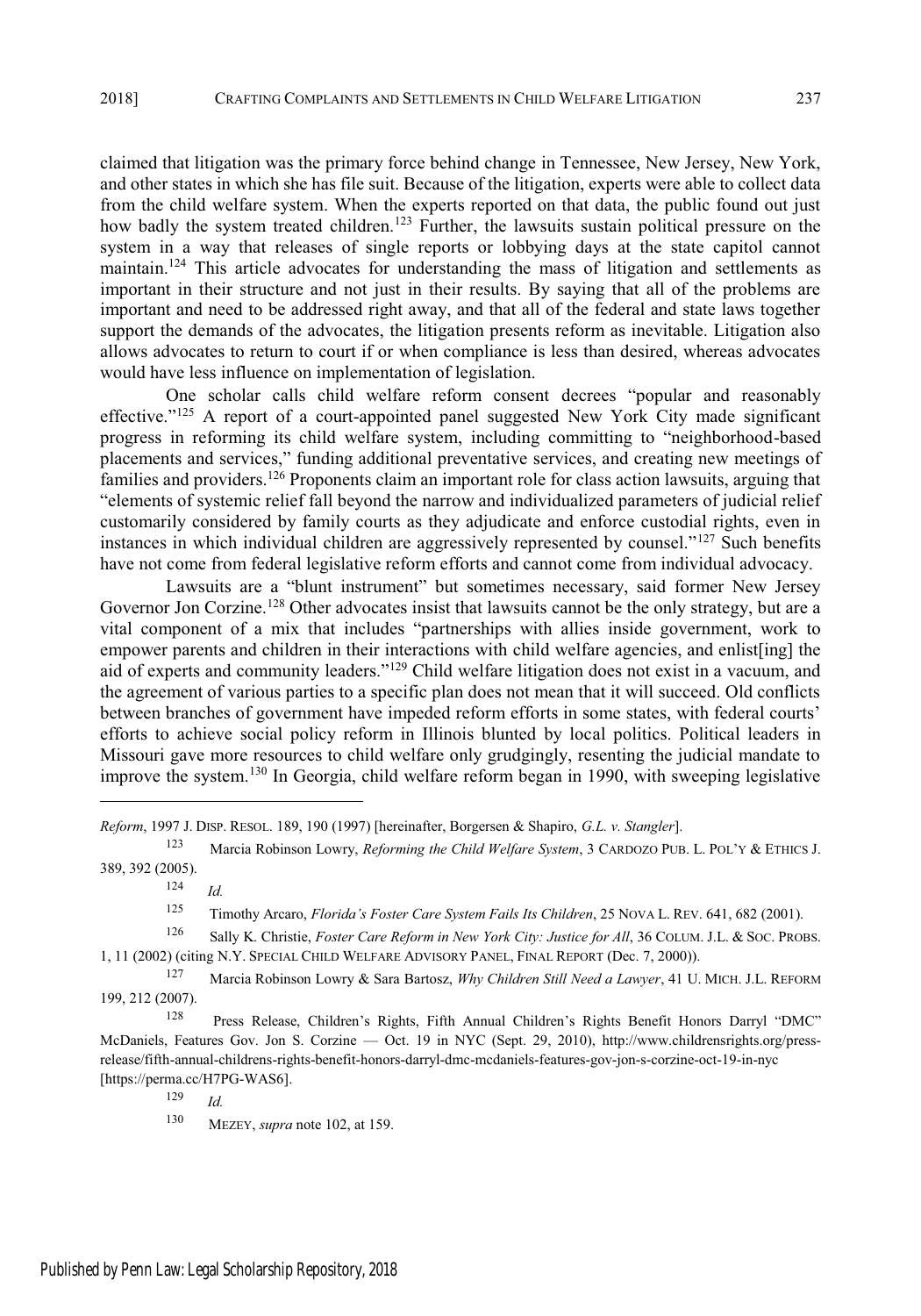efforts. Yet an investigation in 1999 concluded, "[M] any of the more ambitious reforms of 1990 have failed. They were the victims of bureaucratic inertia, failure to hold the child welfare system accountable, funding problems and, most importantly, an inability to make sure the reforms were making a difference."<sup>131</sup>

The settlements unfolded slowly and painfully in many states. In *G.L. v. Zumwalt*, after the court certified the class and the Children's Rights Project of the American Civil Liberties Union (ACLU) joined Legal Aid as co-counsel, the Missouri Division of Family Services became willing to engage in settlement talks. The resulting consent decree was published in 1983, but implementation of the agreement failed after state officials failed to provide any extra resources to meet the demands of the settlement.<sup>132</sup> The tone of the initial consent decree was also very harsh for caseworkers or state officials who may have wanted to maintain any level of discretion in their work. The decree mandated the specific number of days of training each year that foster care workers needed to receive and in which areas, detailed rules about removals, information to be included in case files, and fixed deadlines for decisions on removals and for visits to foster homes.<sup>133</sup> These strict guidelines were impossible for workers to follow, especially because the state refused to give any extra resources to the affected jurisdiction out of fear that it would just be sued by others seeking extra funds for their jurisdictions.<sup>134</sup> Eventually the state was held in contempt of the agreement.<sup>135</sup>

There are also significant costs to the litigation. The Center for the Study of Social Policy wrote, "Many states have spent decades in the courts, diverting staff and other resources to the defense of class action lawsuits, sometimes at the expense of applying those resources to the delivery and enhancement of core services for at-risk children and families."<sup>136</sup> Critics have claimed that the improvements due to the child welfare reform litigation have come at the expense of less quantifiable areas and that the financial and social costs of litigation create an environment hostile to productive relationships. Kathleen Noonan wrote, "[T]he most striking tendency in the early decrees, still prominent in some more recent ones, is a preoccupation with deadlines, quantitative measures, and specific procedural and documentation requirements." $^{137}$ 

Within specific states, there was not always agreement as to whether the litigation worked, but advocates saw litigation as one of the only methods to ensure visibility of the problem. Advocates in Georgia said, "With confidentiality barring the public from knowing the extent of the problems, politicians often lack the will to do anything.<sup> $\frac{1}{138}$ </sup> Children's Rights filed a lawsuit against

<sup>131</sup> Jane O. Hansen, *Georgia's Forgotten Children: Empty Shoes Represent 844 Children in 6 Years Who* Died After Their Families Were Reported For Mistreating a Child. Many Died Suspiciously or From Neglect. Most of Their *Lives and Deaths Went Unnoticed. Until Now*, ATLANTA JOURNAL-CONSTITUTION, Dec. 5, 1999, at AI.

<sup>132</sup> Borgersen & Shapiro, *G.L. v. Stangler*, *supra* note 122, at 193-95.

<sup>133</sup> *Id.*

<sup>134</sup> *Id.*

<sup>135</sup> *Id.*

<sup>136</sup> Judith Meltzer et al., *Introduction & Overview* to FOR THE WELFARE OF CHILDREN: LESSONS LEARNED FROM CLASS ACTION LITIGATION (Center for the Study of Social Policy ed., 2012), http://www.cssp.org/publications/childwelfare/class-action-reform/For-the-Welfare-of-Children\_Lessons-Learned-from-Class-Action-Litigation\_January-2012.pdf [https://perma.cc/8D56-NZTE].

<sup>137</sup> Kathleen G. Noonan et al., *Legal Accountability in the Service-Based Welfare State: Lessons from Child Welfare Reform*, 34 L. & SOC. INQUIRY 523, 531 (2009).

<sup>138</sup> Hansen, *supra* note 131, at A1.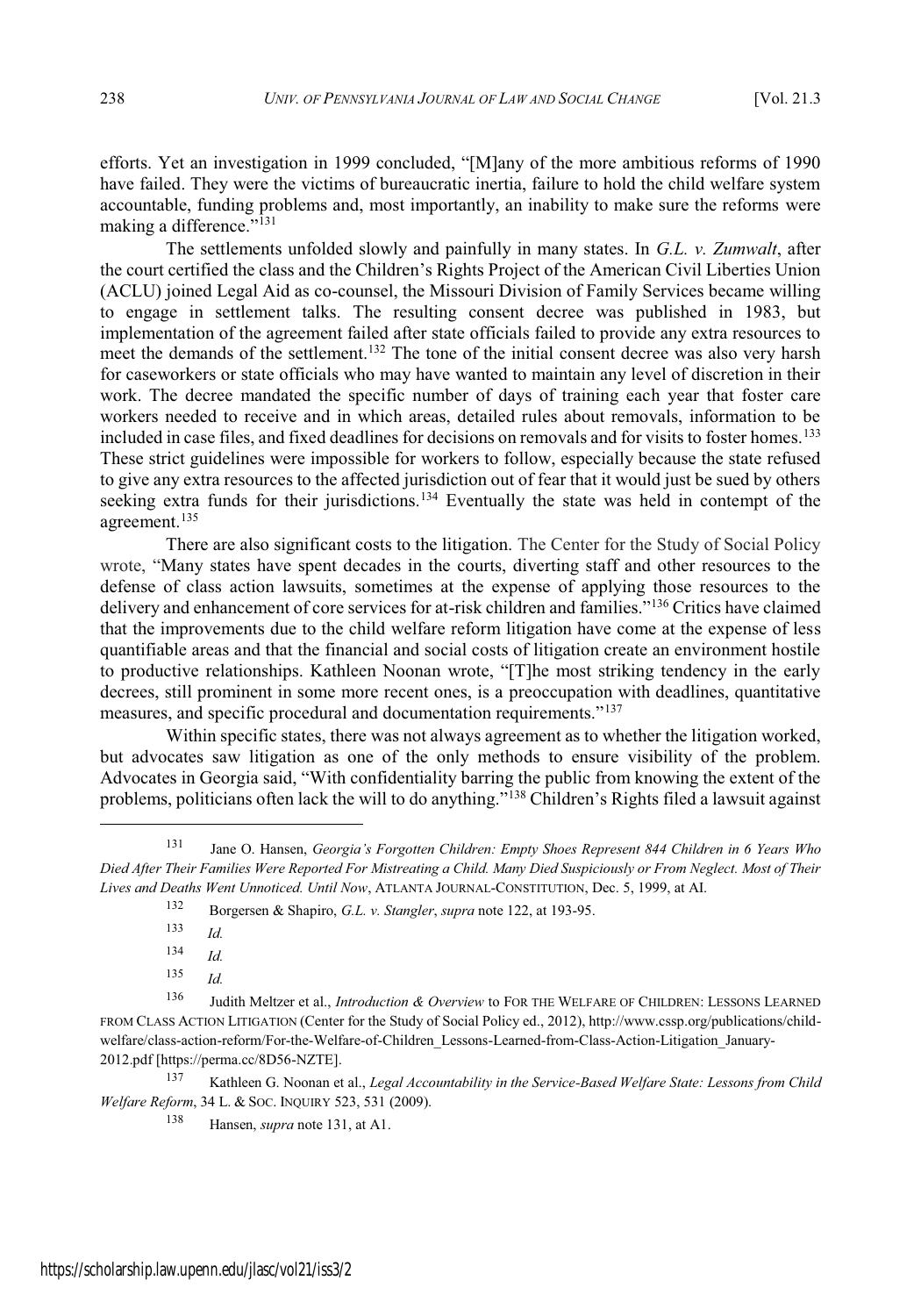the state of Georgia in 2002, and in 2003, state child welfare officials pointed to "higher caseworker" salaries, new caseworkers, a new oversight agency and a list of in-house policy changes" as proof that new child welfare reform efforts worked.<sup>139</sup> Advocates pushed back, saying there was a lot of talk and almost no action as a part of the efforts.<sup>140</sup> That understanding was largely correct. Georgia state officials had few concrete plans for implementing any other changes demanded in the consent decree.<sup>141</sup> The Georgia governor's response to child welfare reform was to propose an advocate with no power to sue and who would serve at the pleasure of the governor.<sup>142</sup> Advocates, frustrated, saw this a weak position where someone could immediately be fired for taking a stand.<sup>143</sup>

Similar patterns repeated in other states. The Center for the Study of Social Problems concluded that systems in Alabama, Kansas, Missouri, New Jersey, New Mexico, Tennessee, and Utah showed "measurable systemic improvements and better outcomes for children and their families. Others, such as systems in Washington, Maryland, and Washington, D.C., have been in litigation and under consent decrees for many years without much success."<sup>144</sup> In state after state, plaintiffs filed complaints alleging terrible conditions affecting children in foster care or whose parents were being investigated for abuse or neglect, and state officials would capitulate and sign settlement agreements. Yet enforcement was uneven and monitoring stretched on over decades, with states alleging that they had made significant progress and advocates less convinced. Advocates often agreed that some progress had been made, but they believed that serious concerns remained and that they should still be involved in monitoring the situation. Media often sided with advocates, finding fault in the child welfare systems and showcasing horrific cases, even if the jurisdiction had made significant changes in response to the initial litigation.

### *B. Clueless Public Relations and Qualified Results*

Advocates have largely succeeded in making the public conversation about foster care reform into one about the needs of a vulnerable population and the government's responsibility to improve the situation. Attorneys use the structure of their legal complaints, with expansive interpretations of rights and dramatic plaintiff narratives, plus expert reports during monitoring stages, to promote the narratives that they see as compelling. However, they have failed to recognize the power of the media to showcase the troubling results of the litigation in addition to the initial need for it. Attorney Marcia Robinson Lowry has made abrasive statements that then affect other litigation because of her central role in the litigation. Advocates have also failed to address public concerns about costs. Media, then, shows the need for change, but little about how to fix it or why the immense cost is worth it. For the public, the result is a general sense of despair and chaos.

Child welfare reform litigation is important to capturing public attention in large part because children who have been abused and neglected rarely get to speak for themselves. Unlike

<sup>143</sup> *Id.*

<sup>139</sup> Margaret Newkirk, *4 Years Later, Child Welfare Reform Results Still Debated*, ATLANTA JOURNAL-CONSTITUTION, Feb. 2, 2003, at C1.

<sup>140</sup> *Id.*

<sup>141</sup> Ron Martz, *!Scary' Cost Seen to Fix Child Welfare*, ATLANTA JOURNAL-CONSTITUTION, Apr. 19, 2000, at D1.

<sup>142</sup> Jane Hansen, *Georgia's Forgotten Children: Is Bill Strong Enough to Save Lives?* ATLANTA JOURNAL-CONSTITUTION, Mar. 5, 2000, at 1C.

<sup>144</sup> Meltzer, *supra* note 136, at vi.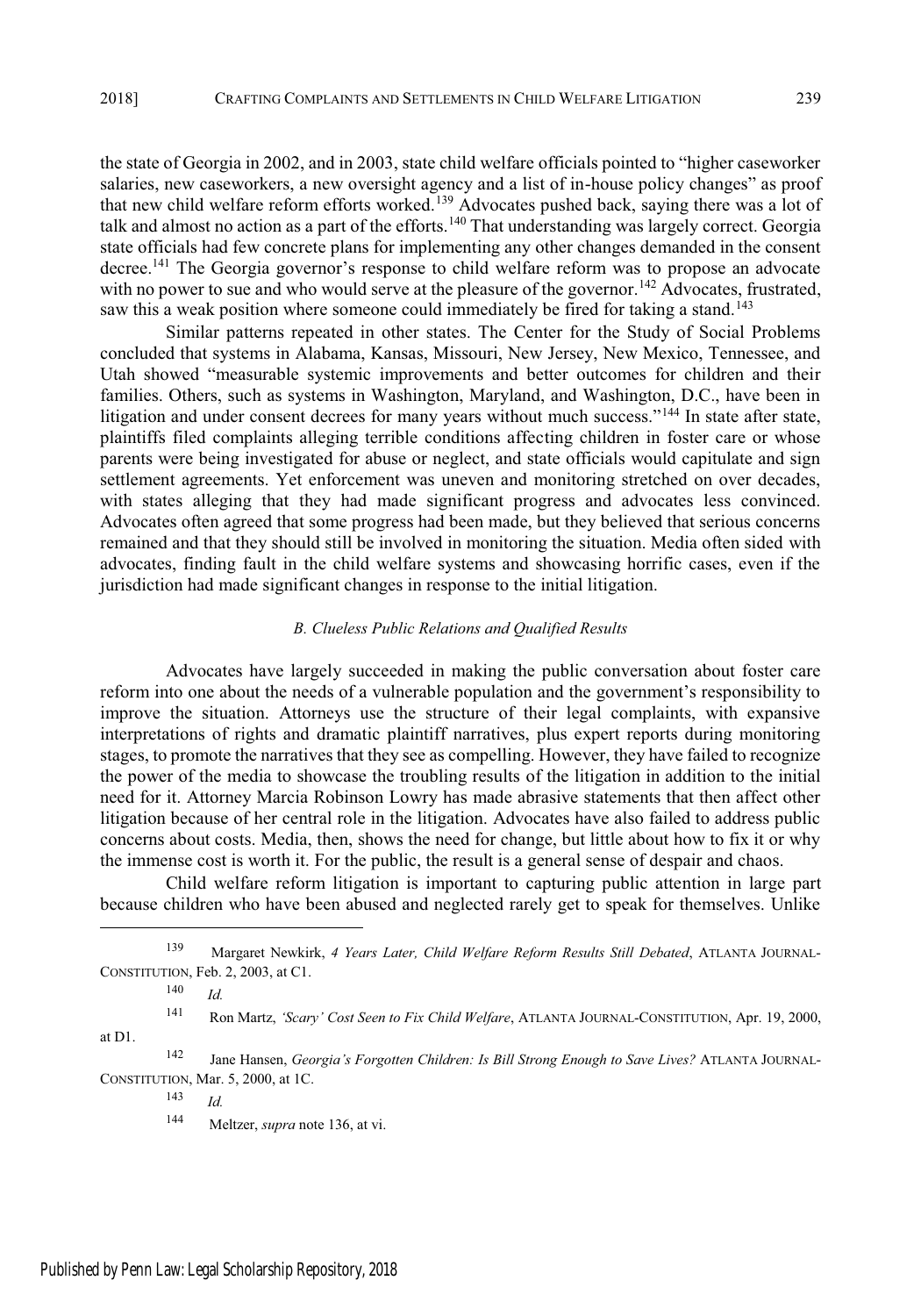most other court cases, dependency cases are closed to the public. Only about 25 percent of Americans reported that they pay much attention to foster care issues,<sup>145</sup> although 41 percent said they knew someone who was adopted through foster care.<sup>146</sup> Children in the foster care system are the "quintessential pitiful plaintiffs, readily able to gather sympathy from the public, especially when confronting a highly unpopular state agency." $147$  The focus is one of pity and how terrible the lives of these poor children are, and how the state should act immediately to help these children. The public gaze is sympathetic but also othering; the named plaintiffs of these lawsuits never themselves speak to the media. Narrative descriptions of squalid conditions or heartbreaking stories in the complaints can overshadow agencies' data or any speaking that youth in care may attempt to do for themselves.<sup>148</sup> Large foster care litigation has the potential to increase public awareness, but advocates have not been as careful in the construction of these public narratives as would perhaps be wise.

In a multi-decade movement, media coverage of the institutional reform litigation at some point acknowledges the failure of previous institutional reform litigation in each state. Ongoing litigation makes the failures of child welfare reform public in efforts to win yet more reforms. Failures are potential evidence that advocates' roles should be further expanded, but repeated failures also have the effect of creating public uncertainty that these issues are indeed fixable. A newspaper article about *Wilder* was titled, depressingly, "Despite 20-Year Effort, City Can't Fix System," and detailed Lowry's statements that the *Wilder* case not only failed to help children, but rather was used "as an excuse for decisions that hurt them," such as separating an adolescent mother from her newborn because the newborn had not been waiting for placement as long as other children.<sup>149</sup> In Washington, D.C., a federal judge directed D.C.'s child welfare programs to be run by a receiver. Six years later plaintiffs alleged that the programs under the receiver had not improved, so the court returned the child welfare agency to D.C.'s government.<sup>150</sup> The time and expense of litigation and settlement had failed.

Litigation can also cause its own problems. Child welfare reform litigators do not seek to make the system worse, but their efforts can sometimes backfire. An editorial from the editors of a Nebraska newspaper described the child welfare system in the state as "in turmoil," and stated, "[F] ew seem to have considered the possibility that the reform effort could take a bad situation and make it even worse."<sup>151</sup> The editors wrote:

Now the front-line workers in the system must contend with job insecurity.

<sup>147</sup> MEZEY, *supra* note 102, at 7.

<sup>148</sup> RICHARD NISBETTER & LEE ROSS, HUMAN INFERENCE: STRATEGIES AND SHORTCOMINGS IN SOCIAL JUDGMENT 43-62 (Prentice Hall, 1980).

<sup>150</sup> SANDLER & SCHOENBROD, *supra* note 10, at 5, *citing LaShawn A. v. Kelly*, 887 F. Supp. 297 (D.D.C. 1995), *aff' d*, 107 F.3d 923 (1996), *cert. denied*, 520 U.S. 1264 (1997).

<sup>145</sup> Jon Cohen, *ABC News Poll: Many Young Adults Would Consider Adoption,* ABC NEWS (May 30, 2006), http://abcnews.go.com/Primetime/print?id=1990936 [https://perma.cc/TMC5-UG9P].

<sup>146</sup> DAVE THOMAS FOUNDATION FOR ADOPTION, NATIONAL FOSTER CARE ADOPTION ATTITUDES SURVEY 12 (2013), https://davethomasfoundation.org/wp-content/uploads/2012/10/DTFA-HarrisPoll-REPORT-USA-FINALl.pdf [https://davethomasfoundation.org/wp-content/uploads/2012/10/DTFA-HarrisPoll-REPORT-USA-FINALl.pdf [https://perma.cc/YGM9-Y3MY].

<sup>149</sup> Nina Bernstein, *Despite 20-Year Effort, City Can' t Fix System*, NEWSDAY, Jul. 13, 1993, at 77.

<sup>151</sup> Editorial, *Child welfare reform needs help*, LINCOLN J. STAR, May 20, 2010, at B7.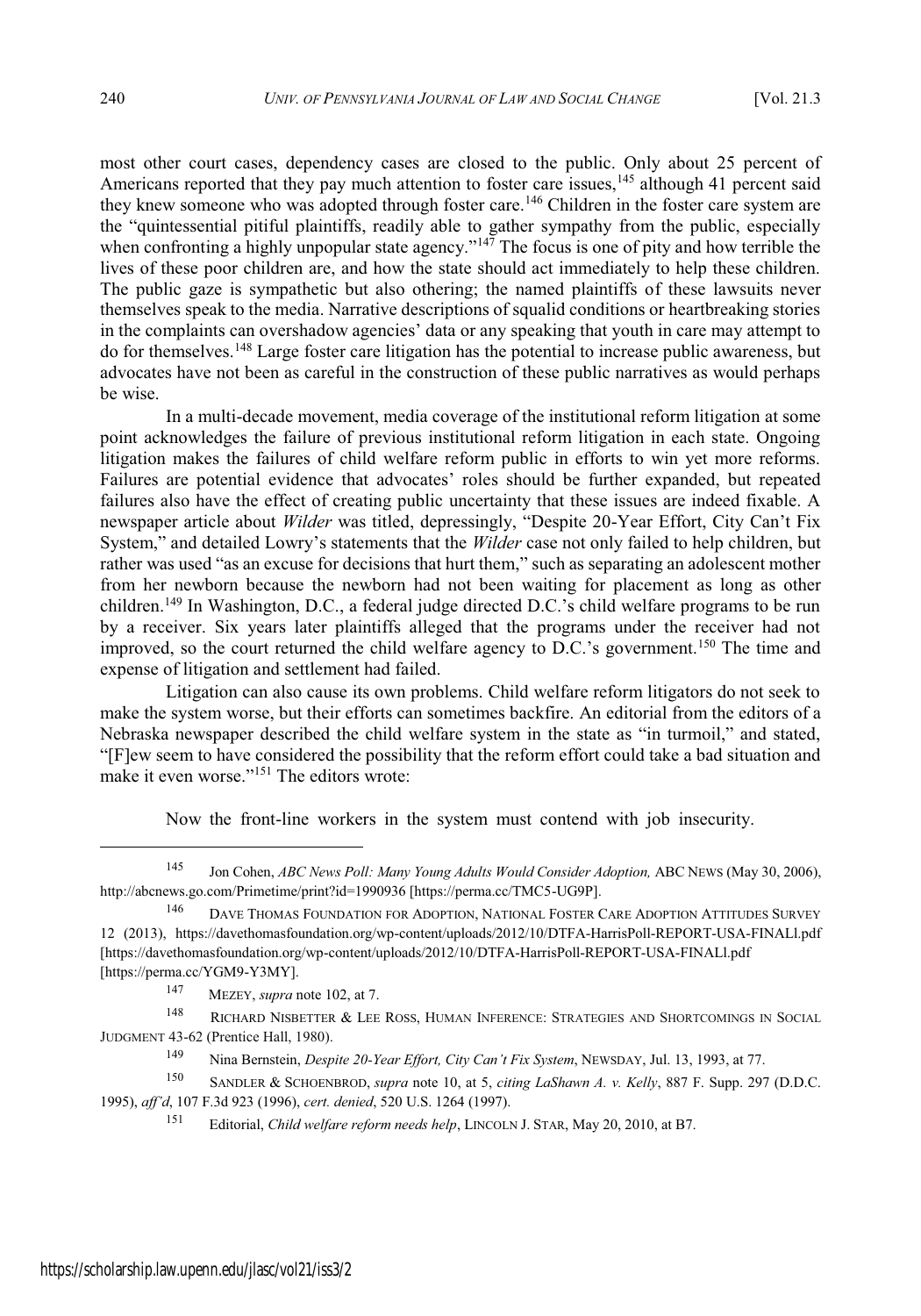Families and children must cope with changes in case management. Lines of supervision change abruptly. The ever-changing bureaucracy makes it harder for front-line workers to arrange appropriate services, especially when a child needs emergency care.<sup>152</sup>

The editors told the community that the child welfare reform efforts are failing, but the most interesting part was the editors' assumption that it is the government's responsibility to fix the situation. The reform solution in Nebraska had been to involve private nonprofits, but here, the editors conclude that the governor needs to get involved and fix the problem.<sup>153</sup> Invoking a public official to do a job for people who had no role in electing him shows that the cause has captured the public. The Nebraska state government in this case refused to step in, ordering a one-year delay in appointing a new lead agency.<sup>154</sup> Carolyn Rooker, executive director of Voices for Children in Nebraska, was quoted as saying, "A year is a long time to wait to help kids in the system."<sup>155</sup> In statesin which lawsuits lasted for many years, like *Wilder*in New York City, generations of children grew up waiting for change.<sup>156</sup> In 1993, Marcia Robinson Lowry told the judge in the *Wilder* case, "To tell you the truth, your Honor, I don't know what we really accomplished."<sup>157</sup> One must wonder what efforts might have been made toward helping the youth in the New York City foster care system if *Wilder* had not been on the horizon as a beacon of hope that never came closer.

Some child welfare reform has been hindered by personality clashes and condescension among parties. A certain level of distrust is inherent among parties in litigation, but tensions can be greater or lesser. "[T]he outcome of these suits often depends to a large extent on the personalities and tactics of the plaintiff's lawyers and the defendants," said one analysis.<sup>158</sup> Marcia Robinson Lowry made the remarkable statement:

People who run child welfare systems cannot be left to their own devices. They will not use reasonable standards, they do have to be told "first, you put your left" foot in front of your right foot, then you put your right foot in front of your left foot, then you do it again."<sup>159</sup>

Ms. Lowry's contempt for the people against whom she litigated was unlikely to help relationships, and in fact, many, if not all, of the jurisdictions in which she litigated became bogged down in personal conflicts.<sup>160</sup> Nicholas Scopetta, a New York City child welfare official, described his frustration with "the criticism that is unrelenting from some groups that just can't find it in their

<sup>155</sup> *Id.*

<sup>156</sup> Wilder v. Bernstein, 645 F. Supp. 1292 (S.D.N.Y. 1986).

<sup>157</sup> SANDLER & SCHOENBROD, *supra* note 10, at 3.

<sup>158</sup> Daphne Eviatar, *Deep Impact*, LEGAL AFF., Jan.-Feb. 2004, http://www.legalaffairs.org/issues/January-February-2004/review\_eviatar\_janfeb04.msp [https://perma.cc/HZL6-S7A5].

<sup>159</sup> Marcia Robinson Lowry, *Foster Care and Adoption Reform Litigation: Implementing the Adoption and Safe Families Act of 1997*, 14 ST. JOHN'S J. LEGAL COMMENT 447, 453 (1999-2000).

<sup>152</sup> *Id.*

<sup>153</sup> *Id.*

<sup>154</sup> JoAnne Young, *Child Welfare Reform Delayed*, LINCOLN J. STAR (April 13, 2011), at B2.

<sup>160</sup> Borgersen & Shapiro, *supra* note 122, at 195-96.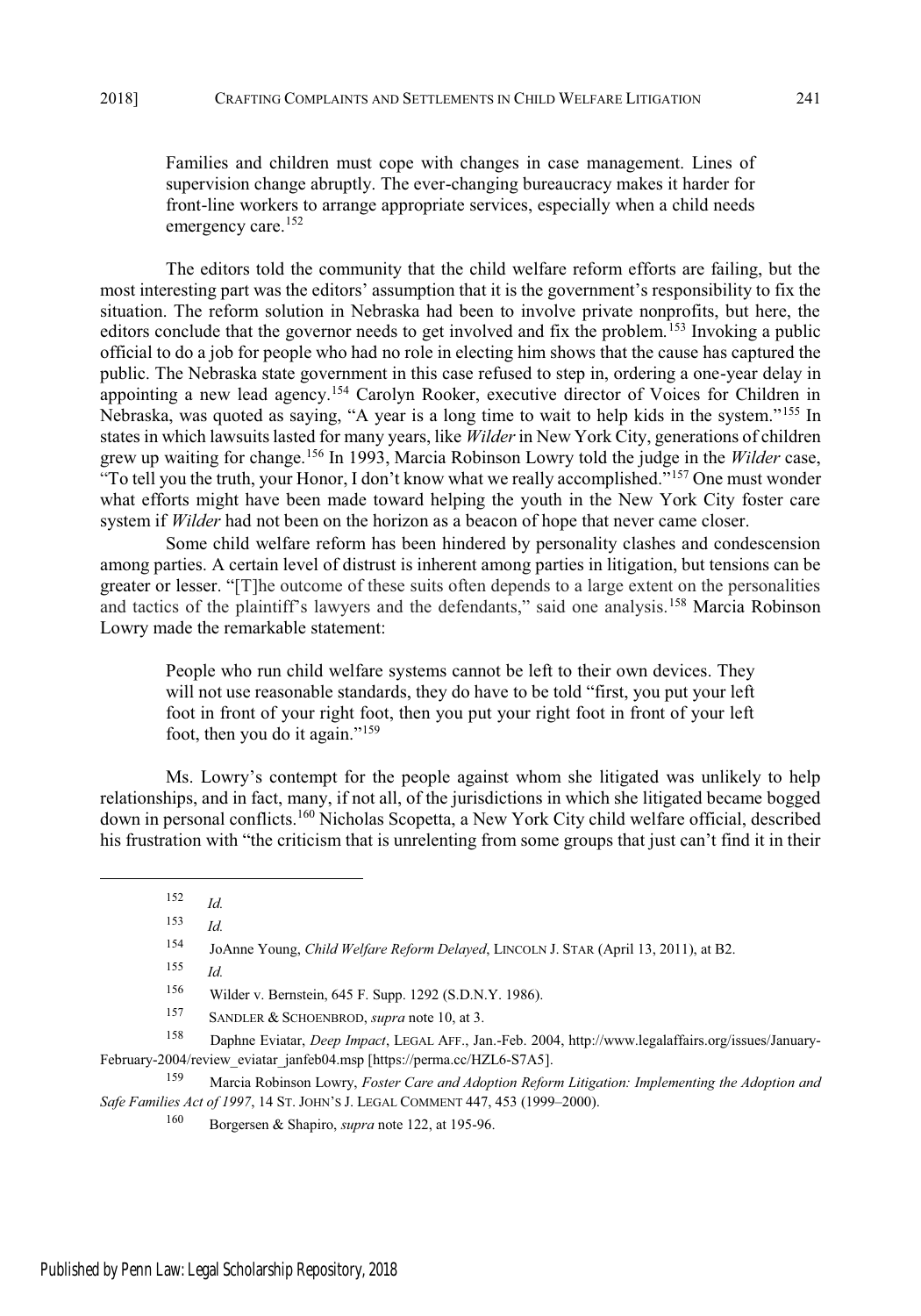heart to acknowledge that reforms have taken place."<sup>161</sup> The child welfare administrators saw the litigators as "outsiders who didn't understand what was going on."<sup>162</sup> Bob McKeagney, former head of Maine's child welfare system, claimed that the lawsuits were "debilitating" and "demoralizing" to the child welfare agencies.<sup>163</sup> Animosity between parties can become so intense that it can become "an excuse for continued failure, fueling a culture of victimhood among embattled personnel."<sup>164</sup> In her case study of Illinois child welfare reform litigation, Susan Gluck Mezey wrote that advocates who had come together to file the lawsuit in Illinois quickly splintered into opposing interests, in part due to issues of personality conflict.<sup>165</sup>

What Children's Rights and others do or say in one state reflects elsewhere, too, with special consideration due to the presence of Marcia Lowry in repeated suits. An article in an Oklahoma newspaper warned, "[T]wo of the three most powerful people shaping the future of Oklahoma's child-welfare system are former high-ranking administrators of the New Jersey childwelfare agency."<sup>166</sup> Children's Rights brought both cases. What happens in one state matters in all other states, as the same lawyers and even the same experts reappear. Marcia Robinson Lowry, of course, is the prime repeat player, with a high point in 1998 of serving as counsel in 13 foster care cases in eight states and Washington D.C.<sup>167</sup> Marcia Lowry has significant power over the people she represents. Plaintiffs in public interest litigations have intensified problems in holding their attorneys accountable due to the nature of class-action litigation, with numerosity of plaintiffs and interests, and the relative powerlessness of any individual participant.<sup>168</sup> The children she represents have no power on their own, but Marcia Lowry has large law firms and businesses sponsoring her work and a long track record on these issues.<sup>169</sup> She has experience at the negotiation table. She defines the class and shapes the strategy; she decides what remedies she wants and how hard to push for them. She decides when settlement negotiations should be concluded.<sup>170</sup> She "wield[s] the

<sup>163</sup> Kelly, *supra* note 98.

<sup>164</sup> CENTER FOR THE STUDY OF SOCIAL POLICY, NEW ROLES FOR OLD ADVERSARIES: THE CHALLENGE OF USING LITIGATION TO ACHIEVE SYSTEM REFORM 3 (1998), http://www.cssp.org/publications/child-welfare/top-five/newroles-for-old-adversaries-the-challenge-of-using-litigation-to-achieve-system-reform.pdf [https://perma.cc/M9KT-C67C].

<sup>166</sup> Randy Ellis, *Similar Lawsuit in New Jersey May Hint at Reforms to Come Once Tulsa Judge Approves Deal*, THE OKLAHOMAN, Jan. 8, 2012, at 23A.

<sup>167</sup> The states are Connecticut (two cases), Kansas, Kentucky, Louisiana, Missouri, New Mexico, New York (three cases), and Pennsylvania, in addition to the District of Columbia. SANDLER & SCHOENBROD, *supra* note 10, at 135 n. 40 (citing Nat'l Center for Youth Law, "Foster Care Reform Litigation Docket: 1998") (source no longer available).

<sup>168</sup> Susan P. Sturm, *A Normative Theory of Public Law Remedies*, 79 GEO L.J. 1355, 1415 (1990-1991).

<sup>161</sup> Bob Port, Child-Welfare Reforms Win Thumbs Up, N.Y. DAILY NEWS, Dec. 8, 2000.

<sup>162</sup> Baruch College Center for Nonprofit Strategy & Management, *Child Welfare & Foster Care Reform: Going Mainstream: Advocates Take the Reins*, *in* N.Y.C. NONPROFIT ADVOCACY CASE STUDIES 1, 5 (2014), https://www.baruch.cuny.edu/spa/centers-and-institutes/center-for-nonprofit-strategy-and-management/documents/ ChildWelfare-Full.pdf [https://perma.cc/S4XH-XFBG] (quoting statement of Administration of Child Services Commissioner John Mattingly).

<sup>165</sup> MEZEY, *supra* note 102, at 139-42.

<sup>169</sup> Richard Wexler, *The Children Wronged by " Children's Rights" \* \*and by " A Better Childhood," too*, NAT'<sup>L</sup> COALITION FOR CHILD PROTECTION REFORM 2 (2016), https://drive.google.com/file/d/0B291mw\_hLAJsQXBF dmh2UlFudDA/view [https://perma.cc/SZ4G-5TSX].

<sup>170</sup> *See* Robert E. Buckholz, Jr. et al., *The Remedial Process in Institutional Reform Litigation*, 78 COLUM. L. REV. 784, 884 (1978).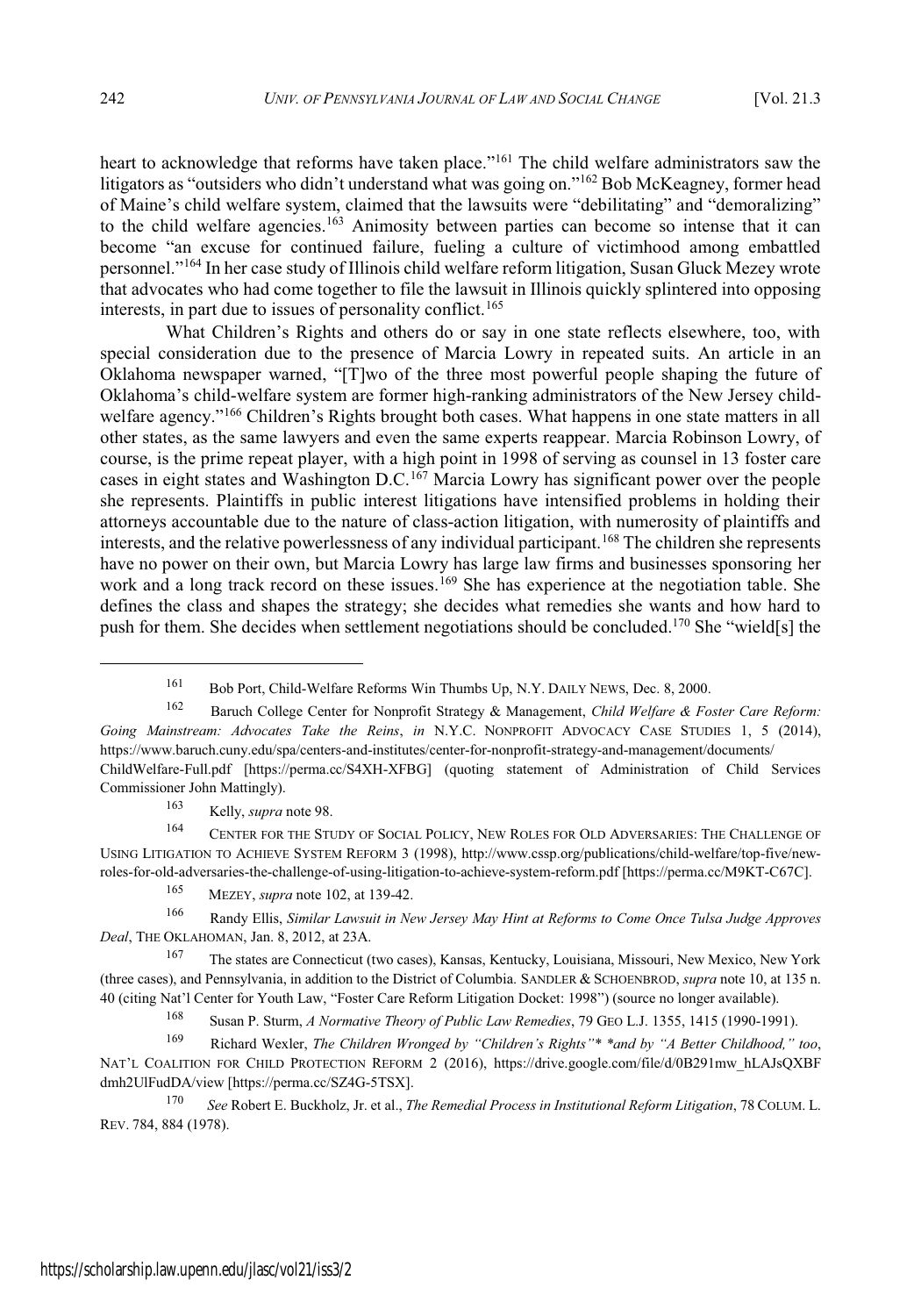power of the office without running for office."<sup>171</sup> Individuals and organizations with significant histories of work on single issues end up "owning the litigation and the issue," such that "no policy can be adopted or advanced without their approval."<sup>172</sup> One text names Marcia Lowry as an example of an individual owning an entire field of litigation.<sup>173</sup>

Repeated failures of child welfare reform have left the public with some uncertainty that these issues are fixable. Immediately after the Special Child Welfare Advisory Panel, a feature of the *Marisol v. Giuliani* settlement, issued its final report in 2002, the ACS Commissioner William Bell announced a new panel to continue its work. He insisted that the new panel was to provide continuity and oversight, but admitted it was also to improve public perception of the system.<sup>174</sup> Social workers react defensively to media portrayals of "child welfare agencies as systems in disarray," but the public most often hears about child welfare issues when a child dies or when one of these lawsuits is filed, exposing all of the problems in the system.<sup>175</sup> Susan Gluck Mezey, in her case study about the Illinois child welfare litigation, wrote about the media's "intense scrutiny" of DCFS:

[T]he press helped mobilize public opinion to support reform by alerting the citizenry to the failings of the system. It also provided a forum for public officials to rail against the evils of child abuse (a prudent stance for public officials of all ideological perspectives) and to criticize an unpopular government agency for failing to prevent the parade of horrors that were inflicted on innocent children. The stories about child abuse also allowed politicians to distance themselves from the issue by blaming the parents as well as DCFS and thereby avoid taking responsibility for the underlying societal causes that contributed to these conditions.<sup>176</sup>

The general public has no idea of the law, meaning that litigators have an opportunity to shape public ideas about what is right and what the state should do for children in its care. Litigators can expand public understanding of what duties government owes to children by contributing to media coverage.

Media interpretations of reform efforts shape public perceptions; New Jersey is a prime example of media effects. In a survey of people who work with children and families in New Jersey, sixty percent of people felt that the state had made progress, but forty percent felt the reform efforts had actually made things worse.<sup>177</sup> A court-appointed panel felt similarly disappointed in New Jersey's progress, writing a report critiquing children "languishing in shelters, inadequate staff

<sup>176</sup> MEZEY, *supra* note 102, at 53.

<sup>171</sup> SANDLER & SCHOENBROD, *supra* note 10*,* at 7.

<sup>172</sup> *Id.* at 134-35.

<sup>173</sup> *Id.* at 135.

<sup>174</sup> Baruch College Center for Nonprofit Strategy & Management, *supra* note 162, at 6.

<sup>175</sup> NAT'<sup>L</sup> ASSOC. OF SOCIAL WORKERS, "I<sup>F</sup> YOU'RE RIGHT FOR THE JOB, IT'<sup>S</sup> THE BEST JOB IN THE WORLD": THE NAT'<sup>L</sup> ASSOC. OF SOCIAL WORKERS' CHILD WELFARE SPECIALTY PRACTICE SECTION MEMBERS DESCRIBE THEIR EXPERIENCES IN CHILD WELFARE 3 2004, https://www.socialworkers.org/LinkClick.aspx?fileticket=Mr2sd4diMUA%3d &portalid=0 [https://perma.cc/Q6E8-79WW]; Lowry, *A Powerful Route to Reform*, *supra* note 121, at 6.

<sup>177</sup> Laura Fasbach, *N.J. Urged to Move DYFS Reform to Front Lines*, THE RECORD (Hackensack, N.J.) Oct. 20, 2005.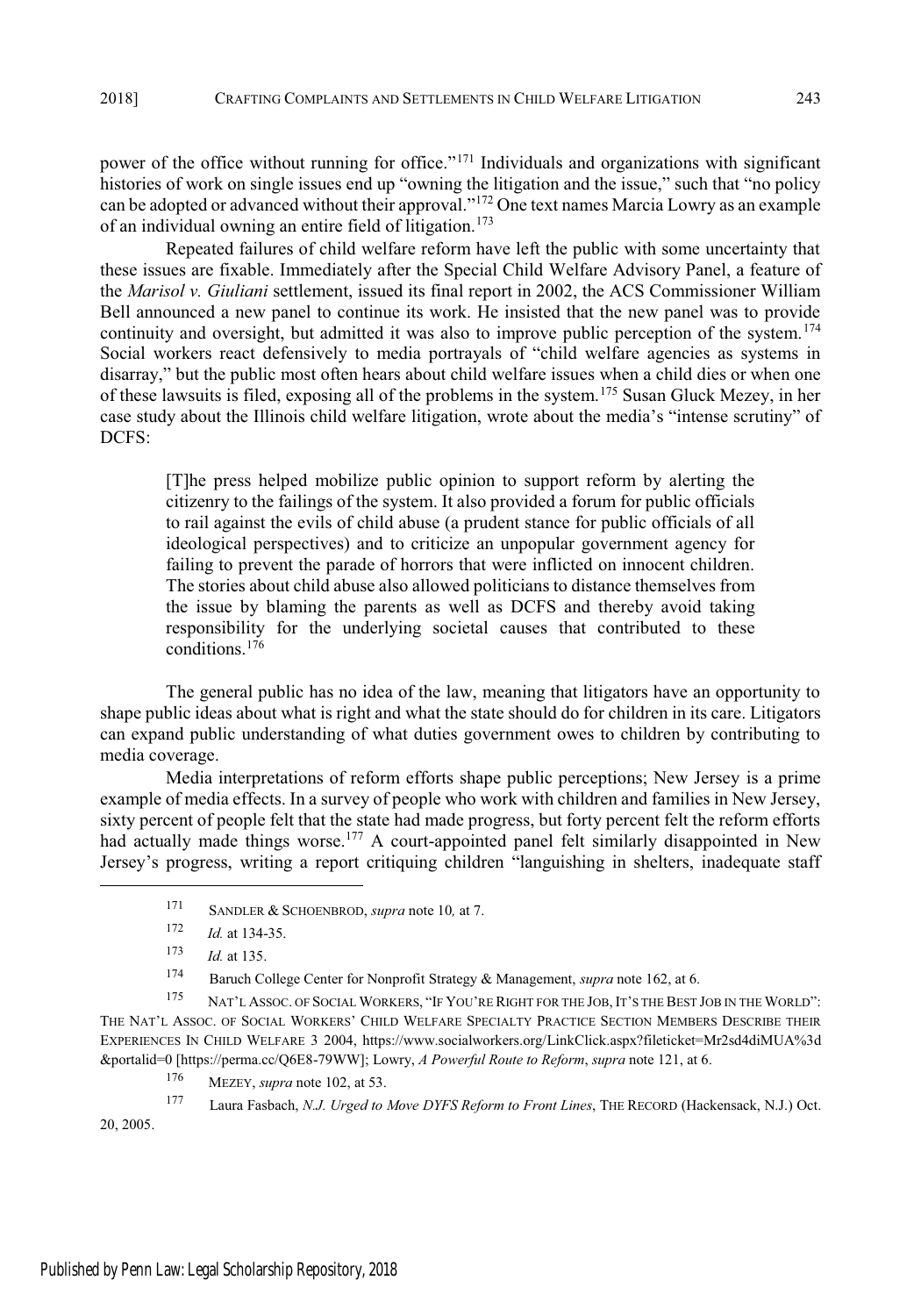training and an adoption system in disarray."<sup>178</sup> Media has "the potential to influence the meaning that is given to the information and the conclusions that are drawn from it," and in local newspapers, media focused on the negative aspects, with headlines like, "Taxpayers' bill for suit against DYFS is \$5 million."<sup>179</sup> Media from distant states copied this framing, raising the specter that the \$350 million spent in three years to improve child welfare services was wasted, or at least not used to its best possible results.<sup>180</sup> Children's Rights claimed that the money was well spent. Associate Director Susan Lambaise said, "New Jersey's child-welfare system is being transformed by this court-ordered reform effort in ways that are producing increasingly clear and significant improvements in the lives of the state's abused and neglected children and their families."<sup>181</sup> However, she failed to give any specifics, and critics pointed out that children were still dying from abuse and neglect, including children who had open child welfare cases.<sup>182</sup>

The cost of child welfare reform litigation is perhaps the most discussed public issue, and the cost becomes especially frustrating when the results are weak. "Reform is not only costly, but also time consuming," wrote the *New York Times* editorial board in an editorial about the plans for child welfare reform in New Jersey. The article was titled simply, "Reform Isn't Cheap."<sup>183</sup> State officials in Georgia described the price tag for improvements as "scary."<sup>184</sup> In Illinois, legislative efforts at child welfare reform faced similar cost-based delays, with financial issues delaying the implementation of mental health assessment and treatment for Illinois children<sup>185</sup> Public discussion of child welfare reform has been multi-dimensional, concerned at the same time about the need for the work and the cost of it. A letter to the editor from the director of a lead nonprofit doing reform work in Nebraska noted the high stakes: "more than \$100 million taxpayer dollars, hundreds of jobs in the public and private sectors and by far the most important consideration - the welfare of thousands of Nebraska's most vulnerable children." The public cares about children, but also about finances. The letter continued on to note the significant cost overruns and unfunded mandates under the "aggressive plan to improve outcomes" with "no additional funding" from the Governor or Health and Human Services, and concluded by stating that his organization would be withdrawing from its role in child welfare reform efforts in Nebraska.<sup>186</sup>

Advocates have failed to acknowledge that the public is paying the costs to defend this litigation, although the media is very aware of it. The *New York Times* noted that the state of Illinois hired the prestigious–and expensive—law firm Skadden, Arps, Slate, Meagher  $\&$  Flom to defend

<sup>178</sup> *Id.*

<sup>180</sup> Craig Schneider, *State Told to Fix Foster Care; Caseworkers Hail Suit Settlement*, ATLANTA JOURNAL-CONSTITUTION, July 7, 2005, at C1.

<sup>183</sup> N.Y. TIMES (Apr. 30, 2006), at NJ27, http://www.nytimes.com/2006/04/30/opinion/nyregionopinions/ DYFS.html [https://perma.cc/CTG9-VV6P].

<sup>184</sup> Martz, *supra* note 141, at D1.

<sup>185</sup> Dave Orrick, *DCFS offers plan to better child welfare*, CHICAGO DAILY HERALD, Oct. 9, 2004, at 1.

<sup>179</sup> Jennifer K. Robbennolt & Christina A. Studebaker, *News Media Reporting on Civil Litigation and Its Influence on Civil Justice Decision Making*, 27 LAW & HUM. BEHAV. 5, 6 (2003); Mitch Lipka, *Taxpayers' bill for suit against DYFS is \$5 million*, PHILA. INQUIRER, July 21, 2003, at B01.

<sup>181</sup> Adrienne Lu, *Child-Welfare Agency Progressing, Report Says*, PHILA. INQUIRER, Apr. 28, 2009, at B01. <sup>182</sup> *Id.*

<sup>186</sup> James R. Blue, Letter to the Editor, *Future of State Child Welfare Reform Uncertain*, LINCOLN J. STAR, Aug. 29, 2010, at B8.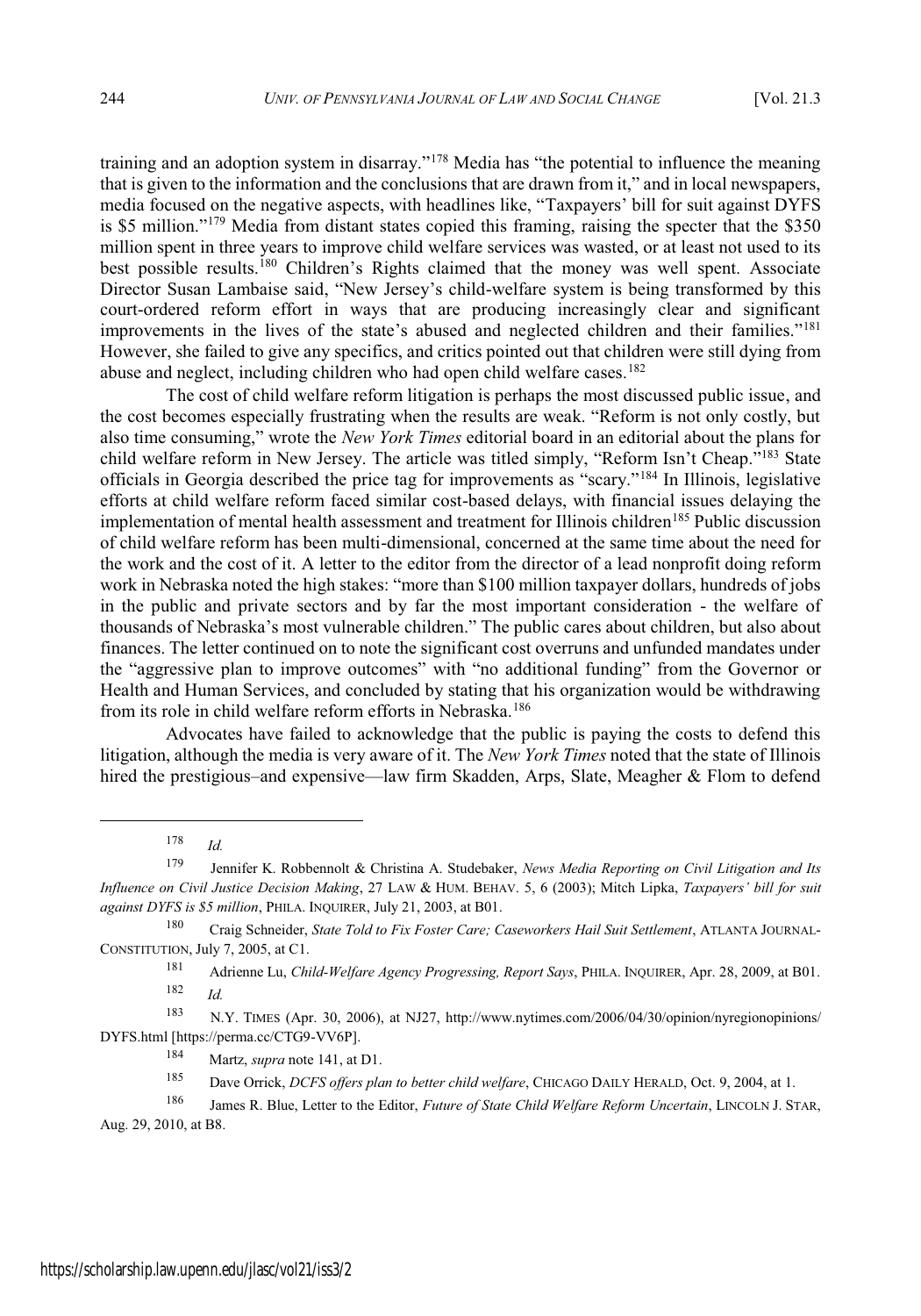state child welfare officials, paying the firm \$7.9 million between 1989 and 1996.<sup>187</sup> New Jersey used in-house counsel at some points, but in 2015 hired an out-of-state law firm at \$25,000 each month, followed by an hourly rate of \$558, in an attempt to remove itself from the long-term monitoring that entrapped the state since the 1999 lawsuit.<sup>188</sup> State defendants have also had to pay plaintiffs' legal costs and the costs of monitoring, which included \$3.9 million for *Wilder*, \$5.8 million for *Marisol*, and \$7.5 million for *Charlie & Nadine H.*<sup>189</sup> There has been no indication that advocates have been concerned about fiscal implications for the affected jurisdictions. In 1990, Connecticut agreed to hand over direction of its child-welfare system to an outside panel, with Marcia Robinson Lowry, the lawyer who sued the state, quoted in the New York Times as saying that she now had "the agreement for a model system and a blank check to operate it."<sup>190</sup> Children's Rights has received millions of dollars in legal fees, and the Center for the Study of Social Policy, as a frequent court-appointed monitor, has received significant sums as well.<sup>191</sup> Marcia Robinson Lowry was also quoted saying, "[t]he child welfare system was lousy, so I decided to use the decree [in *Wilder*] beyond the narrow purposes we brought the lawsuit for . . . [W]e milked it for as much as we could."<sup>192</sup> One source's characterization of Children's Rights' response to complaints about the cost of litigation is that cities should. "[s] top running lousy systems and you won't get sued."<sup>193</sup> Children's Rights, for better or worse, has refused to consider public concerns about cost as important.

Systemic reform efforts have made measurable changes across the United States, but outcomes for individual children, even the named plaintiffs, can be lost in the conversation. An analysis of *Marisol v. Giuliani* concluded, "[i]f the goal of *Marisol* was to improve the day-to-day experiences of children who come into contact with the City's child welfare system, then success has yet to be achieved." Children's Rights is the attorney on record in *Marisol*,<sup>194</sup> but the organization does not list the case or host its documents anywhere on its website.<sup>195</sup> "Pretty much everybody agrees that none of those changes have had much effect if at all on the recipients of the

<sup>193</sup> Wexler, *supra* note 169, at 5.

<sup>187</sup> Robert Pear, *Many States Fail to Fulfill Child Welfare*, N.Y. TIMES, Mar. 17, 1996, at A1.

<sup>188</sup> Susan K. Livio, *Top N.J. Child Welfare Official Predicts Court Monitoring Will End By 2017*, NJ.COM, Apr. 22, 2015, http://www.nj.com/politics/index.ssf/2015/04/top\_nj\_child\_welfare\_official\_predicts\_court\_monit.html [http://perma.cc/S9Q6-WV7H].

<sup>189</sup> Susan K. Livio, *Christie Hires High-Powered Lawyer to End Supervision of N.J. Child Welfare System*, NJ.COM, Mar. 31, 2015, http://www.nj.com/politics/index.ssf/2015/03/christie\_administration\_hires\_prominent\_attorney\_t .htmll [http://perma.cc/T6TJ-A9GS]; SANDLER & SCHOENBROD, *supra* note 10, at 131.

<sup>190</sup> J.C. Barden, *Panel to Direct Child Welfare in Connecticut*, N.Y. TIMES. Dec. 21, 1990, http://www.nytimes.com/1990/12/21/nyregion/panel-to-direct-child-welfare-in-connecticut.html [http://perma.cc/RFA4- 9CCV].

<sup>191</sup> Kelly, *supra* note 98; Susan K. Livio, *\$6 Million and Counting: the Legal Costs of N.J. Child Welfare Reform*, NJ.COM, Apr. 21, 2013, http://www.nj.com/politics/index.ssf/2013/04/child\_welfare\_reform.html [http:// perma.cc/E9QM-PA6S].

<sup>192</sup> Eviatar, *supra* note 158.

<sup>194</sup> Case Profile: Marisol v. Giuliani, CIVIL RIGHTS LITIGATION CLEARINGHOUSE, http://www. clearinghouse.net/detail.php?id=5 [http://perma.cc/E8A8-ZNDW].

<sup>195</sup> Search for "Marisol," CHILDREN'<sup>S</sup> RIGHTS, http://www.childrensrights.org/?s=marisol (search conducted Aug. 1, 2016) [http://perma.cc/HZ6L-XACW].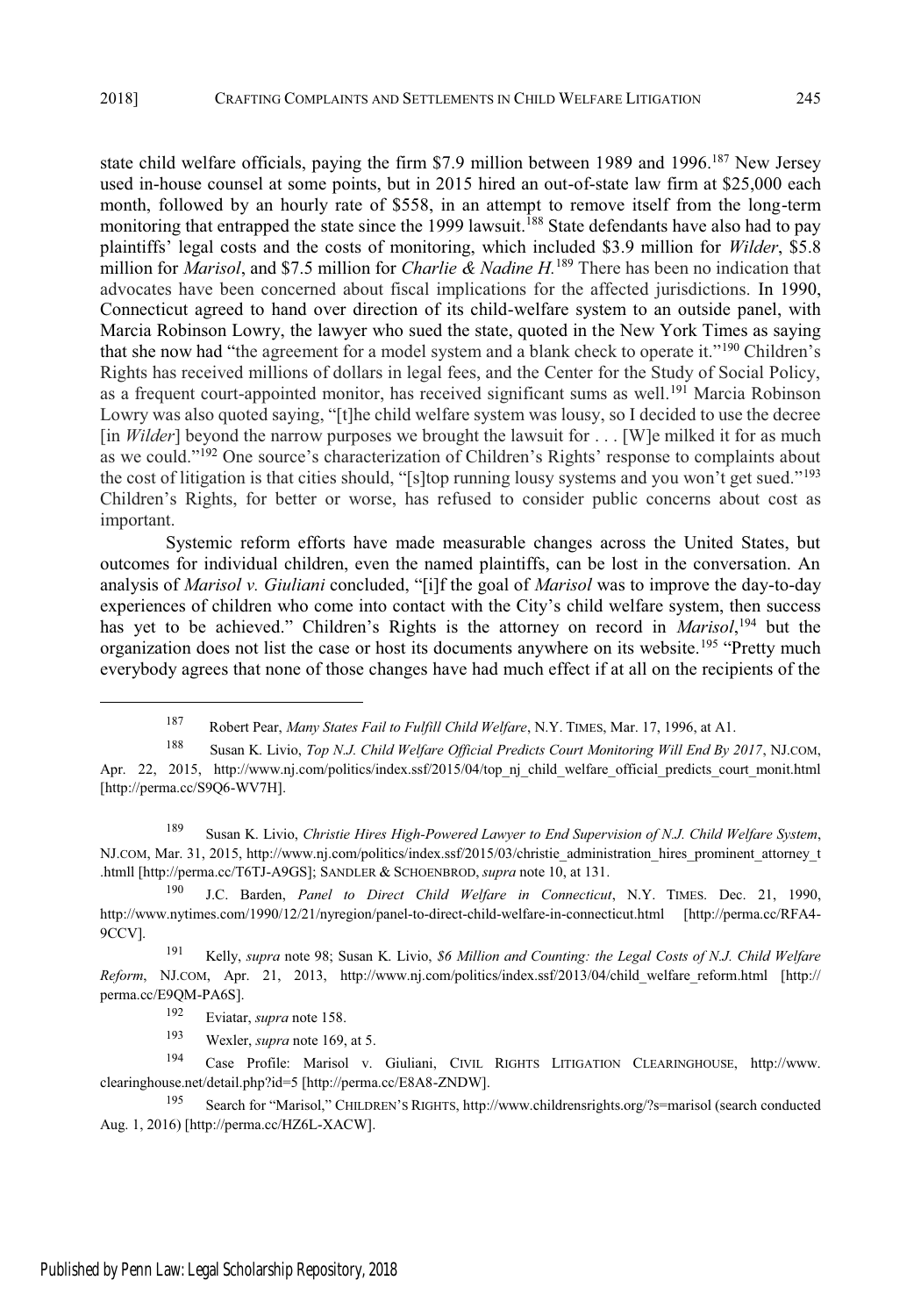services," said Doug Lasdon, founder of New York City's Urban Justice Center, in a 2001 interview.<sup>196</sup> Further, part of the settlement agreement in *Marisol v. Giuliani*, the New York case in question, was that no other class action cases could be brought against New York City's Administration for Children's Services during the settlement period.<sup>197</sup> This agreement meant that if advocates from anywhere other than Children's Rights saw unaddressed issues and wanted to sue ACS on behalf of children in care, they could not. Public perception of *Marisol* reflected an ambivalence similar to that which the lawyers expressed.

Media coverage has also recognized when lawsuits have succeeded, even if there are still issues. Advocates can harness this coverage to win public sympathy. An article described the money and effort New Jersey put into reforming its child welfare system as helping a family to stay together despites struggles with food insecurity and children's mental health issues.<sup>198</sup> The article stated that under the old system, Eric, a single father, would have lost custody of his four sons, but now the boys were able to stay in a home where they have a "good relationship" with and "all respect" for their father.<sup>199</sup> Positive publicity about the changes that have come from child welfare reforms can show the public that its money is going to good use. The article quoted above outlined the new programs created with the "nearly \$1 billion" New Jersey spent to rebuild its child welfare system and profiled families helped by each program.<sup>200</sup> Even Marcia Robins Lowry made a positive comment, stating that she had seen "real progress" in the state.<sup>201</sup> Internet comments on the article ranged from "[t]his article is the largest crock of crap I have ever read" to "[i]t's so nice to see government doing something good with our tax dollars!" <sup>202</sup> Media coverage matters, and litigators should be careful to remember the power of the media in shaping the stories.

Media involvement and public perception of a case can make a tremendous difference. Swiss banks stalled descendants of those who had money stolen from them during the Holocaust in the 1990s, until media attention led those banks to negotiate with a number of key organizations.<sup>203</sup> Immigration law reform advocates paid careful attention to media strategy, especially during the 2012 Presidential campaign, and came close to passing comprehensive immigration reform.<sup>204</sup> Like child welfare law reform, immigration law reform efforts began before a supportive social

<sup>199</sup> *Id.*

<sup>200</sup> *Id.*

<sup>201</sup> *Id.*

<sup>202</sup> *Id.*

<sup>196</sup> Sarah Hultman Dunn, *The* Marisol A. v. Giuliani *Settlement: " Innovative Resolution" or " All-Out Disaster?"* , 35 COLUM. J.L. & SOC. PROBS. 275, 314 (2002).

<sup>197</sup> *Id.* at 278.

<sup>198</sup> Susan K. Livio, *Reforming DYFS: A Portrait of Change*, NJ.COM, June 22, 2008, http://www.nj.com/ news/index.ssf/2008/06/raising\_four\_boys\_alone\_on.html [http://perma.cc/SZ2Z-L98K]. That this article was published in 2008, and in 2017 New Jersey is still under monitoring raises questions about the appropriate length of monitoring postsettlement, but that question is outside the scope of this paper.

<sup>203</sup> Beth Van Schaack, *Unfulfilled Promise: The Human Rights Class Action*, 2003 U. CHI. LEGAL F. 279, 298-99 (2003).

<sup>&</sup>lt;sup>204</sup> OPPORTUNITY AGENDA, MEDIA ANALYSIS: THE STATE OF MEDIA COVERAGE OF IMMIGRATION 2012-2013 (2013), https://opportunityagenda.org/files/field\_file/2013\_imm\_media\_scan.pdf [http://perma.cc/64SZ-8JF8]; *see generally* Danny Hayes, Media Frames and the Immigration Debate, (paper presented at the Midwest Political Science Association 2008), http://home.gwu.edu/~dwh/immigration.pdf [http://perma.cc/7MXY-H2K9].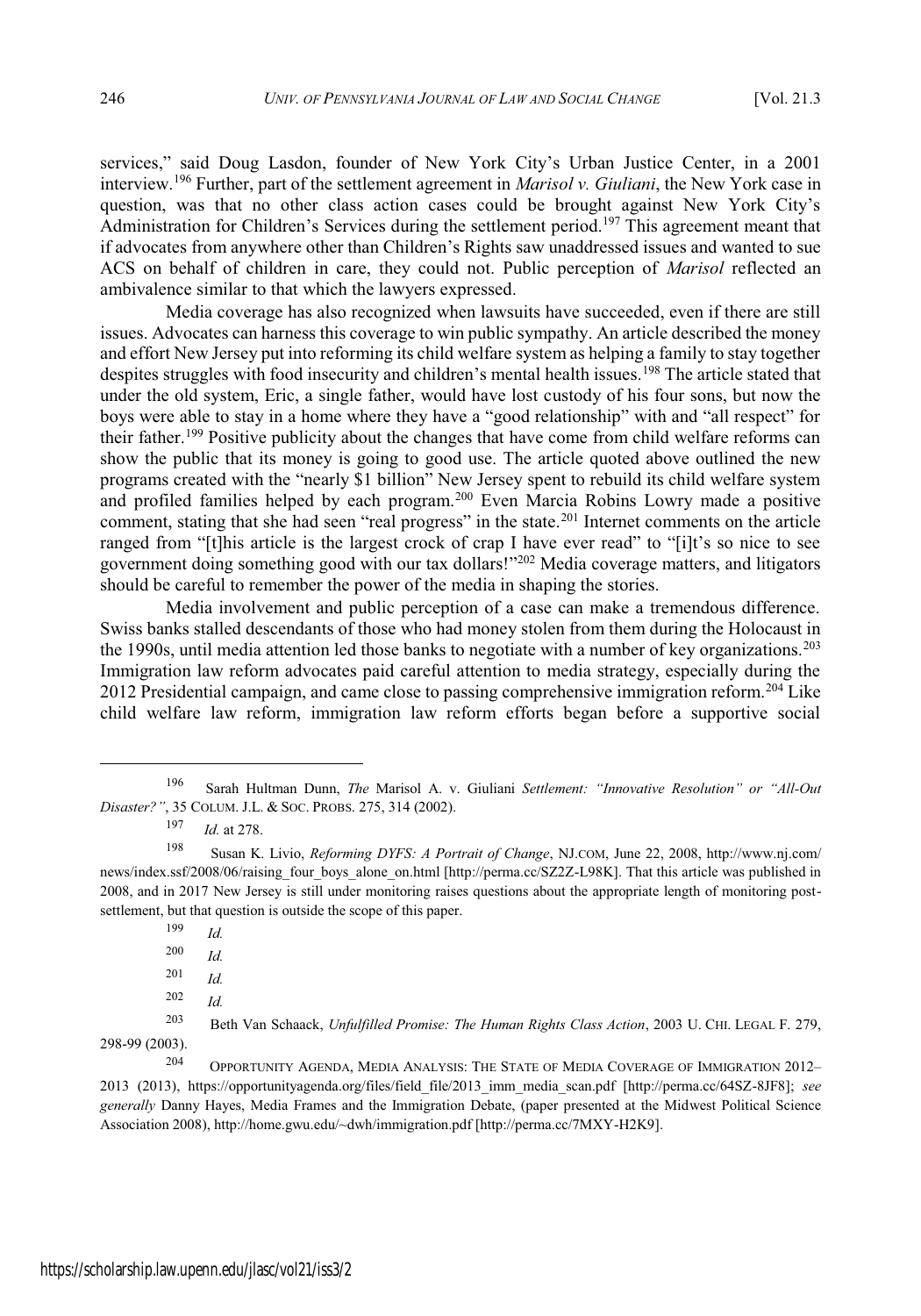movement existed.<sup>205</sup> Child welfare advocates can still make use of the media work despite not having the full package of mobilization strategies. "The press is a very important player in keeping the issue in the public eye, reporting on developments in the case when appropriate and, of very great importance, providing editorial board support for the need for reform," wrote Marcia Robinson Lowry.<sup>206</sup> She attributed the willingness of New Jersey's formerly recalcitrant governor to settlement to intensive media coverage of a child's death and then Children's Rights' expert reports about the system's failings.<sup>207</sup> The continued updates of a settlement monitor in child welfare reform litigation also "generate media coverage, focus public attention, and invite political scrutiny of the agency," according to a former Juvenile Court Judge in Tennessee.<sup>208</sup> Monitors are focused on evaluating compliance with change, which can be either positive or negative, so how the parties frame these reports for the media matters.

Strong communications and control of the public message will force the defendants to be more amenable to the changes the plaintiffs request, regardless of the legal basis for those claims. In the next section, I argue that plaintiffs should take advantage of media's tendency to portray the agencies poorly and should center a group of children who have thus far been mostly ignored in the child welfare litigation. Children who have been in the foster care system for over two years are facing delay in permanency, and litigators could be using the complaints and the media together to change these children's futures.

# III. THE FUTURE OF CHILD WELFARE REFORM LAWSUITS INCLUDES DELAY

I argue that advocates should consider building on the long history of settlements and largely sympathetic media coverage by including delay as one of the issues in future litigation. I advocate for continuing the pattern of settlements, because an actual trial would be unlikely to succeed, but the incentives for defendants to settle, outlined in Section I, remain. Defendants can win more funding, bind their successors to their plans, and reduce negative media coverage by agreeing to reforms, whether or not these reforms will actually be successful. From a plaintiff's perspective, children who have been in the foster care system for long periods of time have particularly sympathetic stories and so would be well-positioned as named plaintiffs, but have been mostly ignored in legal complaints and settlements thus far. Legal writing on the issue of delay has focused on the concerns that strict ASFA deadlines will tear apart poor families of color at even higher rates than these families suffer now, but I argue that court delays keep families apart, too, and that broken social service systems keep these families from accessing the services they need to meet judicial demands in a timely manner.

With a mountain of litigation and settlements that are barely successful, questioning any impulse to add another issue to the list of injuries to children in the foster care system would be a logical response. After all, some scholars are critiquing the entire idea of comprehensive child

<sup>206</sup> Lowry, *A Powerful Route to Reform*, *supra* note 121, at 6.

<sup>205</sup> LEILA KAWAR, CONTESTING IMMIGRATION POLICY IN COURT: LEGAL ACTIVISM AND ITS RADIATING EFFECTS IN THE UNITED STATES AND FRANCE, 20-21 (Cambridge University Press, 2015).

<sup>207</sup> *Id.*

<sup>208</sup> Andy Shookoff, *Reflections on the Role of the Monitor in Child Welfare Litigation*, *in* FOR THE WELFARE OF CHILDREN: LESSONS LEARNED FROM CLASS ACTION LITIGATION, 26 (Center for the Study of Social Policy, ed., 2012), http://www.cssp.org/publications/child-welfare/class-action-reform/For-the-Welfare-of-Children\_Lessons-Learned-from-Class-Action-Litigation\_January-2012.pdf [http://perma.cc/PUY5-P78H].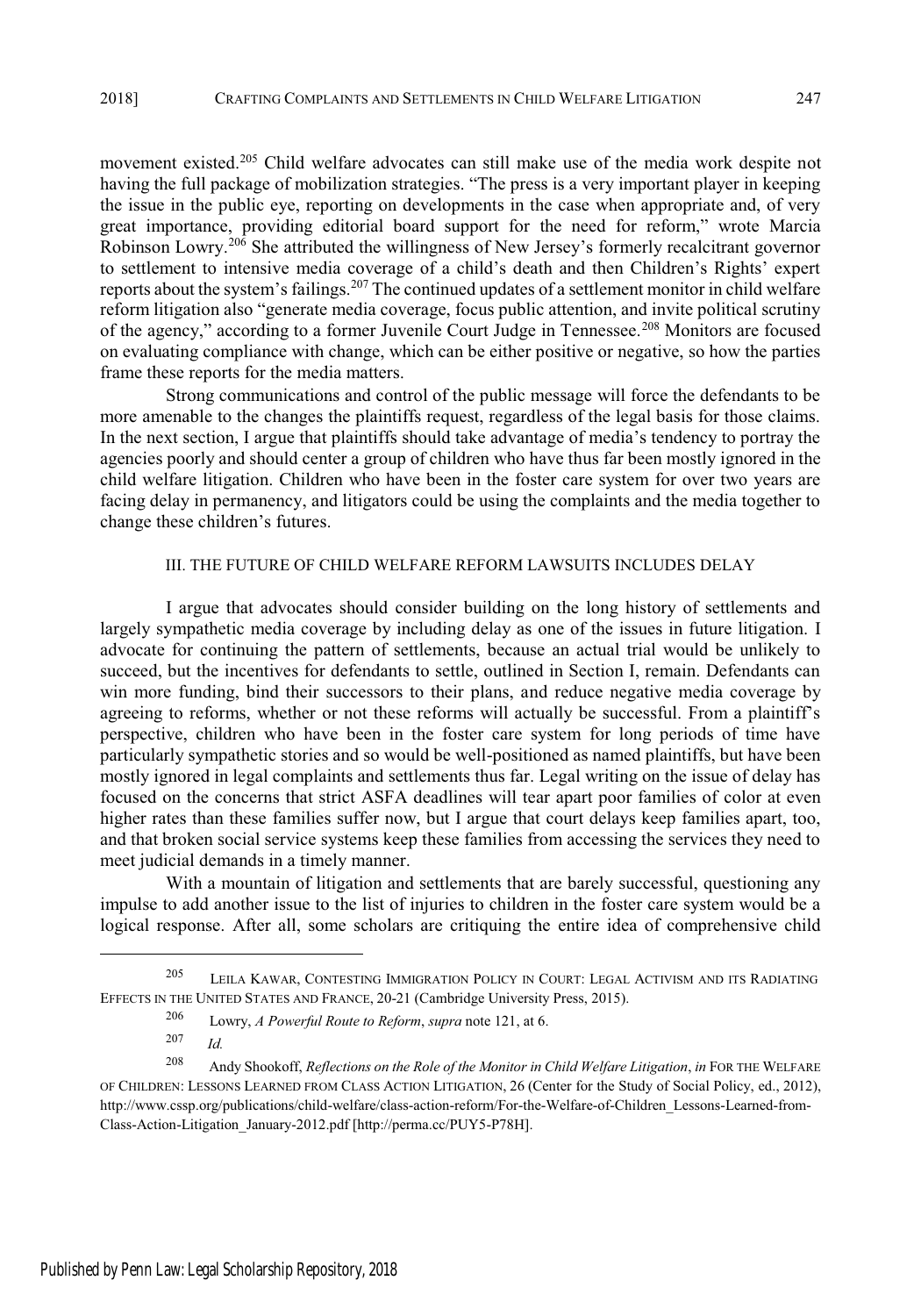welfare reform litigation. Susan Brooks and Dorothy Roberts wrote that the court system is biased against poor minority families, and "[m]aking a biased system more efficient increases the scope of its injustice."<sup>209</sup> Yet ignoring the role these class action lawsuits have had, and continue to have, in child welfare reform would be preposterous. The effects of racism and poverty should be part of that reform. Other scholars have ably analyzed the need for child welfare reform that is more sensitive to the needs of poor minority families.<sup>210</sup>

These settlements and consent decrees have emerged as the predominant way to create change, as outlined in the previous sections of this paper, so it is important to ensure that the settlements are as comprehensive as possible and address the real needs of children in the foster care system. I propose to address a class of children often marked by poverty and minority racial and ethnic status, but also by age and disability. I propose to force child welfare systems to address the 28 percent of youth who remain in the foster care system for more than two years. I propose that child welfare reform efforts should all address delay in permanency in their complaints and settlements. Under federal law, permanency means reunification with a birth parent, adoption, legal guardianship, or another planned permanent living arrangement.<sup>211</sup> A permanent placement: "(1) is legally intended to be permanent"; (2) "is legally secure from modification"; (3) gives a permanent caregiver the same responsibilities for the child as the birth parent; and  $(4)$  means that "the state no longer has legal custody of the child" and the state has no supervision duties over the permanent caregiver.<sup>212</sup> Permanency includes reunification with birth parents, which is the most common outcome for children in the foster care system.<sup>213</sup>

# *A. Permanency and Delay in Legal Practice*

Legal scholarship has thus far failed to analyze the promise and pitfalls of using delay as an argument in child welfare reform litigation, but practitioners have begun to do so on a small scale, with three complaints mentioning delay. The law review discussion of permanency has been largely limited to articles discussing the problems with ASFA prioritizing one type of permanency (adoption) over all others, particularly permanent guardianship, or the difficulties for parents of receiving needed services fast enough to meet the timelines of ASFA.<sup>214</sup> Some legal scholars argue

 $211$  42 U.S.C. § 675(E).

<sup>213</sup> CHILD WELFARE INFORMATION GATEWAY, FAMILY REUNIFICATION: WHAT THE EVIDENCE SHOWS, 2 (U.S. Dep't of Health and Hum. Serv.s, Child.'s Bureau, 2011), https://www.childwelfare.gov/pubPDFs/family \_reunification.pdf [https://perma.cc/RV6C-FVJH].

<sup>214</sup> *See generally* Cynthia Godsoe, *Permanency Puzzle*, 2013 MICH. ST. L. REV. 1113 (2013); Josh Gupta-Kagan, *Filling the Due Process Donut Hole: Abuse and Neglect Cases between Disposition and Permanency*, 10 CONN. PUB. INT. L.J. 139 (2010); Randi Mandelbaum, *Re-examining & Re-defining Permanency from a Youth's Perspective*, 43

<sup>209</sup> Susan L. Brooks & Dorothy E. Roberts, *Social Justice and Family Court Reform*, 40 FAM. CT. REV. 453, 455 (2002).

<sup>210</sup> *See, e.g.* Sonia M. Gipson Rankin, *Black Kinship Circles in the 21st Century: Survey of Recent Child Welfare Reforms and How it Impacts Black Kinship Care Families*, 12 WHITTIER J. CHILD & FAM. ADVOC. 1 (2013) (describing how Black children in kinship care could benefit from Title IV-E waivers); Dorothy Roberts, *Poverty, Race, and New Directions in Child Welfare Policy*, WASH. U. J. LAW & POL'<sup>Y</sup> 63, 76 (1999).

<sup>&</sup>lt;sup>212</sup> DONALD N. DUQUETTE & MARK HARDIN, U.S. DEP'T OF HEALTH AND HUM. SERV.S, ADOPTION 2002: THE PRESIDENT'<sup>S</sup> INITIATIVE ON ADOPTION AND FOSTER CARE: GUIDELINES FOR PUB. POL'<sup>Y</sup> AND STATE LEGIS. GOVERNING PERMANENCE FOR CHILD. (2002), https://archive.org/stream/guidelinesforpub00duqu/guidelinesforpub 00duqu\_djvu.txt [https://perma.cc/5DHF-CMV9].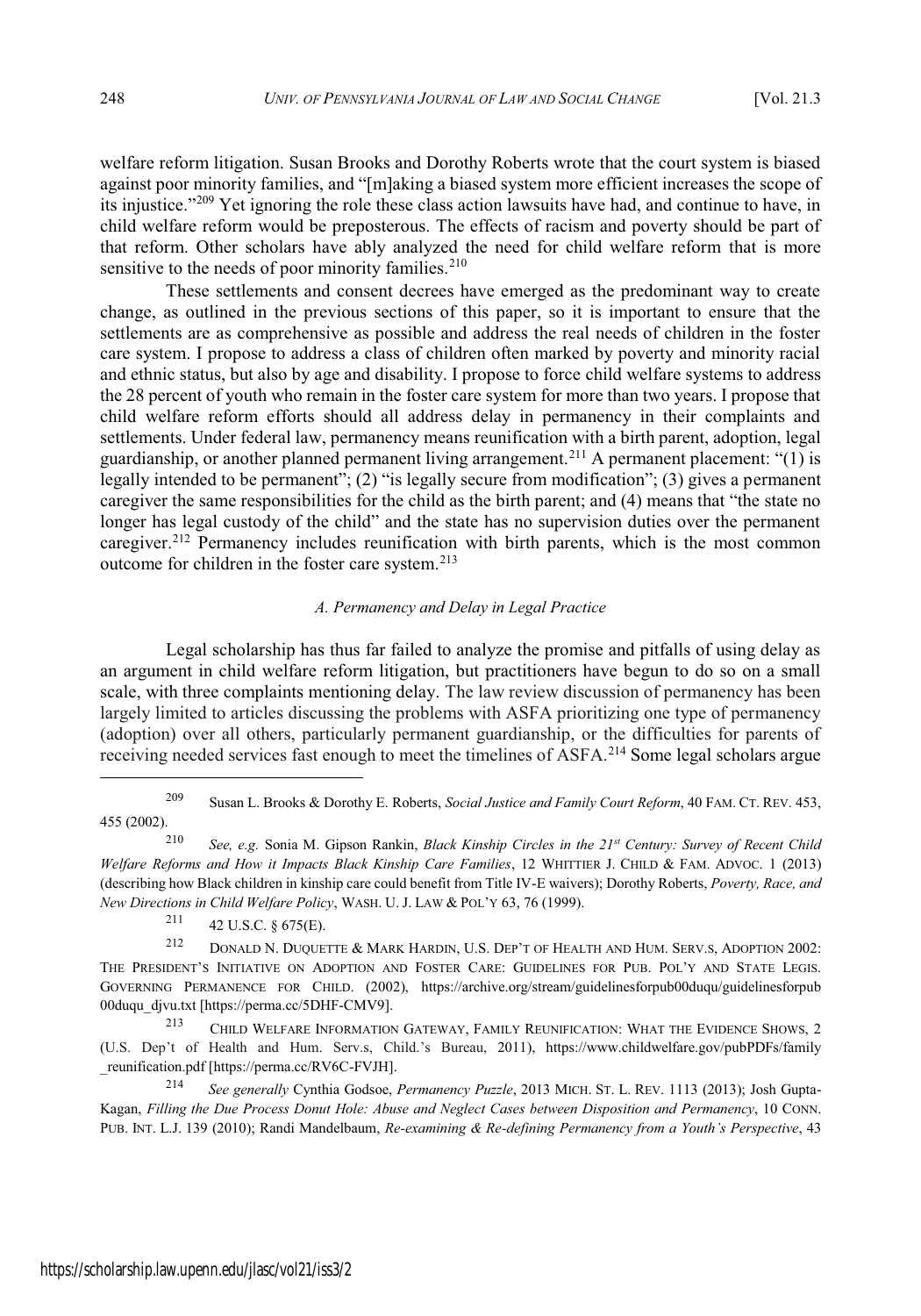that advocates should give up on permanency as a goal for older children, as it is unrealistic to think that very many of these adolescents will be adopted.<sup>215</sup> Instead, advocates should focus on other permanency options, like permanent guardianships and reunification.

My analysis of existing lawsuits shows that delay is mentioned in only a few of the child welfare reform complaints and two of the consent decrees, despite its central role in child welfare. My move to include delay of permanency in child welfare reform litigation is thus not entirely original, but it usually only a tiny piece of the complaints, whereas I think it should be central. Further, judges have never addressed remedies for delay, and law reviews contain no discussion about it. The 1989 *B.H.* case in Illinois described the named plaintiff, B.H., as "lost in the DCFS system for four years" and stated that another child, J.E., age 13, "ha[d] been in the custody of  $\overline{D}$ CFS as long as he can remember."<sup>216</sup> The only comment related to time or delay in the B.H. judgment, however, states that the Adoption Assistance Act requires the state to hold a dispositional hearing at least 18 months after the child is placed, and does so only to describe how it relates to a preclusions of a § 1983 complaint.<sup>217</sup> Stray mentions of how long a child has been in care are not enough. I argue that lawyers need to make the case that the delays are the problem.

Another case, the 1993 *Jeanine B.* complaint, goes slightly further in its discussion of delay, but not far enough. The complaint states, "[t]he length of time that Milwaukee children spend in foster care is so high that many children are permanently damaged by their prolonged and unnecessary stays in government custody."<sup>218</sup> Yet the actual issues listed in the complaint as violations of AACWA do not include anything about a failure to file terminations of parental rights after a child has spent more than 15 of the last 22 months in care.<sup>219</sup> The only items that could be related to permanency under the section describing the specific legal violations are the lack of "regular judicial or administrative reviews" and "dispositional hearings within eighteen months of entering custody."<sup>220</sup> Regular court dates are important to achieving permanency, but are of course not a guarantee of attaining permanency. The *Jeanine B.* judge ruled that those and other rights violations created enforceable rights under § 1983 and met the three-prong *Wilder* test.<sup>221</sup> However, after defendant's request for reconsideration, the 1997 Blessing decision led the same court to believe that AACWA might lack specific enforceable rights under § 1983; the court asked for

CAP. U.L. REV. 259 (2015); Eliza Patten, *The Subordination of Subsidized Guardianship in Child Welfare Proceedings*, 29 N.Y.U. REV. L & SOC. CHANGE 237 (2004); Kele Stewart, *The Connection Between Permanency and Education in Child Welfare Policy*, 9 HASTINGS RACE & POVERTY L.J. 511 (2012).

<sup>215</sup> Christine Diedrick Mochel, *Redefining " Child" and Redefining Lives: The Possible Beneficial Impact* The Fostering Connections to Success Act *and Court Involvement Could Have on Older Foster Care Youth*, 40 CAP. U. L. REV. 517, 518 (2012); William Wesley Patton & Amy M. Pellman, *The Reality of Concurrent Planning: Juggling Multiple Family Plans Expeditiously Without Sufficient Resources*, 9 UC DAVIS J. JUV. L. & POL'<sup>Y</sup> 171 (2005).

<sup>216</sup> B.H. v. Johnson, 715 F. Supp. 1387, 1390 (N.D. Ill. 1989).

<sup>217</sup> *Id.* at 1403 (citing 42 U.S.C. § 675(5)(C)).

<sup>218</sup> Complaint at 6, Jeanine B. *ex rel*. Blondis vs. Thompson, Civil Action No: 93-C-0547 (1993).

<sup>219</sup> *Id.*

<sup>220</sup> *Id.*

<sup>221</sup> Jeanine B. by Blondis v. Thompson, 877 F.Supp. 1268, 1283-84 (E.D.Wis. 1995); Wilder v. Virginia Hospital Ass'n, 496 U.S. 498, 509 (1990). The *Jeanine B.* court held that plaintiff's request for reasonable efforts to be made to reunify families to be too vague, following the Supreme Court's decision in *Suter v. Artist M.*, 503 U.S. 347 (1992) (stating that there are no rights as to how a plan is implemented, only that the plan itself exists).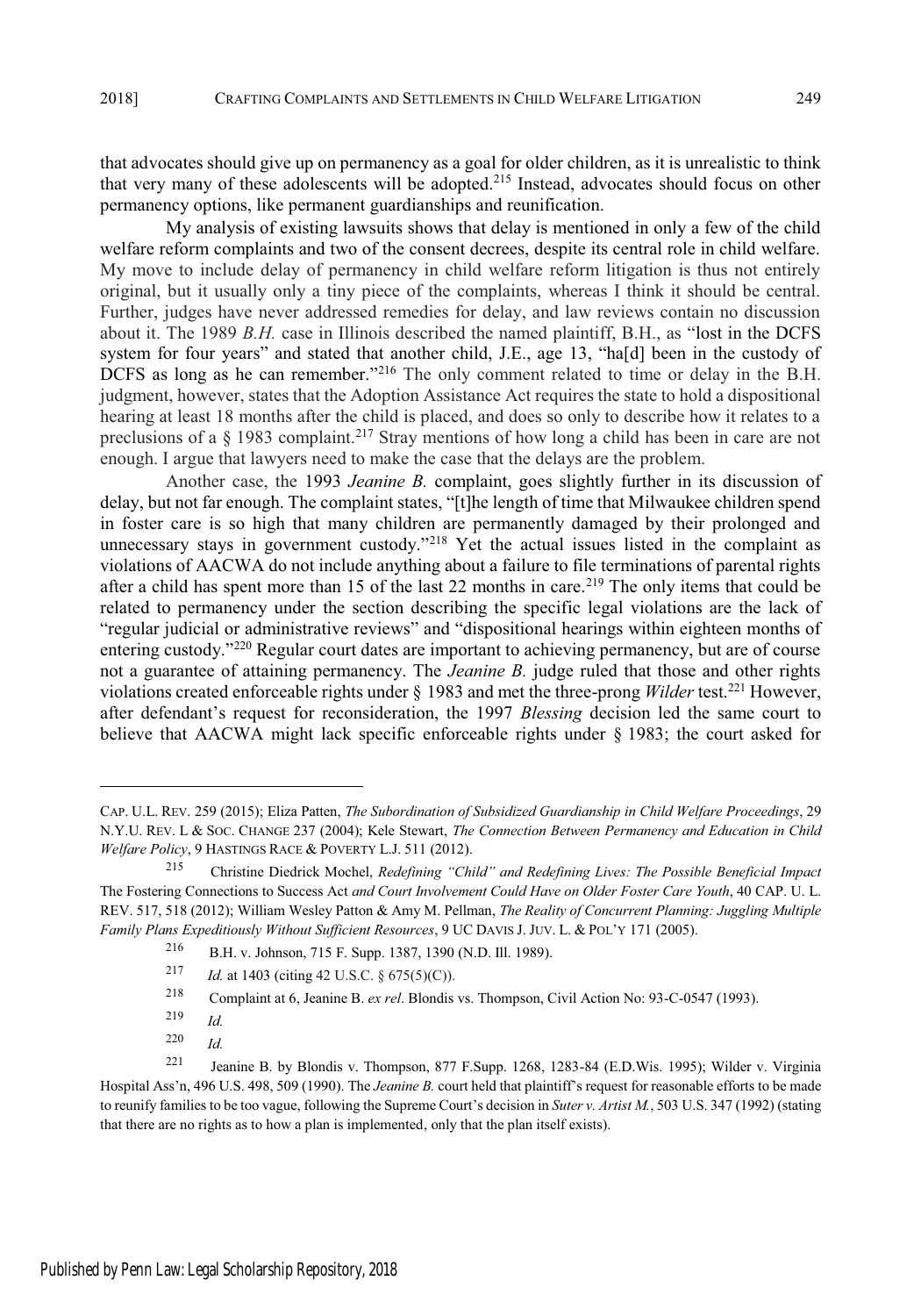briefing on the matter.<sup>222</sup> Eventually the court dismissed all claims of the plaintiffs as moot because the state defendants had taken over the Milwaukee County child welfare agency, so the AACWA enforceability issue, even absent the timeline issue, was never heard.<sup>223</sup> Despite this missed opportunity, the failure to attain permanency became an important part of the settlement agreement, even though it wasleft out of the list of rights violations and there was a probable lack of enforceable rights in the case. The first substantive section of the settlement relates to permanency and sets out percentage-based goals for TPR petitions to be filed for children who have been in out-of-home care for more than 15 of the last 22 months.<sup>224</sup> Further, the parties' 2003 settlement agreement specifically stated in its preamble that "[d]efendants recognize that this lawsuit has helped achieve . . . reforms."<sup>225</sup> Even though the court never specifically adjudicated anything about delay of permanency, litigants successfully wrote it into the settlement agreement.<sup>226</sup>

Talking about delay in the complaint will not guarantee good settlements, but it is a step forward. Delay in services and delay attributable to placement moves played a role in the *Connor B.* complaint plaintiff narratives, but the state never responded with an offer of settlement.<sup>227</sup> Instead, the District Court dismissed the case, entering a judgment in favor of the defendants on all claims. The judgment stated that the actions of the defendants did not depart substantially from accepted professional conduct, and, as such, there was no constitutional violation.<sup>228</sup> The First Circuit affirmed the judgment.<sup>229</sup> This loss is somewhat concerning, but there is no reason to think that the one paragraph mentioning delay was the problem.

In a 2015 case, Marcia Lowry's new organization, A Better Childhood, along with Letitia James, public advocate for the City of New York, filed a class-action lawsuit against New York City and New York State child welfare agencies in the Southern District of New York. The case focused specifically on the delays of New York City's child welfare system, "causing devastating, ongoing and long-lasting harm to New York City children in its care" through delayed reunification, delayed adoptions, and high numbers of youth aging out of the system.<sup>230</sup> The case alleged violations of federal and state law as well as the children's rights under New York state law and regulations.<sup>231</sup> It also included the children's rights as third party beneficiaries to the contracts between New York City Administration for Children's Services (ACS), and the foster care agencies

<sup>224</sup> Modified Settlement Agreement, Jeanine B. v. Doyle, Civ. Action 93-C-0547, Nov. 14, 2003.

<sup>225</sup> *Id.*

<sup>226</sup> *Id.*

<sup>227</sup> Complaint at 19, *Connor B. v. Patrick*, *supra* note 81.

<sup>228</sup> *Connor B. ex rel. Vigurs v. Patrick*, 985 F. Supp. 2d 129, 160-65 (D. Mass. 2013).

<sup>229</sup> *Connor B. ex rel. Vigurs v. Patrick*, 774 F.3d 45, 55 (1st Cir. 2014) (stating "[t]he plaintiffs have sought to take aspirational statutory, regulatory, and private standards as to a variety of topics within the overall complex of foster child care and convert each of them to constitutional requirements. The district court correctly rejected that attempt, as do we").

<sup>230</sup> Complaint at 2-3, *Elisa W. v City of N.Y.*, Civil Action No: 1:15-cv-05273 (2015). The nonprofit law firm bringing the suit, A Better Childhood, is Marcia Robinson Lowry's new professional home since she left Children's Rights.

<sup>231</sup> *Id* at 43.

<sup>222</sup> Jeanine B. by Blondis v. Thompson, 967 F.Supp. 1104, 1119 (E.D. Wis. 1997) (citing Blessing v. Freestone, 520 U.S. 329 (1997)).

<sup>223</sup> Decision and Order by Judge Rudolph T. Randa, Jan. 30, 1998 (described in Civil Docket for Case 2:93 cv-00547-RTR, *Jeanine B. v. Walker*, at 39, http://www.clearinghouse.net/chDocs/public/CW-WI-0001-9000.pdf [https://perma.cc/FA58-DRHG]).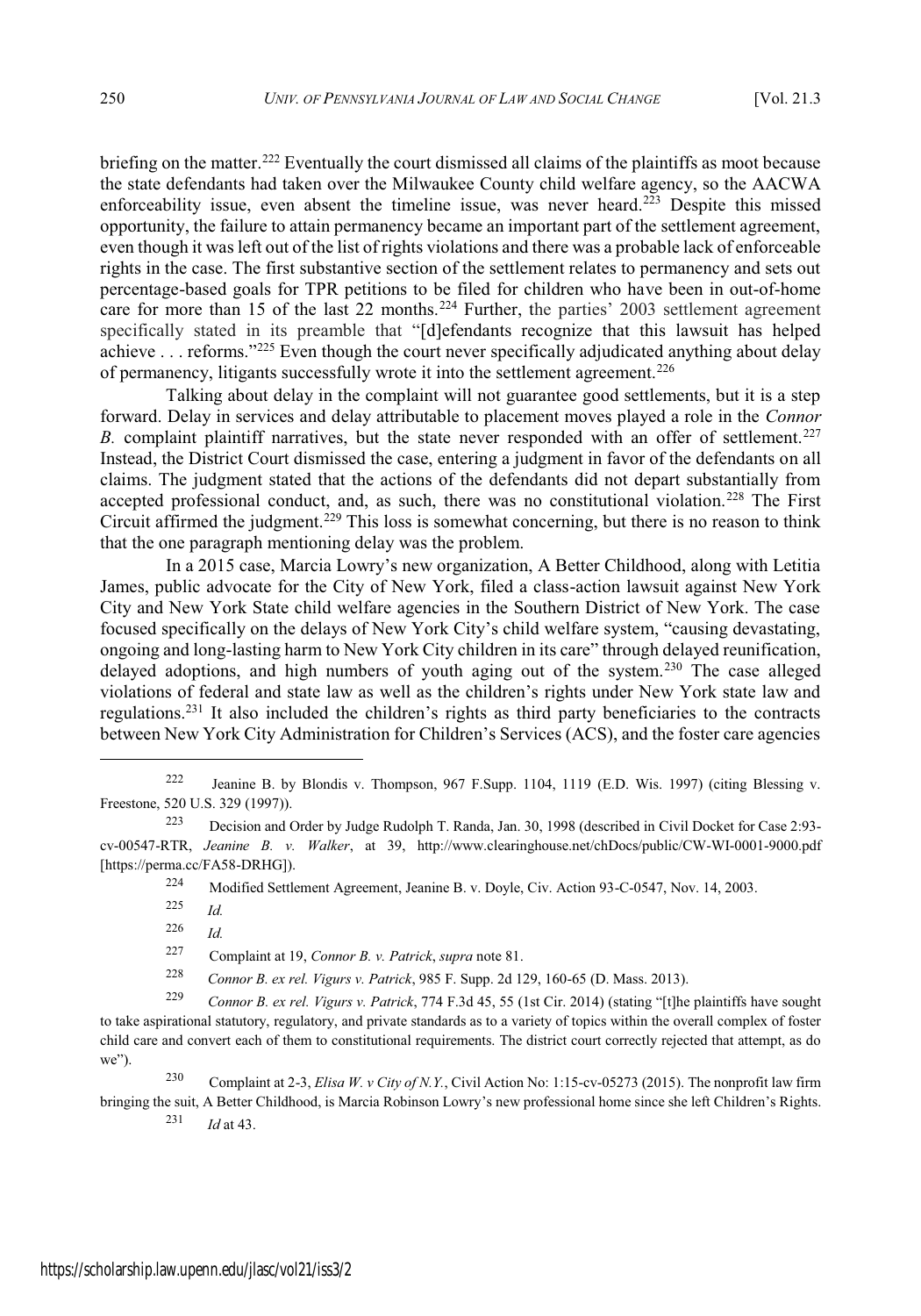to which ACS delegates the day-to-day care and case planning.<sup>232</sup> As a complaint, *Elisa W.* appears impressive, with good language about delay. The first lines of the complaint state:

Foster care is supposed to be safe and temporary. For children in New York City's foster care system, it is neither. Children in New York City's foster care system are in one of the most dangerous foster care systems in the country, and they spend longer in foster care than do foster children almost anywhere else in the country.<sup>233</sup>

The narratives for every named plaintiff state how long the child has been in care and the missed opportunities for permanency in each case. Every named plaintiff had been in foster care for over two years with no permanency, with almost all plaintiffs in care for most of their lives.<sup>234</sup> The complaint outlines how the permanency plan for Alexandria, a 12-year-old who has spent approximately 11 of the past 12 years in foster care, including the most recent eight years, is still return to parent, despite the case worker telling the child several years ago that she could be adopted by her long-time foster parents (who were interested). The complaint alleges that Alexandria is angry and confused about why her foster parents have been unable to adopt her.<sup>235</sup> This narrative is powerful, made more so by its repetition in the stories of the nine other named plaintiffs. Other plaintiffs also add issues related to delay like Thierry, who at age 3 had been in foster care for 21 months without any fact-finding or dispositional hearing against his biological mother. His first permanency hearing occurred when he had already been in foster care for over a year, even though ASFA requires permanency hearings to be held every 12 months.<sup>236</sup> The narratives are well written and clearly addresses delay as harm.

The other sections of the *Elisa W.* complaint are weaker. The complaint outlines laws and regulations that are not being followed for these young people. The connection between each statement and the source of law is unclear, which may be intentional as my analysis shows there may be no real legal backing for these claims.<sup>237</sup> The complaint states, for example, that defendants must: "Ensure that each child in foster care is not maintained in custody longer than is necessary to accomplish the purpose of custody, U.S. Const. amend. XIV; Provide each child in foster care with a permanent home and family within a reasonable period of time, U.S. Const. amends. I, IX, XIV." In every section, the attorneys reiterate that New York City is failing to return children to their parents within reasonable time periods, that families are waiting for services excessive amounts of time, that court delays are long and numerous, and that TPR petitions are not being filed when they are required.<sup>238</sup> All of these are important pieces of evidence pointing to custom and pattern of delay. In the complaint, the plaintiffs ask the court to enjoin the city from placing kids with agencies that are not following the laws, require the city to develop a new process to placing kids with contract agencies, conduct regular monitoring of the contract agencies, develop and fund post-

<sup>238</sup> *Id.*

<sup>232</sup> *Id.*

<sup>233</sup> Complaint at 1, Elisa W. v City of N.Y., Civil Action No: 1:15-cv-05273 (2015).

<sup>234</sup> *Id.* at 2-6, 10, 13-15, 18-20, 24-25, 28, 31.

<sup>235</sup> *Id*. at 6-10.

<sup>236</sup> 42 U.S.C. § 675(5)(C) (2011).

<sup>237</sup> *Id. at* 46. *See also infra* IV-C. Difficulties of Addressing Delay Through Federal Law.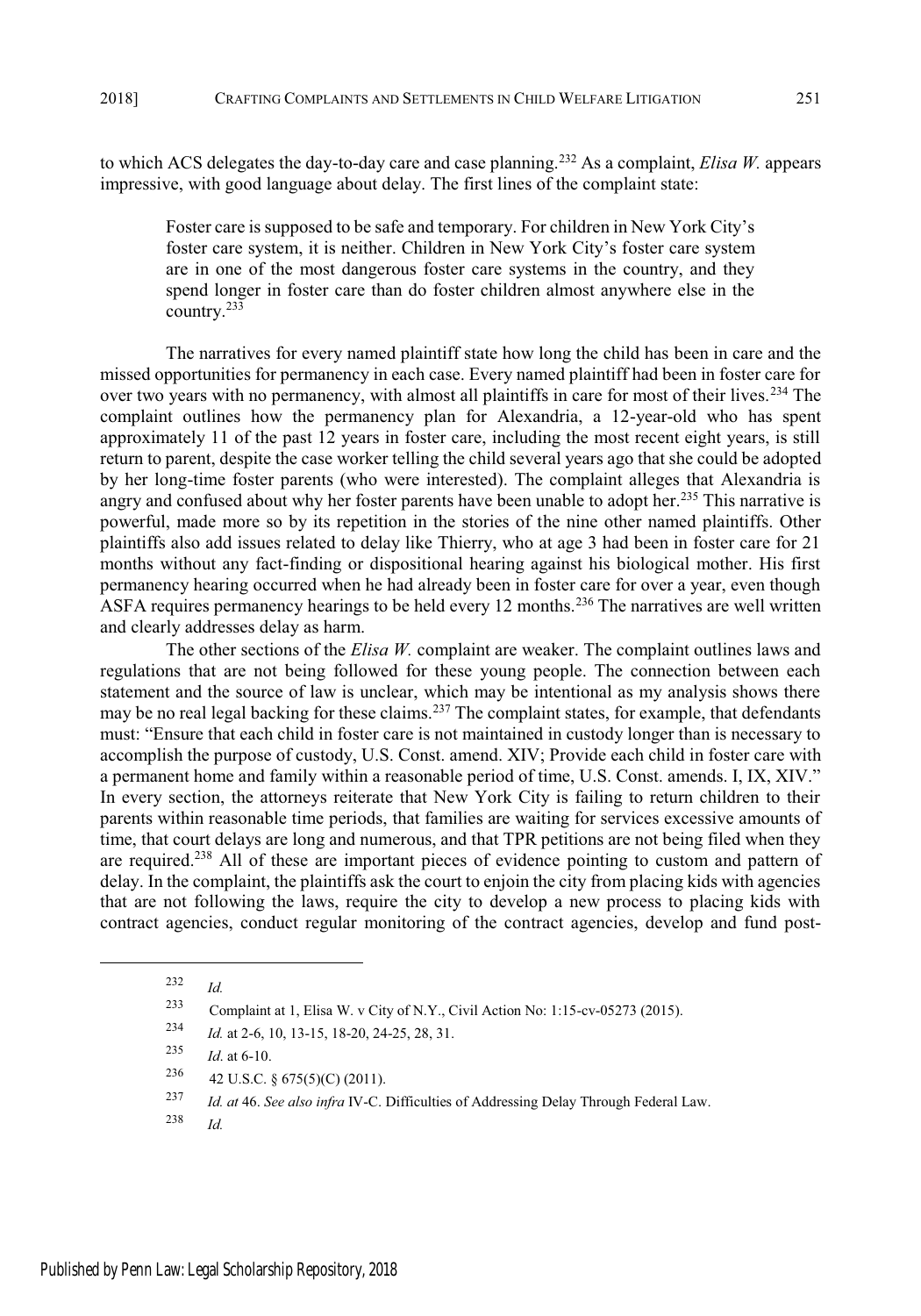permanency services, appoint a Special Master as Monitor, and pay attorneys' fees for the plaintiffs.<sup>239</sup> Those terms of relief are problematic, as there is no indication for how the contract agencies are supposed to stop disobeying the law. There is nothing suggesting that perhaps the city needs to fund the contract agencies more so that there can be lower caseloads and nothing about training for staff so that they understand the obligations. Suggesting that the City of New York desist from sending children to failing contract agencies without creating a path for contract agencies to improve ignores the realities of where to send the huge numbers of children who must be placed each week. The complaint's proposed relief also ignores the issues affecting the named plaintiffs, who are already in foster care with these agencies.

Whether the somewhat vague harms would have been deemed justiciable and the requested remedies provided by the court is unclear, as instead of proceeding with the lawsuit, the attorneys attempted to settle the case against the state.<sup>240</sup> However, the settlement to which the plaintiffs agreed, only 12 days after filing the suit, would have provided only a monitor for which the state would pay, a "research expert" for which the city would pay, paid plaintiff's attorneys' fees, and would make no actual changes to the system that was keeping children in care, while preventing other organizations from suing the state for the seven years that the agreement would be in effect.<sup>241</sup> Courts see themselves as providing "a framework within which parties negotiate and bargain," neither of which begins or ends when a complaint is filed.<sup>242</sup> A complete settlement of such a large lawsuit in only 12 days makes it appear that the lawsuit was either unnecessary or its results preordained. Other children's and family advocates in New York City complained about the proposed settlement, and the judge eventually refused to certify the proposed consent decree,<sup>243</sup> but the existence and weakness of the proposed settlement speak volumes.

Overall, arguments about permanency in complaints and arguing for the lack of it to be seen as a rights violation under federal law have been rare in child welfare reform litigation and absent in legal scholarship. Yet the effects of delay in permanency are dire enough that this issue should be addressed in any way possible, and institutional reform litigation is the way that change occurs in child welfare. Delay must be in the complaints for it to appear in the plans for solutions.

#### *B. Permanency and Delay in Scholarship*

The psychology literature states that delay in permanency is incredibly harmful to children, but the legal scholarship has thus far failed to address these insights. Legal scholarship has instead focused mostly on the failure of ASFA to achieve its goals of permanency, as well as the possible racism of external figures assigning deadlines after which families should be legally dissolved. Looking at the psychology literature and the national statistics on delay shows a problem harming

<sup>239</sup> *Id.* at 98-103.

<sup>241</sup> Andrew Denney, *Legal Providers Critical of Foster Care Pact with State*, N.Y.L.J. (Oct. 22, 2015).

<sup>240</sup> Andrew Denney, *Legal Providers Critical of Foster Care Pact with State*, N.Y.L.J. (Oct. 22, 2015); Jennifer Fermino, New York City foster care system to see big reforms as Gov. Cuomo settles Public Advocate's lawsuit, N.Y. DAILY NEWS (Oct. 20, 2015).

<sup>242</sup> Ralph Cavanagh & Austin Sarat, *Thinking About Courts: Toward & Beyond a Jurisprudence of Judicial Competence*, 14 LAW & SOC'<sup>Y</sup> 371, 373, 386 (1980).

<sup>243</sup> Denney, *supra* note 241; Daniel Heimpel, *New York Judge Rejects High-Profile Foster Care Settlement*, CHRON. OF SOCIAL CHANGE (Aug. 12, 2016), https://chronicleofsocialchange.org/featured/breaking-new-york-judgerejects-high-profile-foster-care-settlement/20337 [https://perma.cc/T2TL-QRPJ].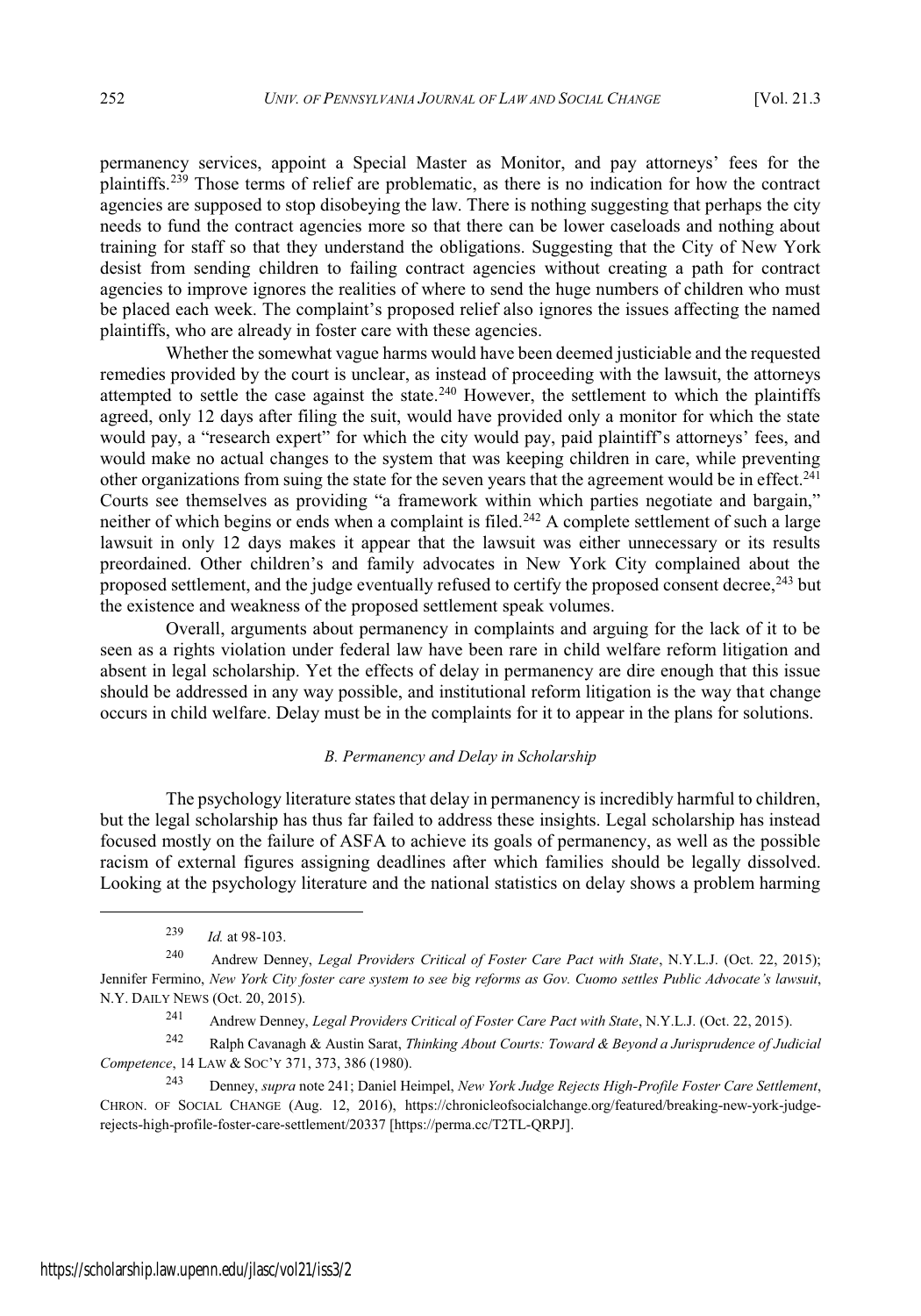thousands of young people each year.

Federal guidelines state that children should be reunified or moved into permanent homes as quickly as possible, but how long a child stays in care can be more about geography than law. In 2013, the average length of time for a child to stay in foster care was almost 22 months, ranging from a low of 13.3 months in Wyoming to a high of 47.4 months in Washington, D.C.<sup>244</sup> In 2014, the most recent year for which any statistics are available, the median length of stay for children in the foster care system is 12.6 months, with the average length of time at 20.8 months.<sup>245</sup> The range within individual states is striking, with children in upstate New York spending a median of 32.6 months in foster care before being adopted and New York City children waiting a median of 55.8 months (over 4.5 years) to be adopted out of foster care.<sup>246</sup> That the average length of time is significantly higher than the median length of time in care can be explained by outliers on each end; 28% of children spend less than five months in care and 7% of children remain in care for five or more years.<sup>247</sup> Overall, 28% of children in foster care spent two years or more in a placement.<sup>248</sup>

Children who are racial minorities, children with disabilities, and older children all face disparate impacts in the form of significantly longer stays in the foster care system than white children, children without disabilities, or younger children.<sup>249</sup> In 1996, researchers reported that once in care, black children "are likely to remain indefinitely."<sup>250</sup> These trends have not changed significantly in the past twenty years, despite increased attention to the negative effects of long stays in the foster care system. Statistics show this disparity, if only slightly. Only 19 percent of the children adopted out of the foster care system were labeled as non-Hispanic black, even as black children make up 24 percent of the children in foster care. Forty-eight percent of the children adopted out of the foster care system were labeled as non-Hispanic white, when non-Hispanic white children makes up only 42 percent of the children in foster care.<sup>251</sup> Self-report studies like the

<sup>245</sup> CHILDREN'<sup>S</sup> BUREAU, THE AFCARS REPORT, 2 (2015), http://www.acf.hhs.gov/sites/default/ files/cb/afcarsreport22.pdf [https://perma.cc/8W28-9HH8].

<sup>246</sup> Complaint at 63, Elisa W. v City of N.Y., Civil Action No: 1:15-cv-05273 (2015).

<sup>247</sup> CHILDREN'S BUREAU, THE AFCARS REPORT, supra note 245, at 2 (2014).

<sup>248</sup> *Id*.

<sup>249</sup> Christian M. Connell et al., *Leaving Foster Care " The Influence of Child & Case Characteristics on Foster Care Exit Rates*, 28 CHILDREN & YOUTH SERVS. REV. 780, 792 (2006) (noting that "the likelihood of adoption was strongest for infants and decreased significantly for each successive age category"); Mark E. Courtney & Yin-Ling Irene Wong, *Comparing the Timing of Exitsfrom Substitute Care*, 18 CHILDREN & YOUTH SERVS. REV. 307, 316 (1996) (reporting the results of a study showing that children who enter the foster care system after infancy were significantly less likely to be adopted. The study also showed that children with disabilities were less likely to be either reunified with their families or to be adopted than children without disabilities).

<sup>250</sup> *Id. See also* Fred Wulczyn, *Family Reunification*, 14 FUTURE OF CHILDREN (2004) (using data from the early 1990s to show that black children are less likely to be reunified with their birth families than Caucasian children).

<sup>251</sup> NATIONAL KIDS COUNT, CHILDREN IN CHILD WELFARE SYSTEM WHO HAVE BEEN ADOPTED BY RACE AND HISPANIC ORIGIN (2016), http://datacenter.kidscount.org/data/tables/6677-children-in-child-welfare-system-whohave-been-adopted-by-race-and-hispanic-origin [https://perma.cc/6HZR-EKFF] (last accessed June 24, 2016) (looking at 2014 data); NATIONAL KIDS COUNT, CHILDREN IN FOSTER CARE BY RACE AND HISPANIC ORIGIN (2016) http://datacenter.kidscount.org/data/tables/6246-children-in-foster-care-by-race-and-hispanic-origin [https://perma.cc/6DRE-QDXU] (last accessed Aug. 1, 2016) (looking at 2014 data).

<sup>244</sup> ACF & ASPE staff, *A Temporary Haven: Children & Youth Are Spending Less Time in Foster Care*, U.S. DEP'T OF HEALTH & HUMAN SERVS. 5 (Sept. 1, 2014), https://aspe.hhs.gov/sites/default/files/pdf/77056/rb\_FosterCare.pdf [https://perma.cc/ZCS6-DJFV].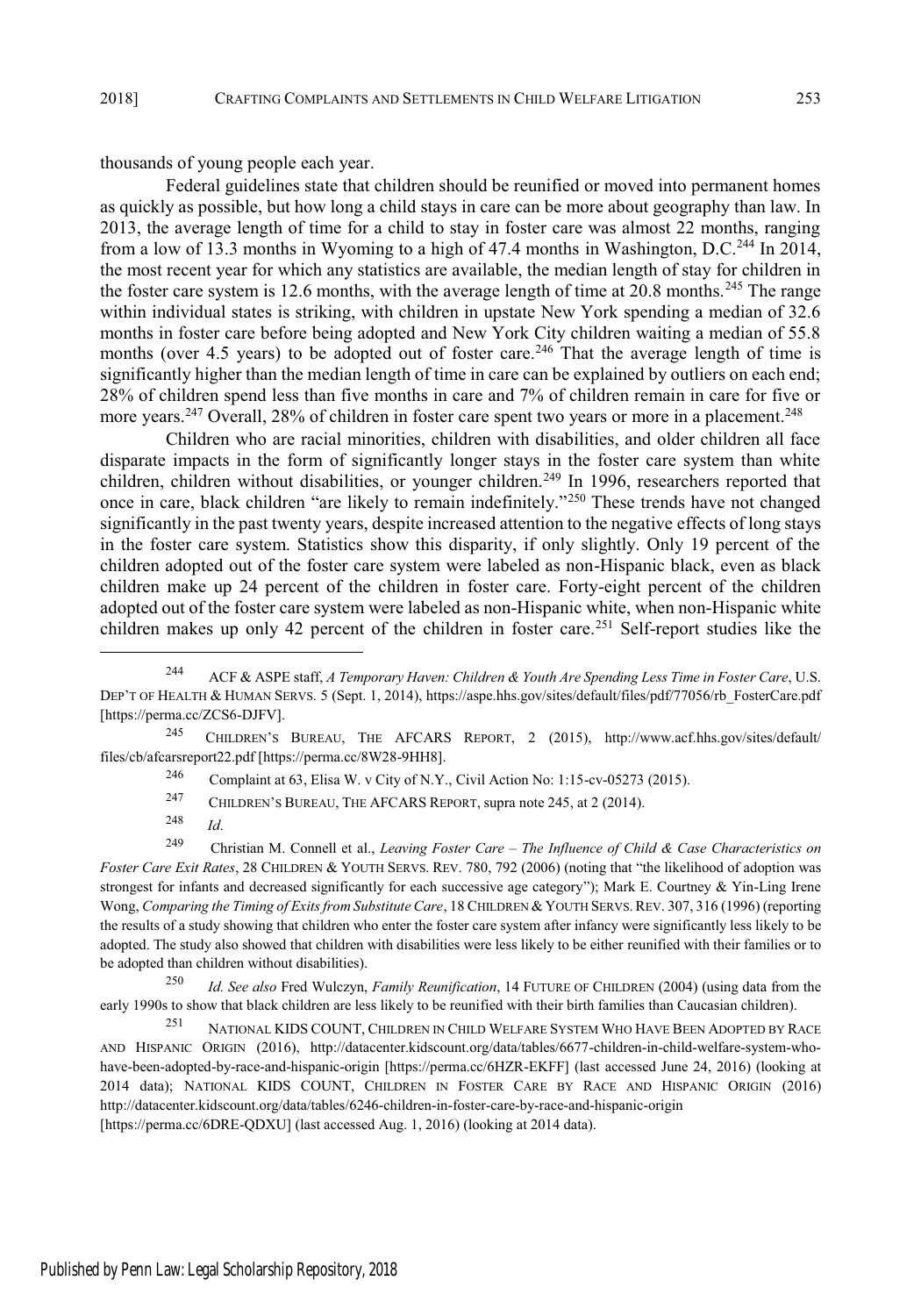Midwest Evaluation Report back up this conclusion, with 70% of the youth in the study who had aged out identifying themselves as non-white, including 55% who labeled themselves as African American.<sup>252</sup>

Reasons for removal also affect time spent in care. Removal due to sexual abuse or specific disabilities such as a child's diagnosis of an emotional or behavioral disorder increase the time a child is likely to spend in care.<sup>253</sup> Only 77% of youth with a diagnosed disability ever find a permanent home, in contract to the overall percent of youth in foster care who ever successfully achieve permanency (87%).<sup>254</sup> More recent research has articulated how permanency may look different at different ages. "Younger children [are] more likely to be adopted out of the system, older children [are] more likely to be reunified with birth parents, and older adolescents [are] more likely to go  $\widehat{AWOL}$ ."<sup>255</sup> Some exits from care are classified in research data as "AWOL." referring to children who run away from their placements, although running away is not the kind of permanency one would want for a vulnerable child or adolescent.<sup>256</sup> Further, approximately eleven percent of children never find permanency, instead aging out of foster care without being reunified, adopted, or running away.<sup>257</sup>

The longer a child stays in the foster care system, the older that child gets, and the greater that child's chances of never finding a permanent home. Even though only five percent of children in foster care have spent more than five years in care,<sup>258</sup> large percentages of youth who age out of the foster care system or who have "permanency goals" of emancipation have spent more than two years in care. A federal report states,

In about one-half of the states, 23.0 percent or more of the children who were emancipated from foster care were age 12 or younger when they entered foster care, and 41.9 percent or more of the children emancipated from foster care, or who turned age 18 while in care, were in care for three years or longer.<sup>259</sup>

Only 64% of youth who enter the foster care system when they are older than 12 ever find permanent homes.<sup>260</sup> Adding a narrative of delay to these class-action complaints would give voice to these children who are unlikely ever to have permanent adults of their own to advocate for them.

<sup>256</sup> *Id.* at 793.

<sup>260</sup> *Id.*

<sup>252</sup> MARK E. COURTNEY ET AL., MIDWEST EVALUATION OF THE ADULT FUNCTIONING OF FORMER FOSTER YOUTH: OUTCOMES AT AGE 26, 7 (2011), http://www.chapinhall.org/sites/default/files/Midwest%20Evaluation\_Report 4\_10\_12.pdf [https://perma.cc/K6NE-RHUR] [hereinafter, COURTNEY, MIDWEST EVAL].

<sup>253</sup> Christian M. Connell et al., *Leaving Foster Care " The Influence of Child & Case Characteristics on Foster Care Exit Rates*, 28 CHILDREN & YOUTH SERVS. REV. 780, 780 (2006).

<sup>254</sup> CHILDREN'<sup>S</sup> BUREAU, CHILD WELFARE OUTCOMES 2009-2012: REPORT TO CONGRESS iii (2013), http://www.acf.hhs.gov/sites/default/files/cb/cwo09\_12.pdf [https://perma.cc/VB3Z-A25G].

<sup>255</sup> Connell, *supra* note 253, at 795.

<sup>257</sup> CHILD WELFARE INFORMATION GATEWAY, FOSTER CARE STATISTICS 2016, 6, https://www.childwelfare.gov/pubPDFs/foster.pdf [https://perma.cc/T82G-DYQP] (including the nine percent of youth who were emancipated and the two percent with "other outcomes," including "being transferred to another agency, running away, and death").

<sup>258</sup> CHILD WELFARE INFORMATION GATEWAY, FOSTER CARE STATISTICS, supra note 245, at 3 (2014).

<sup>259</sup> CHILDREN'<sup>S</sup> BUREAU, CHILD WELFARE OUTCOMES, *supra* note 254, at iii.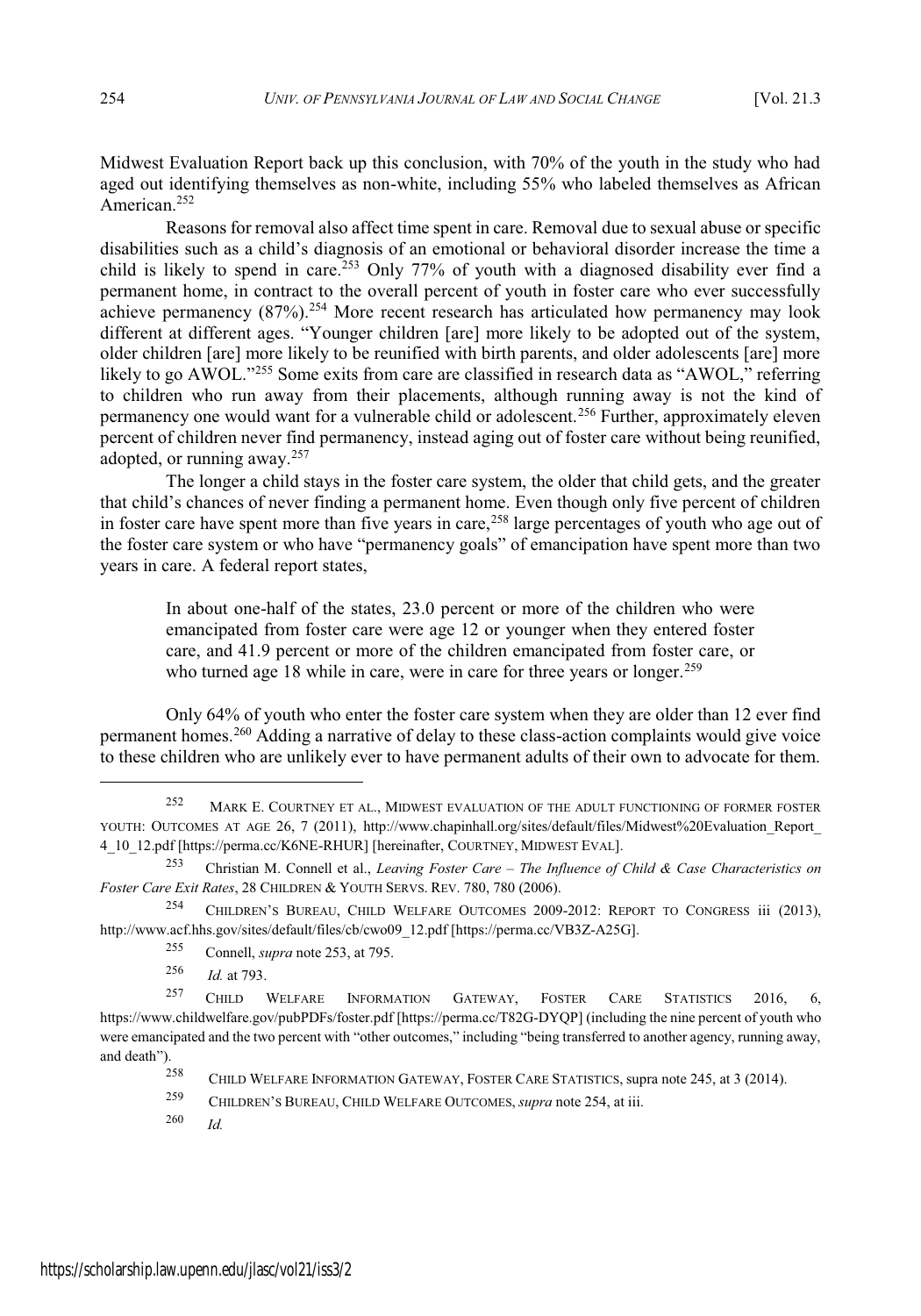Including goals based on finding permanency to settlements, for both adoptions and other forms of permanency, could help these children avoid the negative outcomes associated with aging out of foster care.

Youth who age out of the foster care system tend to struggle. A large study of youth who had aged out found, "Across a wide range of outcome measures, including postsecondary educational attainment, employment, housing stability, public assistance receipt, and criminal justice system involvement, these former foster youth are faring poorly . . . "261 Most young adults have emotional support, if not financial support, from their parents as they attend college or complete other tasks to transition to adulthood. Youth who age out of the system have nothing, and are significantly less likely to meet these major milestones. They are significantly more likely to be homeless as adults than young adults who were not in the foster care system, and report earning a median of \$18,000 less annually than their peers who were not in foster care.<sup>262</sup> One-fifth of the 25and 26-year-olds in the study had neither a high school diploma nor a GED, and only eight percent had a 2- or 4- year degree (in contrast to the 40 percent of young adults overall with one of these degrees).<sup>263</sup> A lack of permanency is clearly linked with later life struggles.

While many law review articles acknowledge the struggles of youth aging out of care or the trauma of lives spent in care, no law review articles have discussed scoring poorly of measures of permanency, like time in care, time to TPR, or time between TPR and finalized adoptions, as a litigation strategy.<sup>264</sup> That is, no other law review articles thus far have suggested using a failure to attain permanency as a hook to change child welfare systems. One author does mention that federal or state statutory changes could be helpful in holding courts accountable in making sure that needed services are being provided, but does not connect her ideas to delay.<sup>265</sup> Practitioners, in contrast, have begun to use delay, and should be encouraged to use its narratives and laws more often. In the legal scholarship's disillusionment with the ASFA timelines, we ignore possibilities to hold agencies accountable for failing to find and train more adoptive families or families interested in becoming permanent legal guardians and failing to support birth families to recover their children from the foster care system. Fewer than half of all children over age nine who are in foster care will ever be adopted, and most children who have been in foster care for over two years will never be adopted.<sup>266</sup> If agencies were motivated to follow ASFA timelines more closely, perhaps through the

[https://perma.cc/6RSE-CLRU] ("After spending 12 to 18 continuous months in foster care, children's chances of leaving foster care rapidly decreased. After 36 to 42 months of continuous time spent in foster care, a child's chances of leaving foster care are incredibly low").

<sup>261</sup> COURTNEY, MIDWEST EVAL, *supra* note 252, at 6.

<sup>262</sup> *Id.* at 10, 36.

<sup>263</sup> *Id.* at 20.

<sup>264</sup> *See generally* Melinda Atkinson, Note, *Aging Out of Foster Care: Towards a Universal Safety Net for Former Foster Care Youth*, 43 HARV. C.R.-C.L. L. REV. 183 (2008) (calling for free basic services for all foster youth who age out of care); Karen Baynes-Dunning & Karen Worthington, *Responding to the Needs of Adolescent Girlsin Foster Care*, 20 GEO. J. POVERTY LAW & POL'<sup>Y</sup> 321 (2013) (arguing that systems must focus more on the intersections of gender and trauma).

<sup>265</sup> Mandelbaum, *supra* note 214, at 291-92.

<sup>266</sup> HEATHER RINGEISEN ET AL., ADMIN. FOR CHILDREN & FAMILIES, U.S. DEP'T. HEALTH & HUM. SERVS., NATIONAL SURVEY OF CHILD & ADOLESCENT WELL-BEING, NO. 19: RISK OF LONG-TERM FOSTER PLACEMENT AMONG CHILDREN INVOLVED WITH THE CHILD WELFARE SYSTEM 5 (2013), http://www.acf.hhs. gov/sites/default/files/opre/nscaw\_ltfc\_research\_brief\_19\_revised\_for\_acf\_9\_12\_13\_edit\_clean.pdf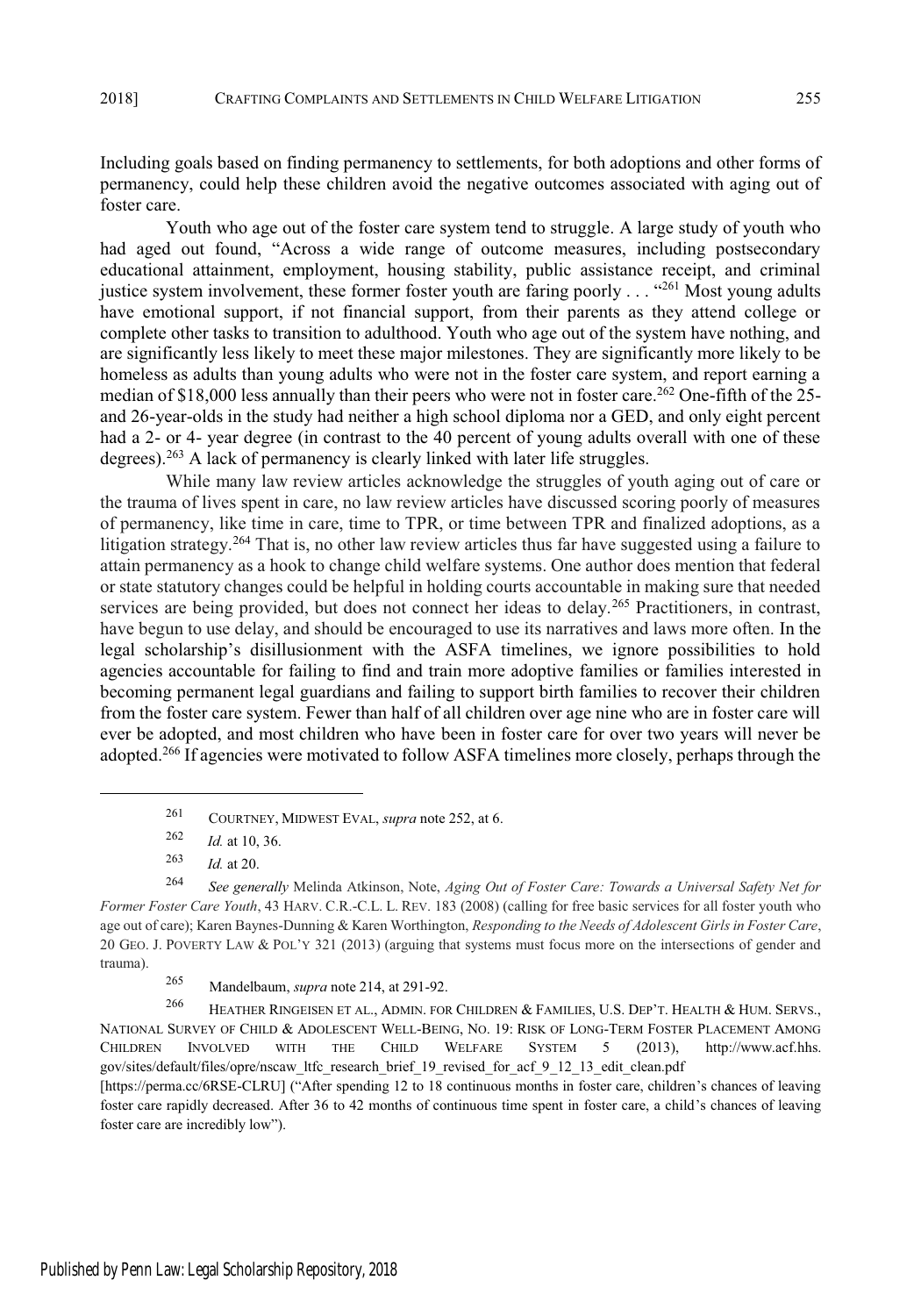inclusion of permanency issues in child welfare reform litigation, more children might reach permanency and do so more quickly.

Permanency has been central to American child welfare for almost forty years, and even critics of its implementation admit that permanency's centrality is unlikely to change.<sup>267</sup> Acknowledging legal options for permanency other than adoption is important, and one outcome of pushing agencies and courts to enforce permanency measurements could be to expand that repertoire of possible futures. One scholar claims that legal permanency is unimportant for children, and that there is no difference for children between being adopted and being cared for by a guardian so long as "feelings of belongingness" exist.<sup>268</sup> I disagree, as "feelings of belongingness" can change at any time, and are not recognized by probate courts. That scholar recommends instead promoting ideas of relational permanency and emotional security, as well as more creative options in the "parental bundle of sticks," including joint custody, shared parenting, and other categories.<sup>269</sup> While those are interesting ideas for children who might not find permanency in other ways, giving up on permanency fails to recognize the possibilities for using permanency's legal and social currency permanency to make positive changes. For example, the Fostering Connections Act currently requires states to rule out adoption before kinship caregivers can be eligible for a guardianship subsidy.<sup>270</sup> This requirement reifies adoption as the best option despite reunification, adoption and guardianship all existing as permanent options.<sup>271</sup> A realistic and important modification of permanency goals would be to amend ASFA to allow a child to have as a permanency goal, "Another Planned and Permanent Living Arrangement" before the age of 16, which is not currently allowed.<sup>272</sup> It is also realistic to increase the numbers and priority given to kinship guardianships, or long-term relative caregiving that does not terminate the birth parent's rights.<sup>273</sup> As Josh Gupta-Kagan points out, "Family courts nationally celebrate 'Adoption Day' - not 'Guardianship Day' or 'Permanent Families Day."<sup>274</sup> Agencies have wide discretion to determine child placements and whether or not they will pay guardianship subsidies.<sup>275</sup> Perhaps if agencies and judges were more willing to put aside their dreams of adoption sooner, more children could exit the system to some form of permanency.<sup>276</sup>

<sup>269</sup> Lauren Frey et al., *Achieving Permanency for Youth in Foster Care: Assessing and Strengthening Emotional Security*, 13 CHILD & FAM. SOC. WORK 218, 218-19 (2008); Goodsoe, *supra* note 214, at 1125, 1129.

<sup>270</sup> Josh Gupta-Kagan, *The New Permanency*, 19 U.C. DAVIS J. OF JUV. L.& POL'<sup>Y</sup> 1, 8-9 (2015), https://jjlp.law.ucdavis.edu/archives/vol-19-no-1/Gupta.pdf [https://perma.cc/WFK5-6TSR] [hereinafter Gupta-Kagan, *New Permanency*].

- <sup>273</sup> Patten, *supra* note 214, at 271-75.
- <sup>274</sup> Gupta-Kagan, *The New Permanency*, *supra* note 270, at 9.
- <sup>275</sup> *Id.* at 26 n.55.

<sup>276</sup> *See generally* Susan Vivian Mangold, *Extending Non-Exclusive Parenting and the Right to Protection for Older Foster Children: Creating Third Options in Permanency Planning*, 48 BUFFALO L. REV. 835 (2000). *See also* Jennifer Ayres Hand, *Preventing Undue Terminations: A Critical Evaluation of the Length-of-Time-Out-of-Custody Ground for of Parental Rights*, 71 N.Y.U. L. REV. 1252 (1996) (writing pre-ASFA about the dangers of length-of-time statutes, forecasting

<sup>267</sup> Dorothy Roberts, *The Challenge of Substance Abuse for Family Preservation Policy*, 3 J. HEALTH CARE L. & POLICY 72, 72 (1999) (stating that despite shifts in policy about how to achieve policy, permanency has remained a constant goal); Stewart, *supra* note 214, at 512.

<sup>268</sup> Godsoe, *supra* note 214, at 1114.

 $271$  Id. at 50-51.

<sup>272</sup> *See* Mandelbaum, *supra* note 214, at 286-88.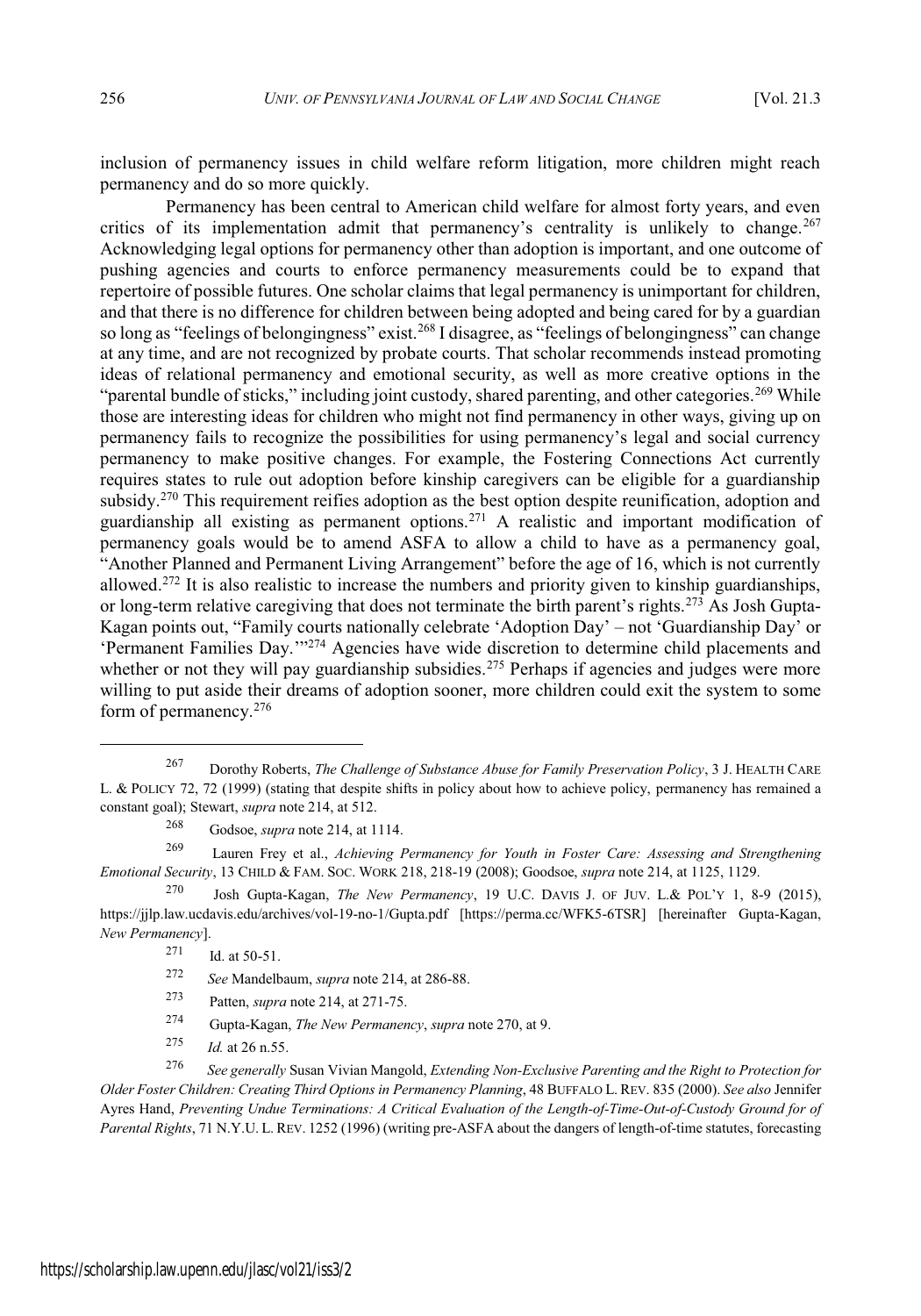Legal scholars have made significant critiques of ASFA's intense promotion of adoption and timelines requiring termination of parental rights (TPR) after a child has been in care for 15 of the past 22 months. ASFA created a surge of legal orphans already from agencies that did follow the rules, and pushing for that to happen sooner would only create more.<sup>277</sup> However, delaying TPRs does not help children to gain permanency, either. One law professor suggested that judges issue conditional TPRs to be vacated if an adoptive family is not found within a specified period of time.<sup>278</sup> This plan ignores the requirement that TPR be completed only if it is found that the parent is not able to safely care for the child. In the proposed scenario, a parent could be unable to safely care for the child and yet still retain custody of the child merely because an adoptive family has not been found.

No one wants a family to be ripped apart, and obviously agencies should provide the needed services to help families reunify. Court systems should operate with all due expedience such that the court is not a factor in whether a family is reunified or if a parent's rights are terminated. Families have long waits for trial dates and hearings are frequently adjourned, and appeals can become moot because they can take years to progress through the court system. During this time, children age out, new orders are written, and children form bonds with foster parents with whom they should perhaps never have been placed.<sup>279</sup> Martin Guggenheim, a long-time practitioner in New York and a clinical professor of law at New York University School of Law, wrote a strong critique of New York's Family Court. He said that the court system abdicates its responsibility to protect the rights of children and families by failing to ensure timely decisions. "ASFA imposes time-driven substantive law, while New York does not offer timely decision-making. This combination gravely threatens families who are involved in the foster care system in New York."<sup>280</sup>

This Article should in no way be taken as promoting adoption over reunification in the hunt for permanency. Multiple authors have pointed out that the ASFA timelines "are particularly challenging for families with complex mental health and substance abuse issues, for incarcerated parents, and for immigrant families."<sup>281</sup> Defending ASFA has become nearly synonymous with

<sup>279</sup> Martin Guggenheim, & Christine Gottlieb, *Justice Denied: Delays in Resolving Child Protection Cases in New York*, 12 VA. J. SOC. POL'<sup>Y</sup> & L. 546, 570-71 (2005).

<sup>280</sup> *Id.* at 576.

federal problems based on existing state issues; "The length-of-time-out-of-custody ground for termination, as drafted in many state statutes, can lead to the termination of parental rights without any corresponding permanency for the child.").

<sup>277</sup> Cheryl A. DeMichele, Comment, *The Illinois Adoption Act: Should a Child's Length of Time in Foster Care Measure Parental Unfitness?*, 30 LOY. U. CHI. L.J. 727, 750, 755-59 (1999); Paula Polasky, *Customary Adoptions for Non-Indian Children: Borrowing from Tribal Traditions to Encourage Permanency for Legal Orphans Through Bypassing Termination of Parental Rights*, 30 LAW & INEQ. 401, 407-10 (2012);

<sup>278</sup> Kimberly Carpenter Emery, *Family Ties Dismissed: The Unintended Consequences of ASFA*, 12 VA. J. SOC. POL'<sup>Y</sup> & L. 400, 407 (2005).

<sup>281</sup> Center for the Study of Social Policy, *Building Upon the Child Welfare Reform Efforts of the Adoption and Safe Families Act (ASFA)*, *in* INTENTIONS AND RESULTS: A LOOK BACK AT THE ADOPTION AND SAFE FAMILIES ACT 131 (2009); Stacia Walling Driver & Wright S. Walling, *Examining the Intersection of Chemical Dependency and Mental Health Issues with the Juvenile Protection System Timelines as Related to Concurrent Planning and Termination of Parental Rights*, 40 WM. MITCHELL L. REV. 1008, 1033 (2014) (noting "some therapy issues . . . that simply cannot be resolved in a six-month window and require ongoing therapy even if the parent was to be successful in the completion of the child protection plan"); Jude T. Pannell, *Unaccommodated: Parents with Mental Disabilities in Iowa's Child Welfare System & the Americans with Disabilities Act*, 59 DRAKE L. REV. 1165, 1174 (2011) (arguing that standardized services to which parents are often given referrals, including in-home services, may not meet the specific needs of a parent with a disability);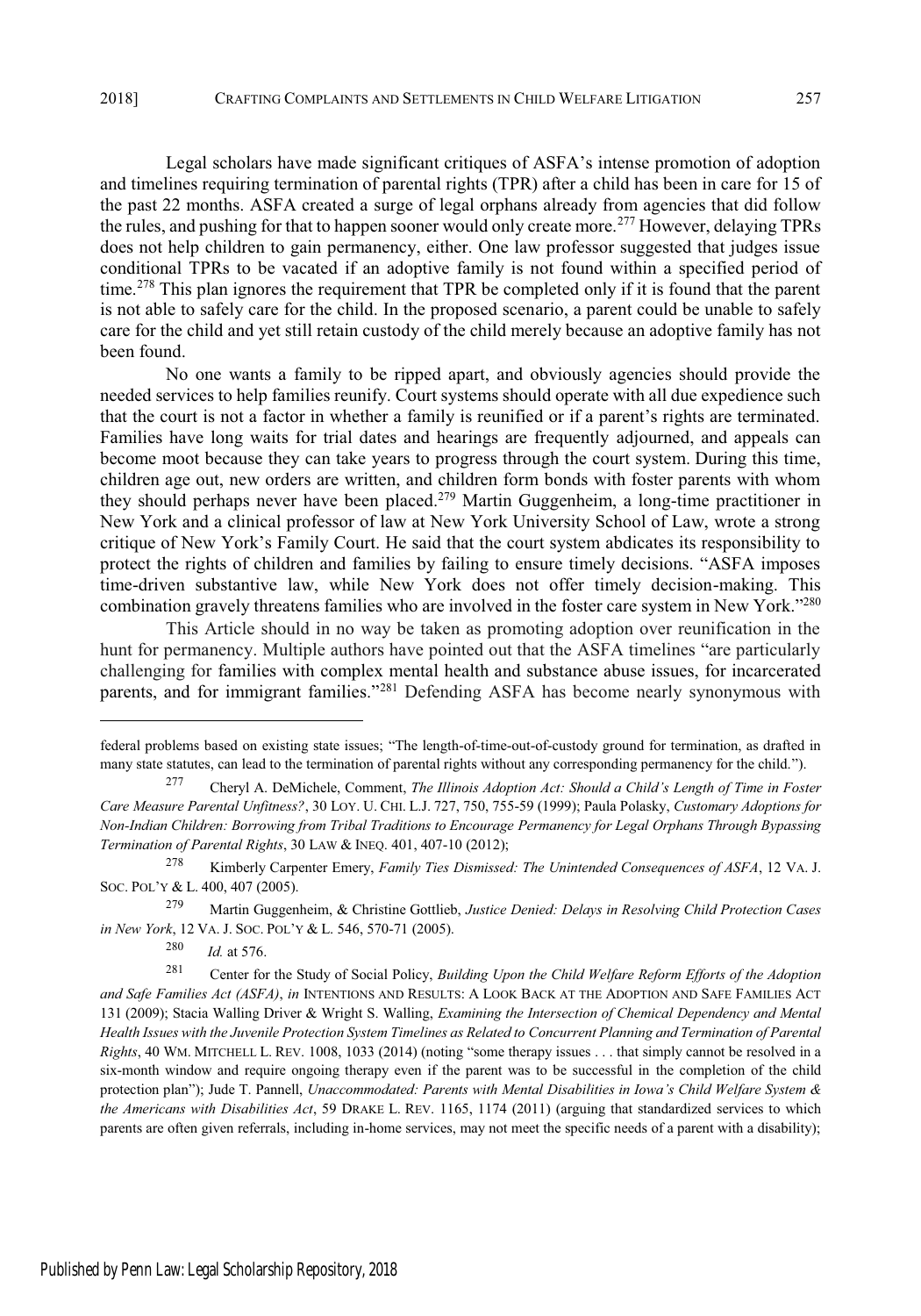defending racism, as scholars and activists recognize ASFA's origins in the Clintonian assault on poor black families in the mid 1990s.<sup>282</sup> ASFA itself has been called "the federally mandated destruction of the black family," as ASFA's timelines prioritize permanency over eventual possible reunification, and black children are disproportionately represented in foster care.<sup>283</sup> While true that ASFA burdens some families more than others, delays accessing services or scheduling court hearings intensify the problem. I argue that litigators and legal scholars should not abandon ASFA, as the timelines provide some of the only potential area for enforcement of the rights of children in foster care, but people must be careful how they wield the law's power. Advocates should encourage jurisdictions to work for permanency in multiple forms, not just adoption. Reunification is also a form of permanency, and the real goal is to prevent children growing up in foster care without permanency. About 44% of children reunify with their birth families within two years of entering foster care.<sup>284</sup> Ten percent of children reunify with their birth families after being in foster care between 24 and 36 months; after 36 months in care, more children are adopted than reunified.<sup>285</sup> ASFA's stated goal was to increase adoptions and reduce the number of children growing up in foster care. <sup>286</sup> Increasing adoptions may not be the answer, but there are other routes to avoid children growing up in foster care, or the dreaded "foster care drift," by increasing reunifications and promoting other types of permanency. Reducing delay in accessing services and courts can achieve all of those ends.

Unfortunately, children in foster care have had no real means to compel faster decisions on their behalf. Research shows that the longer a child is in the foster care system, the more likely the child is to be forced to move between several placements and to change schools.<sup>287</sup> Children who are in foster care for longer periods of time are more likely to experience developmental delays and to struggle with attachment issues.<sup>288</sup> A child has a different sense of time than an adult, and so even time periods that may seem reasonable to adults are enormous in the shorter lifespan and memory of a child.<sup>289</sup> The issue of "who is the parent" is formative to children's identity, yet is left uncertain for this group of children. Since all separations from parent figures are traumatic to children, and foster care in its most essentialized form is a temporary separation of the child from

Dorothy Roberts, *The Challenge of Substance Abuse for Family Preservation Policy*, 3 J. HEALTH CARE L. & POL'<sup>Y</sup> 72, 80- 81 (1999) (saying that addicted parents can still be closely bonded with their children and that the time it takesto successfully recover from addiction should not be a reason to terminate parental rights).

<sup>282</sup> Richard Wexler, *What Hillary Clinton's Terrible Foster Care Law Did to Poor Children of Color*, DAILYKOS (Feb. 16, 2016), http://www.dailykos.com/story/2016/2/16/1485775/-What-Hillary-Clinton-s-terrible-fostercare-law-did-to-poor-children-of-color (last visited Sept. 13, 2016).

<sup>283</sup> Christina White, *Federally Mandated Destruction of the Black Family: The Adoption and Safe Families Act*, 1 NW. J. L. & SOC. POL'Y. 303, 303 (2006).

<sup>284</sup> Fred Wulczyn, *Family Reunification*, 14 CHILDREN, FAMILIES, & FOSTER CARE 96, 101-02 (2004).

<sup>285</sup> *Id.* at 102, Fig. 3.

<sup>286</sup> H.R. REP. NO. 105-77, at 7 (1997), available at https://www.congress.gov/congressional-report/105thcongress/house-report/77/1 (last visited Sept. 13, 2016).

<sup>287</sup> Kele Stewart, *The Connection Between Permanency and Education in Child Welfare Policy*, 9 HASTINGS RACE & POVERTY L.J. 511, 512 (2012).

<sup>288</sup> *See generally* JOSEPH GOLDSTEIN, ANNA FREUND, & ALBERT SOLNIT, BEYOND THE BEST INTERESTS OF THE CHILD 31-39 (1976) (explaining that moving a child is highly traumatic to the child and should be avoided whenever possible).

<sup>289</sup> *Id.* at 40-41.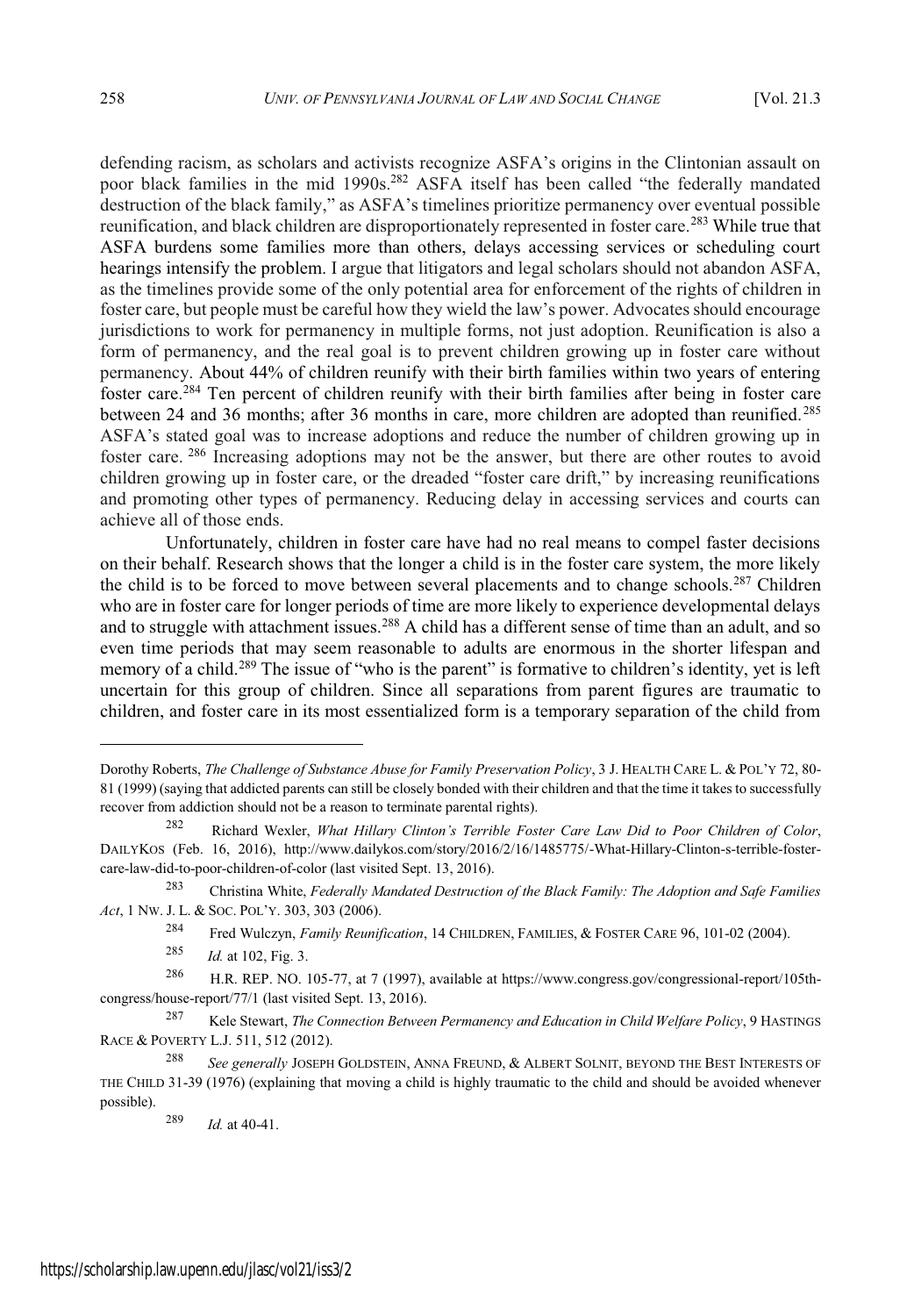the parent for the child's best interests to be served, determining at what point the number of moves or the length of time spent in care should be too much is a difficult line to draw. Convincing a court that any length of time over that point should be considered an actionable harm will be even harder.

#### *C. Difficulties of Addressing Delay Through Federal Law*

Addressing delay in permanency legally is very difficult. It is difficult to define a single specific injury that would give rise to a claim, for like Lily Ledbetter's unequal pay multiplying over years of maltreatment, delay accumulates over time.<sup>290</sup> The only real deadline for states is that they are to begin termination proceedings after a child has been in care for 17 of the past 22 months unless there are certain documented exceptions. However, by the time that deadline has been missed, it is too late for a given child. One cannot erase time and fix the missed filings or slow filings that added months to the child's time in care before those 17 months are up. For example, if a parent needed intensive mental health services in order to be able to care for the child appropriately and to be reunified, but the appropriate services were not ordered until the child had already been in care for six months, and then there was a waiting list for services, and then the parent had transportation issues, and then the parent had a conflict with the provider, and then there was an issue with payment, and then the provider finished her internship and left the agency, $291$  by 17 months, the parent may have only been receiving services for a short period. The judge might believe that it would be in the best interests of the child to attain permanency with a committed foster family, in this hypothetical, but could be hard-pressed to find that the child welfare agency had made reasonable efforts to reunify the family with so many issues in receiving a service.

Other delays can occur early in a case, affecting both children who may soon be out of the system and those who will spend many years within it. Research has shown that one change in a child's caseworker reduced a child's odds of attaining permanency within the year by 63 percent.<sup>292</sup> Employees cannot be stopped from leaving, but the high rate of turnover within child welfare agencies has negative repercussions on the youth they serve. Similarly, each time a child moved placements reduced the child's chances of permanency by 32 percent.<sup>293</sup> Agencies rarely move children for no reason, and suing a child welfare worker for moving a child is unrealistic even if the move is arguably not in the child's best interests. Further, suits must be against a suitable defendant. In the comprehensive child welfare reform litigation, the suits are always against the state, county, or city agency running the child welfare system. Suing individual caseworkers for failure to do their jobs would be very difficult. The 11th Circuit quotes *NBC v. Communications Workers of America* in *Rayburn*, noting "[P]rivate conduct is fairly attributable only when the [S]tate has had some affirmative role, albeit one of encouragement short of compulsion, in the particular conduct underlying a claimant's civil rights grievance." [italics removed.]<sup>294</sup> Even if the child welfare

<sup>290</sup> Lilly Ledbetter, http://www.lillyledbetter.com/about.html (last visited June 22, 2016).

<sup>291</sup> Many providers serving low-income communities are students who are there only on short rotations. *See generally* A. Dannenberg, *U.S. Medical Students' Rotations in Epidemiology & Public Health at State & Local Health Departments*, 77 ACAD. MED. 799 (2002) (describing elective rotations in health departments exposing medical students to career opportunities in short-term bursts).

<sup>&</sup>lt;sup>292</sup> CHILD WELFARE INFORMATION GATEWAY, CONCURRENT PLANNING: WHAT THE EVIDENCE SHOWS 6 (April 2012) https://www.childwelfare.gov/pubPDFs/concurrent\_evidence.pdf.

<sup>293</sup> *Id.* at 7.

<sup>294</sup> 860 F.2d 1022, 1025 n.4 (1988) (quoting Frazier v. Board of Trustees of Northwest Miss., 765 F2d 1278,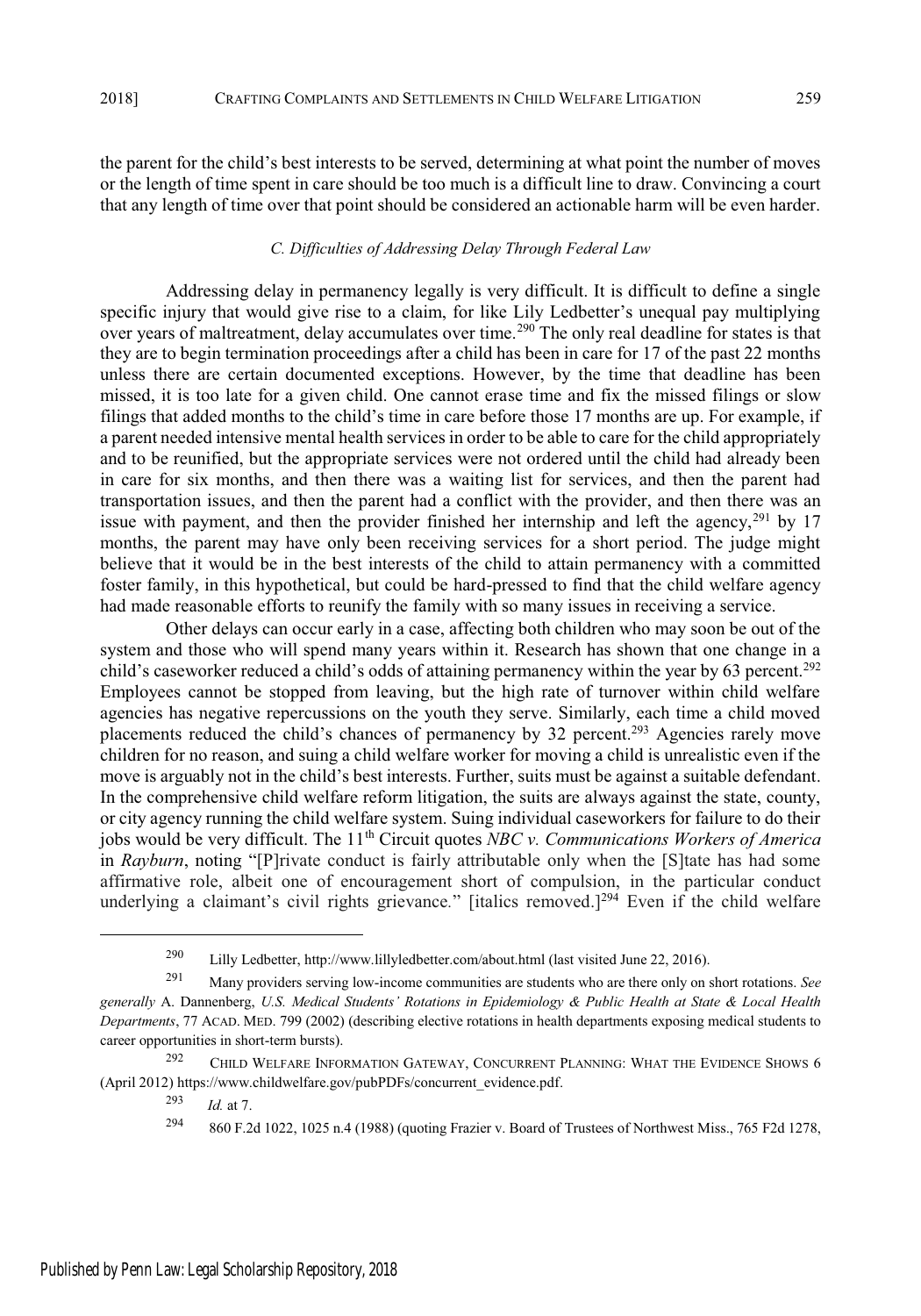worker were moving the child to a different placement out of malevolence, the state would have had to encourage that action in order for the state to be found liable. So while lawsuits against caseworkers are unrealistic, an agency encouraging more effort in the beginning of a case to find appropriate placements and support foster families could be a part of a settlement agreement and could improve permanency data.

Delays within the court system show similar detrimental effects on permanency as the change in caseworkers above. One continuance granted to a parent who has not yet found legal representation adds, on average, 31.8 days to a dependency case, and a continuance granted to a lawyer in advance of a termination hearing will delay a case by 26 days.<sup>295</sup> Each dependency case averages 2.7 continuances,  $296$  and most continuances occur prior to fact-finding.<sup>297</sup> These delays, then, affect cases before the State is even required to put forth evidence that abuse or neglect has occurred. They threaten family integrity, as parents are kept from their children without any showing that they have harmed their children.<sup>298</sup> The 10<sup>th</sup> Circuit held that "the forced separation of parent from child, even for a short time," is a violation of procedural due process and an infringement on the rights of both.<sup>299</sup> While courts need to act in the best interests of children who have been harmed by abuse or neglect, unnecessary delays seem to be an unjustifiable infringement.

States, local governments, and child welfare agencies all share responsibility for these delays. Studies examining reasons behind delays in permanency attribute court delays as a reason in 23 of the 33 states reviewed.<sup>300</sup> No state was found to be in compliance with ASFA's timelines.<sup>301</sup> Courts and court systems assign too few judges, allow too many continuances, and stretch out trial time for years. A working group studying New York's court system stated, "[T] here are simply too few lawyers and judges and too many cases in New York family courts. The current caseload of over 200,000 filings makes both timely case resolution and in-depth hearings nearly impossible."302 Delays can also be attributed to the actions of foster care agencies, which assign too many cases to a single caseworker and fail to file timely petitions to terminate parental rights.

There are areas where states could be pushed to help children find permanency more quickly. One such area would be trying to have agencies file a request to withdraw the requirement to make reasonable efforts toward reunification more quickly. An agency does not need to pursue reasonable efforts to reunify a family if the birth parent has done something so harmful that it is

<sup>1286</sup> (5th Cir. 1985)).

<sup>295</sup> WASHINGTON STATE INST. FOR PUBLIC POL'Y, HOW DO COURT CONTINUANCES INFLUENCE THE TIME CHILDREN SPEND IN FOSTER CARE? (March 2004), 8-9, http://www.wsipp.wa.gov/ReportFile/874 [https://perma.cc/4YE2- JM7T] (last visited June 21, 2017) (corresponding to 11.9 additional days in foster care for each dependency case continuance).

<sup>296</sup> *Id.* at 8.

<sup>297</sup> *Id.*

<sup>298</sup> *See*, *e.g.* Pamela McAvay, *Families, Child Removal Hearings, & Due Process: A Look at Connecticut's Law*, 19 QUINNIPIAC L. REV. 125, 126 (2000) (considering the due process implications for family integrity after an expansion of 10 to 20 days before a meaningful due process hearing in CONN. GEN. STAT. § 46b-129).

<sup>299</sup> J.B. v. Washington County, 127 F.3d 919, 925 (10th Cir. 1997) (quoting Jordan v. Jackson, 15 F.3d 333, 346 (4th Cir. 1994).

<sup>300</sup> *Id.* at 2.

<sup>301</sup> *Id.*

<sup>302</sup> Sarah Mullin et al., Note, *Foster Care and Permanency Proceedings*, 40 COLUM. J.L. & SOC. PROBS. 495, 497-8 (2007).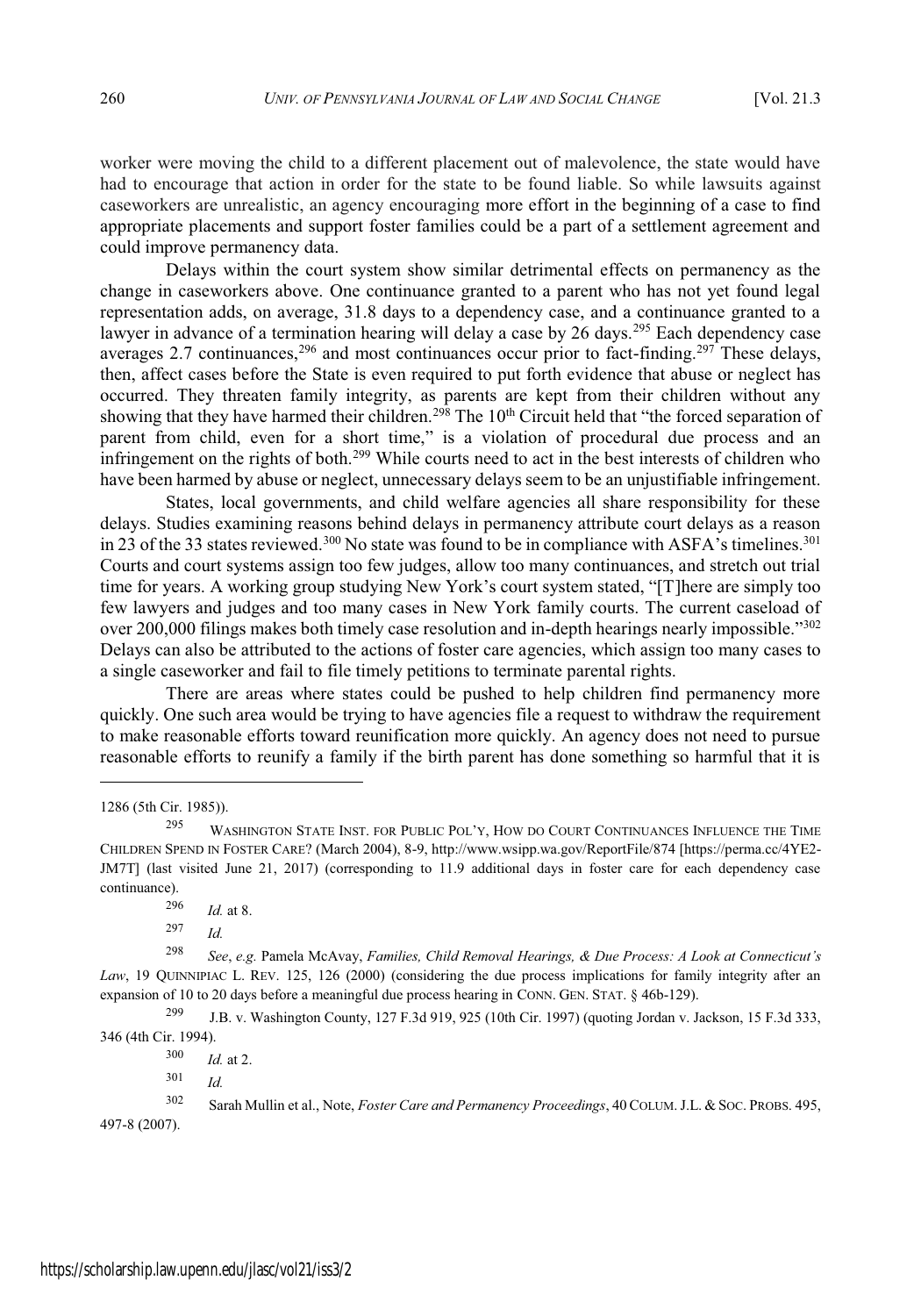clear the child can never be returned. Possible reasons the Adoption and Safe Families Act (ASFA) lists to file a motion to release the agency from having to make reasonable efforts include, among others, aggravated circumstances under state law, such as abandonment, torture, chronic abuse, or sexual abuse; the parent murdered or attempted to murder another child, or the parental rights to a sibling of the child were already terminated involuntarily.<sup>303</sup> The purpose of filing motions to release an agency from reasonable efforts to reunify a family would be to move the child into a permanent placement more quickly. ASFA says that if continuation of reasonable efforts "is determined to be inconsistent with the permanency plan for the child, reasonable efforts shall be made to place the child in a timely manner in accordance with the permanency plan, and to complete whatever steps are necessary to finalize the permanent placement of the child."<sup>304</sup> Yet this section provides no timeline for when this determination should be made or a timeline for completion of those necessary steps to finalize a permanent placement. Unfortunately, without clear guidelines about when the motion needs to be filed, the only failure of duty in a delayed motion is moral, rather than legal.

Delay can involve not just a failure ever to file a motion, but also slow filings that add months to a child's time in care. These mini-failures, however, appear to be without remedy. If reasonable efforts are being put forth only because an agency has failed to file timely a motion to withdraw reasonable efforts, than a caseworker who likely has too many cases already is forced to do additional pro-reunification work, children can be forced to interact with family members who may have committed grievous crimes against them or their family members, and children are kept in a state of uncertainty about their permanent homes longer. Agencies are also not required to keep data about how many days they wait before filing such motions, so the number of children unnecessarily waiting in the foster care system is unknown.<sup>305</sup>

There is no legislative mandate on the number of days after which an agency must decide whether or not to file a request for reasonable efforts to reunify to be withdrawn. A failure to file such a motion unnecessarily extends the time a child is in care. A report that involved a case study of three random cases revealed that New York's Administration for Children's Services [ACS] delayed filing a motion to withdraw reasonable efforts to reunify in one of those three cases. In this case, the mother had murdered the siblings of the children in care. The delay lasted 71 days and ended only after the city's Department of Investigations pursued the issue.<sup>306</sup> Apparently this delay was contrary to ACS policy, but a FOIA request by this author was unfulfilled.<sup>307</sup> The report announced: "For the last three fiscal years, 82% of children who had been in ACS custody for 17

<sup>303</sup> CHILD WELFARE INFORMATION GATEWAY, REASONABLE EFFORTS TO PRESERVE OR REUNIFY FAMILIES AND ACHIEVE PERMANENCY FOR CHILDREN 3-4 (2012), https://www.childwelfare.gov/pubPDFs/reunify.pdf [https://www.childwelfare.gov/pubPDFs/reunify.pdf]. Some states include additional grounds to file a motion to not require an agency to make reasonable efforts toward reunification, including a parent's conviction of murder or voluntary manslaughter of the child's other parent, multiple removals of the same child for abuse and neglect from the same parent, or the child's conception was the result of a sexual offense committed by the parent. *See id.*, at 4.

<sup>304</sup> Adoption and Safe Families Act of 1997, 42 U.S.C. § 671 (15)(C) (2013).

<sup>305</sup> MARK G. PETERS, NEW YORK CITY DEPARTMENT OF INVESTIGATION, REPORT ON ACS POLICY AND PRACTICE VIOLATIONS IDENTIFIED IN THREE CHILD WELFARE CASES AND RELATED ANALYSIS OF CERTAIN SYSTEMIC DATA 3 (2016), https://www1.nyc.gov/assets/doi/press-releases/2016/may/14-ACSReport05-03-16\_FINALwReport.pdf [https://perma.cc/8UV5-ZJUK].

<sup>306</sup> *Id*. at 4.

<sup>307</sup> I filed a FOIA request seeking Memorandum from Ronald Richter, Commissioner, ACS, to All ACS attorneys, ACS Policy on 1039-b Motions (June 26, 2006), but received no response.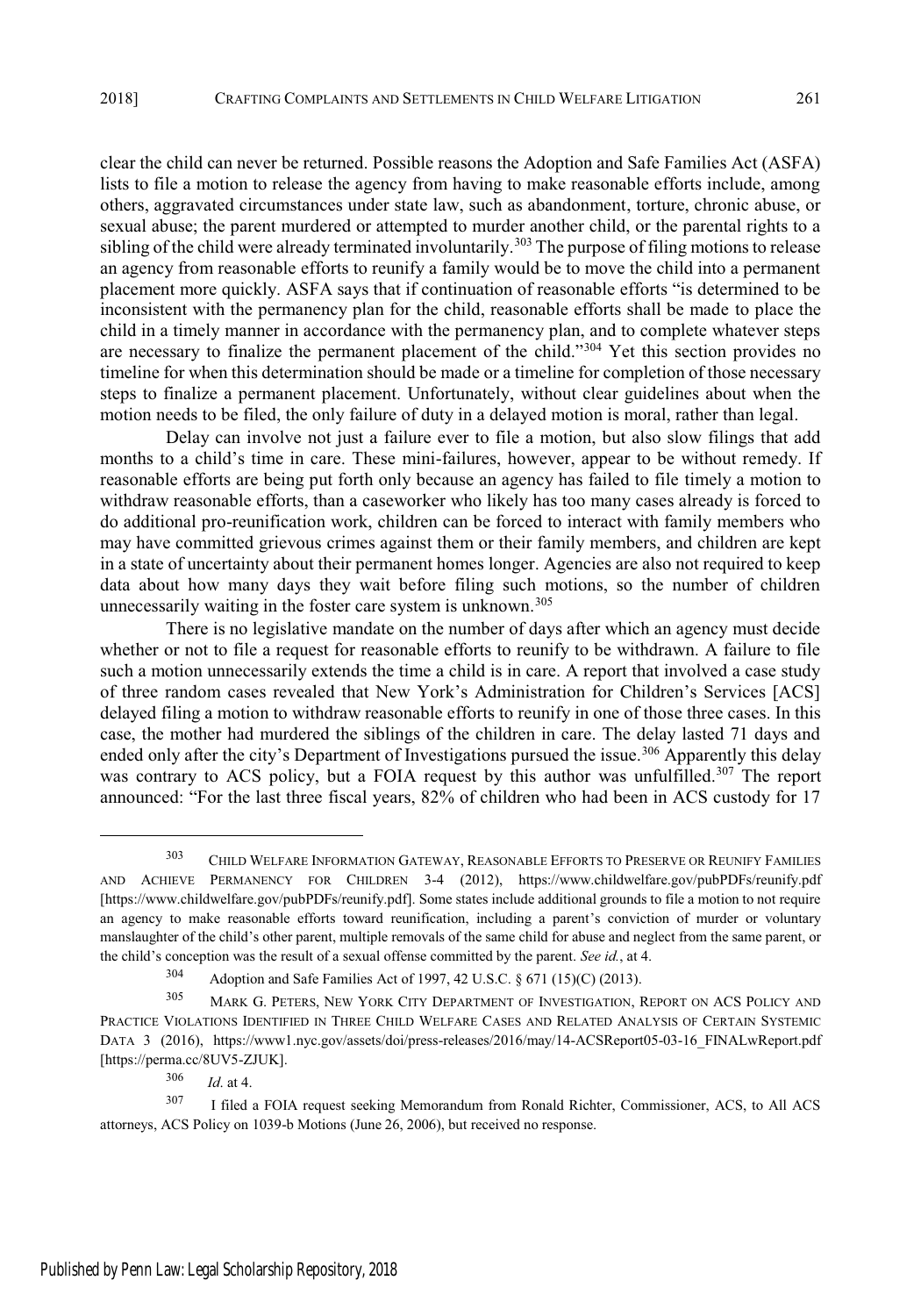of the last 22 months and for whom there was no documented exception, did not have petitions to terminate parental rights filed timely on their behalf."308

ASFA does require states to institute a plan to create goals regarding the absolute number or the percentage of children in each state's care that will remain in foster care for more than two years,<sup>309</sup> as well as to have an independent audit of their programs at least every three years.<sup>310</sup> However, there is no requirement that the number of youth in care beyond two years drops to any specified level, nor is there any punishment outlined for states that fail to complete these minimal measures. A previous federal child welfare law did include warnings to the state that payments could be stopped due to "substantial failure to comply with the provisions of the plan," but this line was removed from the law by amendment in 1994.<sup>311</sup> The appearance of an otherwise total lack of recourse may make it more likely that a court would find a private right of action, but there is no guarantee of that. Rather, the few cases that do exist, described earlier, show litigants avoiding the direct issue of whether delay is illegal and instead using the narratives of delay to access public sympathy and settlement accommodations. <sup>312</sup> Suing under federal law over delay in the foster care system looks challenging, and is of questionable value if there are other means to reach the same goals of changing the system to reduce those delays.

There are many reasons why delay is difficult to address in litigation, as stated above, but more reasons that it is worth the attempt to include it in some way, even if indirectly. Political approaches to reform, according to Marcia Robinson Lowry, "are likely to draw only on the most expedient approaches to quieting public outrage, for instance, by renaming and restaffing a bureaucracy without taking the time to fully examine why the system is not working."313 Litigation has the potential to hold the feet to the fire, and make ongoing change. For that reason, whatever harms can be addressed within the litigation should be addressed.

It may be possible to sue for delay under a combination of federal and state laws. Some states have specific statutes outlining timelines for actions to be taken within a case. For example, the New York state law at issue in the previous section, implementing the federal law about reasonable efforts, does not set forth a timeline at which point such a finding needs to be established, but does set timelines for other aspects of a case. The court must schedule a permanency hearing to be held within eight months of the child's entry into foster care, $314$  and must set a permanency hearing for a date within 30 days of the determination that reasonable efforts are not needed.<sup>315</sup> Similarly, Iowa requires a shelter hearing within 48 hours of a child's placement in temporary care,

<sup>308</sup> Press Release, City of New York Department of Investigation, DOI Investigation of Child Fatalities and Other Injuries Reveals Legal & Practice Violations by the City Administration for Children's Services, (May 3, 2016), https://www1.nyc.gov/assets/doi/reports/pdf/2016/2016-05-03-14-ACS-Report-FINAL.pdf [https://perma.cc/SV25-NJP].

<sup>309</sup> Adoption and Safe Families Act of 1997, 42 U.S.C. § 671(14) (2013).

 $310$  *Id.* § 671(13).

<sup>311</sup> State Plan for Foster Care and Adoption Assistance, Pub. L. 103-432 (1994); http://law.justia.com/codes/ us/1999/title42/chap7/subchapiv/parte/sec671 [https://perma.cc/CRP4-W7UR].

<sup>312</sup> *See supra* Section IIIA.

<sup>313</sup> Marcia Robinson Lowry, Commentary 2, Four Commentaries: How We Can Better Protect Children From Abuse and Neglect, 8 *The Future of Children* 123, 126 (1998).

<sup>314</sup> NY CLS SOC. SERV. § 10 358-a (2-a)(b) (2015).

 $315$  *Id.* at  $(3)(b)(6)$ .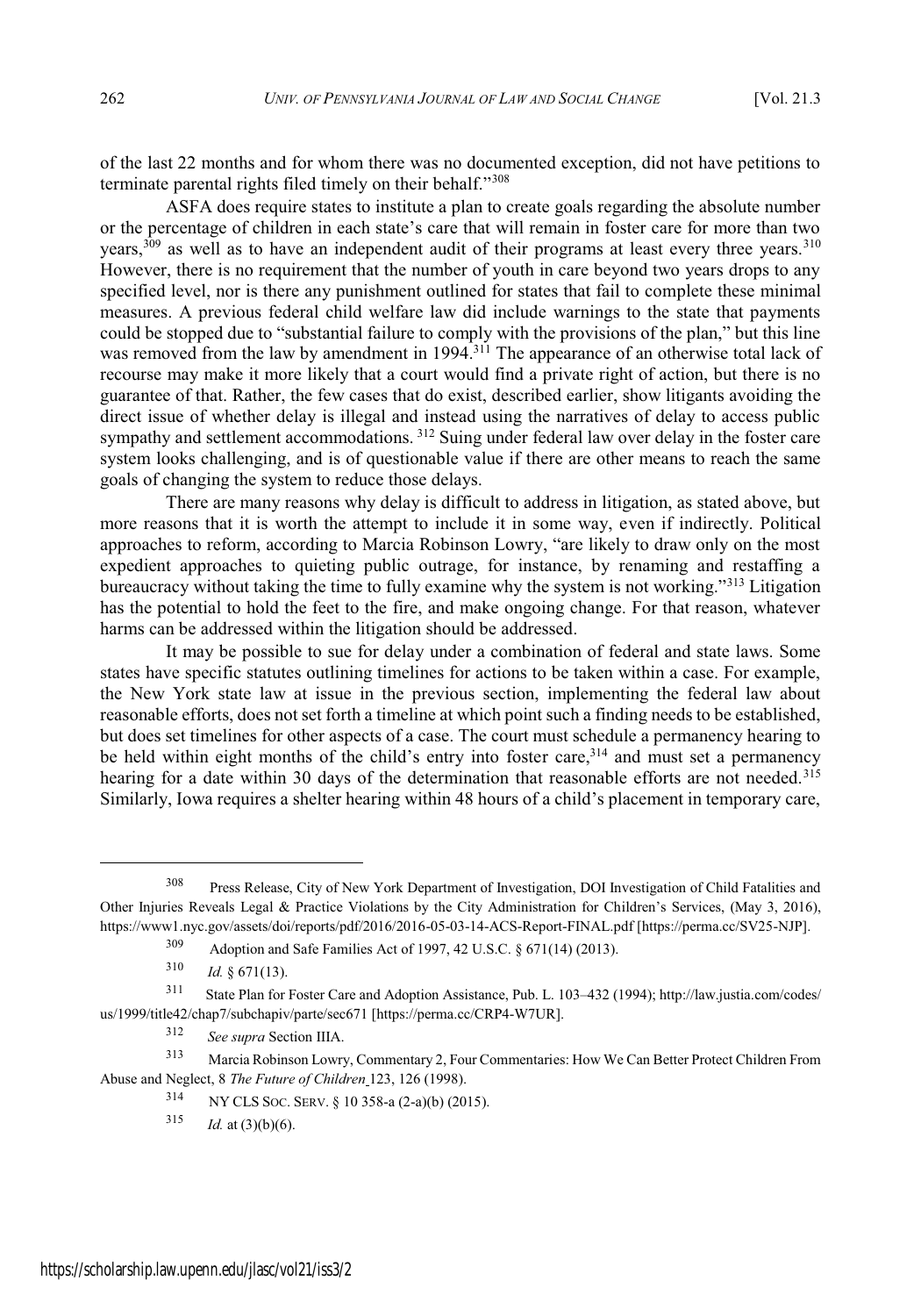and then also requires a removal hearing within 10 days.<sup>316</sup> A disposition hearing must be held within 45 days of the adjudication.<sup>317</sup> Iowa states that a petition for termination of parental rights "shall be filed" by the end of the child's fifteenth month in placement.<sup>318</sup> Iowa requires a permanency hearing after a child has been out of the parent's home for 12 months.<sup>319</sup> In contrast, ASFA only requires a permanency hearing 12 months after the first judicial finding of child abuse or neglect.<sup>320</sup> More stringent state law timelines are of course helpful for children in those states, although children in other states will not benefit.

States may also have laws that do not appear to be about permanency, but can be used to help avoid delay and keep a case on track. Minnesota requires the court to review the social service agency's reported diligent efforts to identify and search for relatives no later than three months after a child has been placed in foster care.<sup>321</sup> This work finds potential relative placements early on, which could change the entire trajectory of a case in terms of placement and bonding. As a substandard relative search can prevent adoptions, doing a good job early will prevent a search from having to be re-run later on, delaying permanency further. Even if a specific case is not headed to adoption, keeping the agency on schedule with one requirement may help to keep the agency on track overall. In states with specific statutory language like Iowa or Minnesota, plaintiffs can and should sue when those timelines are not followed. However, in states without such language, another option is necessary.

### IV. CONCLUSION

This analysis of child welfare reform litigation suggests several interesting features of the field. First, the law in the field is still unsettled despite decades of litigation. Lower courts have not come to consensus about the obligations states owe to children and families involved in the child welfare system, and the Supreme Court has been silent since DeShaney.<sup>322</sup> The field of law has survived despite this lack of clarity because almost all of the cases settle through the efforts of the parties; most are then signed by judges and made into enforceable consent decrees. While the cause of actions in the complaints cover a multitude of state laws, federal statutes related to child welfare and well-being, and the U.S. Constitution, the lawsuits all claim a right to family integrity and a right to be safe from harm. The courts agree that states owe a special duty of care to children in their foster care systems, but have not articulated anything clear beyond that.

The law is chaos, and the settlements are heavy with bureaucratic requirements, but light on both legal reasoning and results. The results of these settlements are generally increased regulations and added bureaucracy.<sup>323</sup> It is not clear that the settlements are creating positive change

<sup>323</sup> *See, e.g.* Alvin L. Schorr et al., *The Bleak Prospect for Public Child Welfare*, 74 SOC. SERV. REV. 124, 127, 136 (2000) (discussing how increased regulations made line workers' jobs "stultifying" and how class action lawsuits have added rigidity and increased bureaucracy); Theodore J. Stein, The Vulnerability of Child Welfare Agencies to Class-

<sup>316</sup> IOWA CODE § 232.21 (4) (2015); IOWA CODE § 232.95 (1) (2015).

<sup>317</sup> IOWA CODE § 232.117(6) (2015).

<sup>318</sup> Petition, IOWA CODE § 232.111(1) (2015).

<sup>319</sup> IOWA CODE § 232.104(1) (2015).

<sup>320</sup> Adoption and Safe Families Act (ASFA) of 1997, Pub. L. No. 105-89, 111 Stat. 2115 § 103 (codified as amended in scattered sections of 42 U.S.C.).

 $321$  MINN. STAT. § 260C.221(d)(1).

<sup>322</sup> DeShaney v. Winnebago County Dep't. of Soc. Serv., 489 U.S. 189 (1989).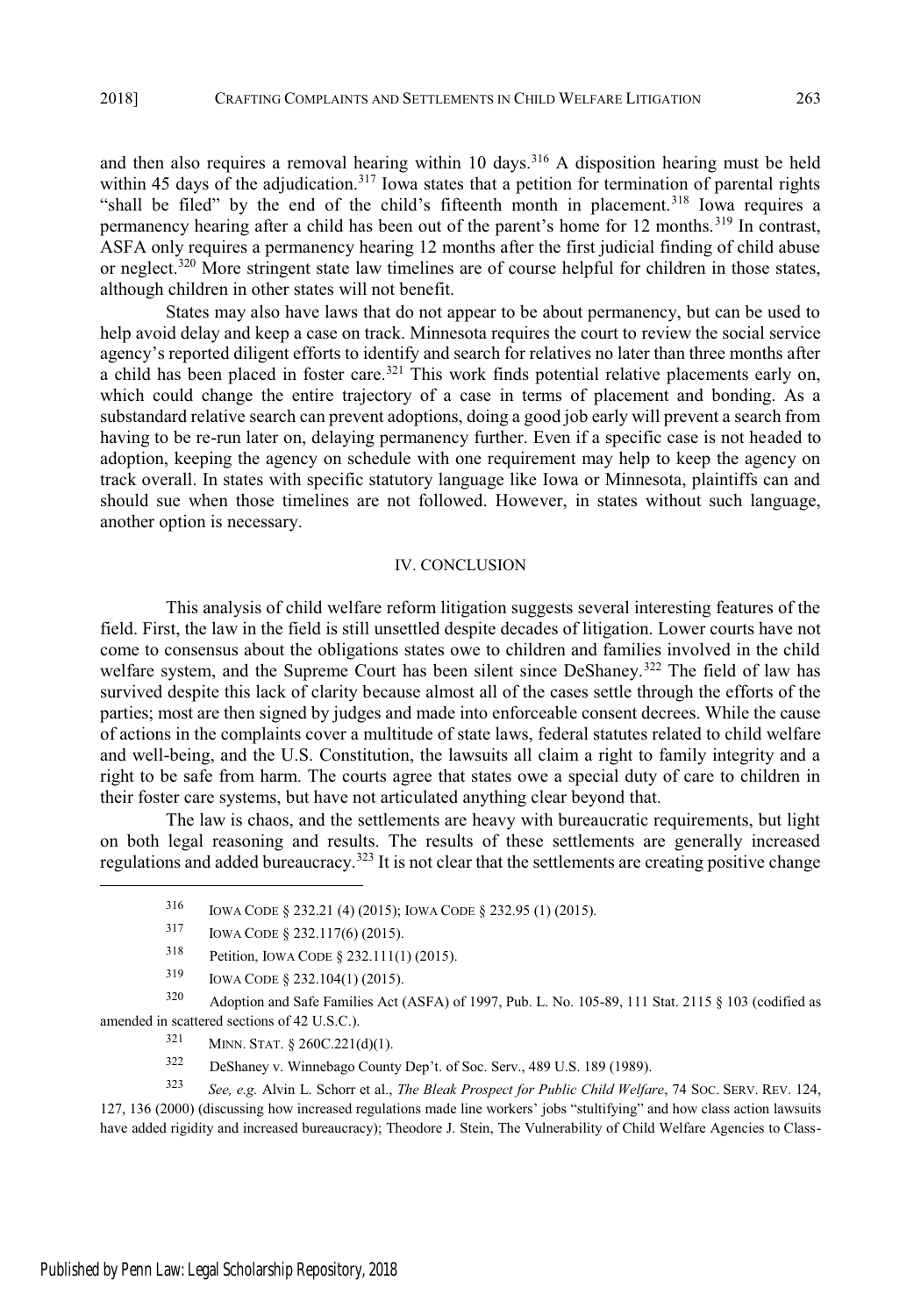when compared to the resources they consume. Yet bureaucracy and regulation, in practice, also means the locations affected by the lawsuits have increased staff, increased overall funding, and established new programs. While it is difficult to know whether those jurisdictions might have made similar or even more extensive improvements without the threat and cost of litigation, data shows that the law reform efforts have had overall positive effects. Further, the litigation is better for plaintiffs in that lawsuits assure child welfare will be funded even when other state or local agencies might have funding frozen or cut.<sup>324</sup> Settlements are better than the alternative of going to court and losing, and the settlements are changing the child welfare system. Yet they could be greatly improved.

The paper narrates how the strength of these lawsuits is not actually their legal claims, but instead the strength is their ability to use media and a narrative of sadness to effectively navigate political spheres. If the litigators paid more attention to media, to their public statements, and to their abilities to work with opposing parties, then the plaintiffs could have accomplished more of their goals of improving the child welfare system. Child welfare litigators have failed to perform the political niceties to enable greater success. Litigators in other fields have begun to create press kits, communicating the claims and narratives in an easy-to-understand way, including relevant statistics.<sup>325</sup> Child welfare litigators could do the same. While legal advocacy may once have been entirely within the courtroom, extrajudicial advocacy is now seen as an incredibly important part of being a zealous advocate for one's client.<sup>326</sup> Through being written into the complaints and, ideally, press kits, children who have suffered from delay in permanency in the foster care system can become a part of the narrative of horrors that will make the public support changes to the states' systems. Most of these lawsuits will be settled, and so the fact that most of the delay cannot be held to be a failed duty of any particular party will never need to be addressed. Child welfare reform as conducted by comprehensive class-action lawsuits is likely to continue, and it can be made more inclusive.

Adding delay as a harm within a comprehensive class-action child welfare reform lawsuit means that children who have been in the foster care system for longer than two years are less likely to be forgotten when it comes time to sit at the table and write a plan to reorganize the jurisdiction's child welfare system. Institutional reform litigation becomes a political practice as the conflict drags on, and so lawyers need to play politics.<sup>327</sup> Litigation is necessary, but not enough on its own, for creating change,<sup>328</sup> so lawyers should take advantage of those other change creating opportunities like media coverage and package the litigation appropriately. Unsuccessful lawsuits can still generate public outrage and spur change through social movement creation.<sup>329</sup> However, here there is no social movement. Further, it is highly questionable if the provisions of the Adoption and Safe

<sup>325</sup> Robbennolt & Studebaker, *supra* note 179, at 10.

<sup>329</sup> *Id.* at 610.

Action Suits, 61 SOC. SERV. REV. 636, 637, 650 (1987) (stating that there are few ways for social service agencies to avoid lawsuits).

<sup>324</sup> MEZEY, *supra* note 102, at 135 (discussing how DCFS was spared budget cuts, instead winning a 12 percent increase, due in part to pending litigation against the agency).

<sup>326</sup> Jonathan M. Moses, *Legal Spin Control: Ethics and Advocacy in the Court of Public Opinion*, 95 COLUM. L. REV. 1811, 1812, 1831-33 (1995) ("[V]ictories outside the courtroom may be more important than those inside.").

<sup>327</sup> Colin S. Diver, *The Judge As Political Powerbroker: Superintending Structural Change in Public Institutions*, 65 VA. L. REV. 43, 45 (1979).

<sup>328</sup> Cummings & Rhode, *supra* note 3, at 605.